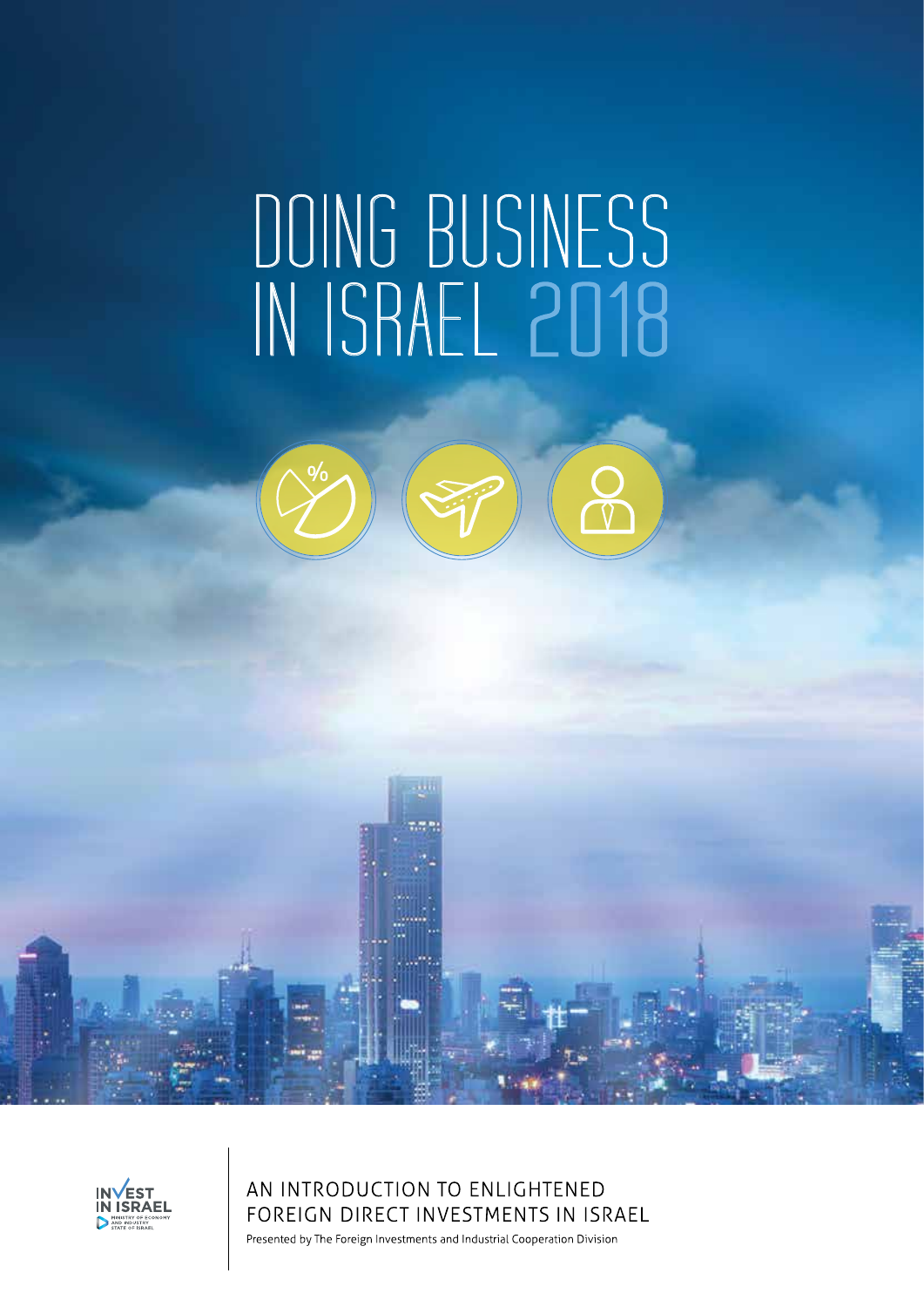

# THE ISRAELI INVESTMENT PROMOTION AGENCY

**I**nvest in Israel is an integrative body within the Ministry of Economy and Industry that serves as a one-stop shop for a wide range of potential and existing investors. Invest in Israel identify lucrative investment opportunities, map potential obstacles and help fast-track investment.

**Our advantage** lies in our ability to bridge between private client needs and to promote activities within the framework of the government.



# WHERE COMPANIES COME TO SHINE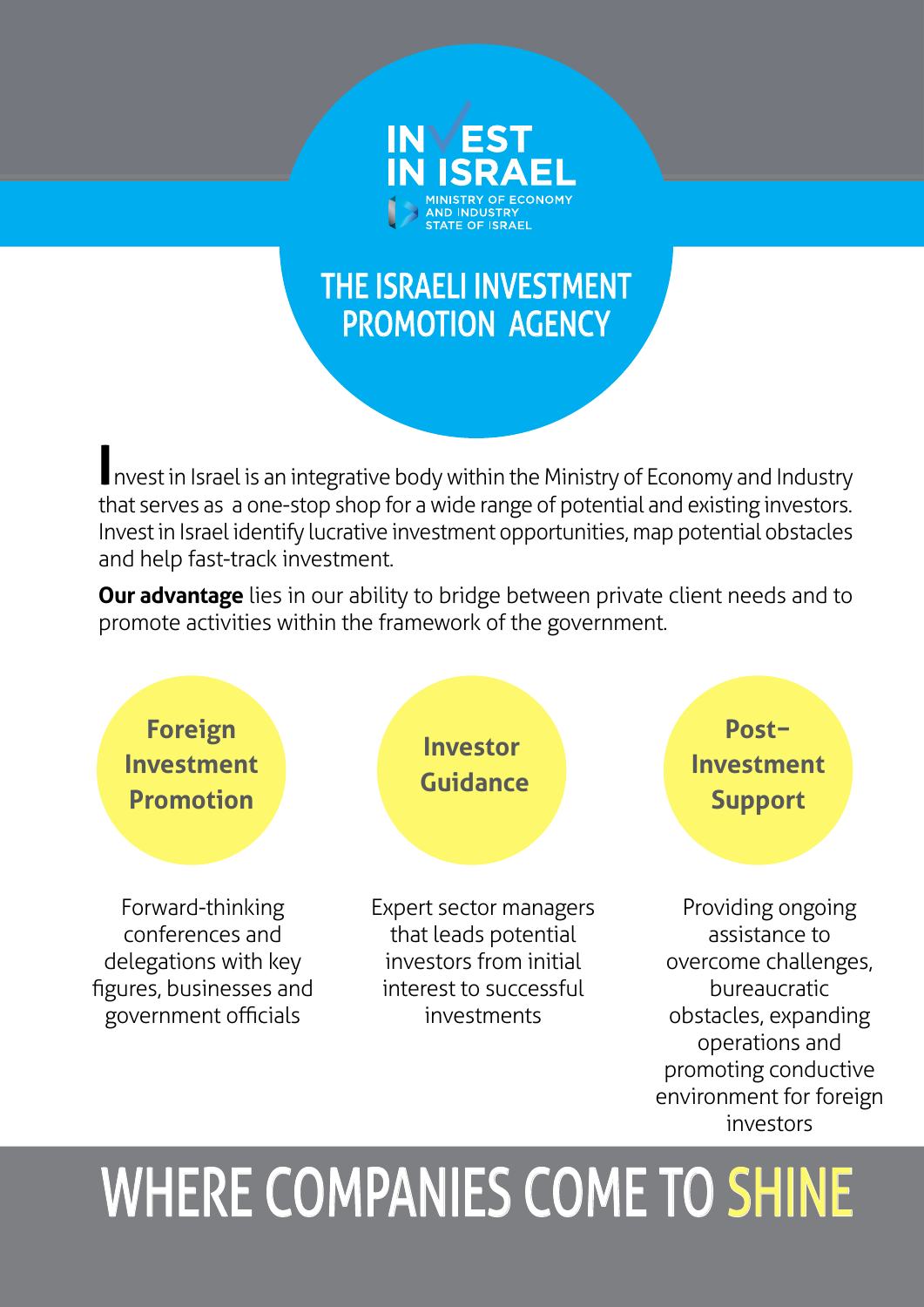# TABLE OF CONTENTS

| <b>Introduction</b>                     | 4  |
|-----------------------------------------|----|
| Invest in Israel                        | 4  |
| Background                              | 6  |
| Macro - Economic Characteristics        | 8  |
| Government                              | 10 |
| Transportation                          | 11 |
| <b>Business Environment</b>             | 12 |
| <b>Business Entities</b>                | 12 |
| <b>Intellectual Property</b>            | 12 |
| <b>Antitrust Laws</b>                   | 13 |
| <b>Financial Reporting and Auditing</b> | 14 |
| <b>Stock Market</b>                     | 15 |
| <b>Starting a Business</b>              | 16 |
| <b>Company Registration</b>             | 16 |
| <b>Paying Taxes</b>                     | 18 |
| Corporate Income Tax                    | 18 |
| <b>Tax on Dividends</b>                 | 18 |
| <b>Capital Gains Taxes</b>              | 18 |
| <b>Municipal Tax</b>                    | 19 |
| <b>Customs Duty</b>                     | 19 |
| <b>VAT</b>                              | 19 |
| Personal Income Tax                     | 19 |

| <b>Labor Market</b>                | 20 |
|------------------------------------|----|
| <b>Employer Employee Relations</b> | 20 |
| <b>Labor Related Costs</b>         | 21 |
| Investment Incentives              | 23 |
| Introduction                       | 23 |
| The Law for the Encouragement      |    |
| of Capital Investment              | 23 |
| <b>Research and Development</b>    | 29 |
| <b>Employment Aid Programs</b>     | 41 |
| <b>Multinational Corporations</b>  |    |
| Located in Israel                  | 49 |
| Appendix                           | 50 |
| <b>Useful Contacts</b>             | 50 |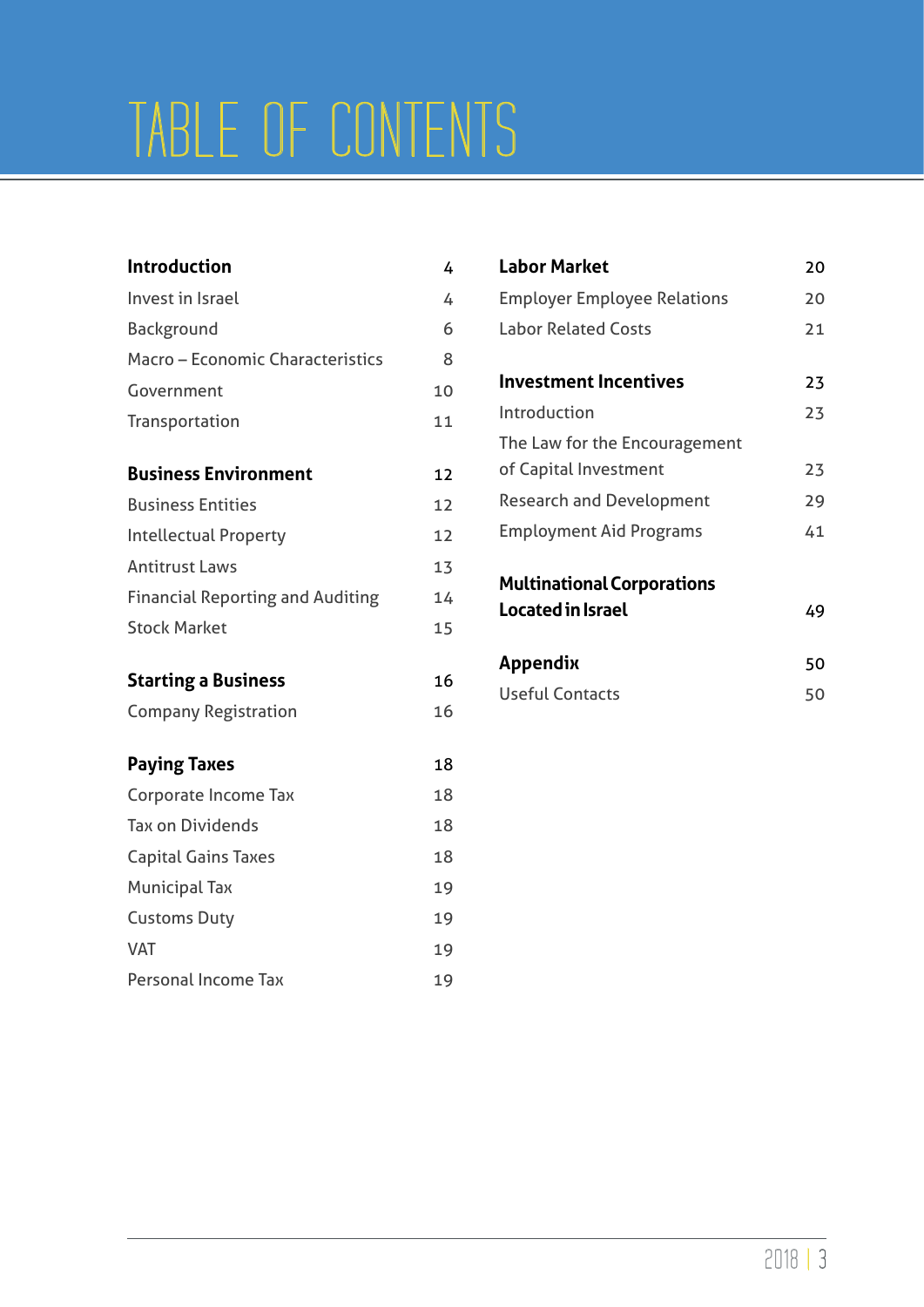# INTRODUCTION

# Invest in Israel

# **Strong Economic Performance**

Israel maintains a growth rate that is higher than most developed economies  $(4.1\%;$  OECD - 1.7%).<sup>1</sup> This strong relative performance is supported by prudent fiscal policy resulting in a relatively low debtto-GDP ratio (63.6%; OECD – 105.2%).2

# **High Level of Human Capital and Low Unemployment Rate**

Israel's workforce is highly educated (49.9% with tertiary education;  $OECD - 35.7\%$ ).<sup>3</sup> In addition, the robust economic performance manifests itself in a low unemployment rate  $(4.2\%)$ <sup>4</sup> as well as a high labor force participation rate (72.1%; OECD – 71.7%).5





<sup>1 2016 | 2 2016 | 3 2016 | 4 2017 | 5 2016</sup>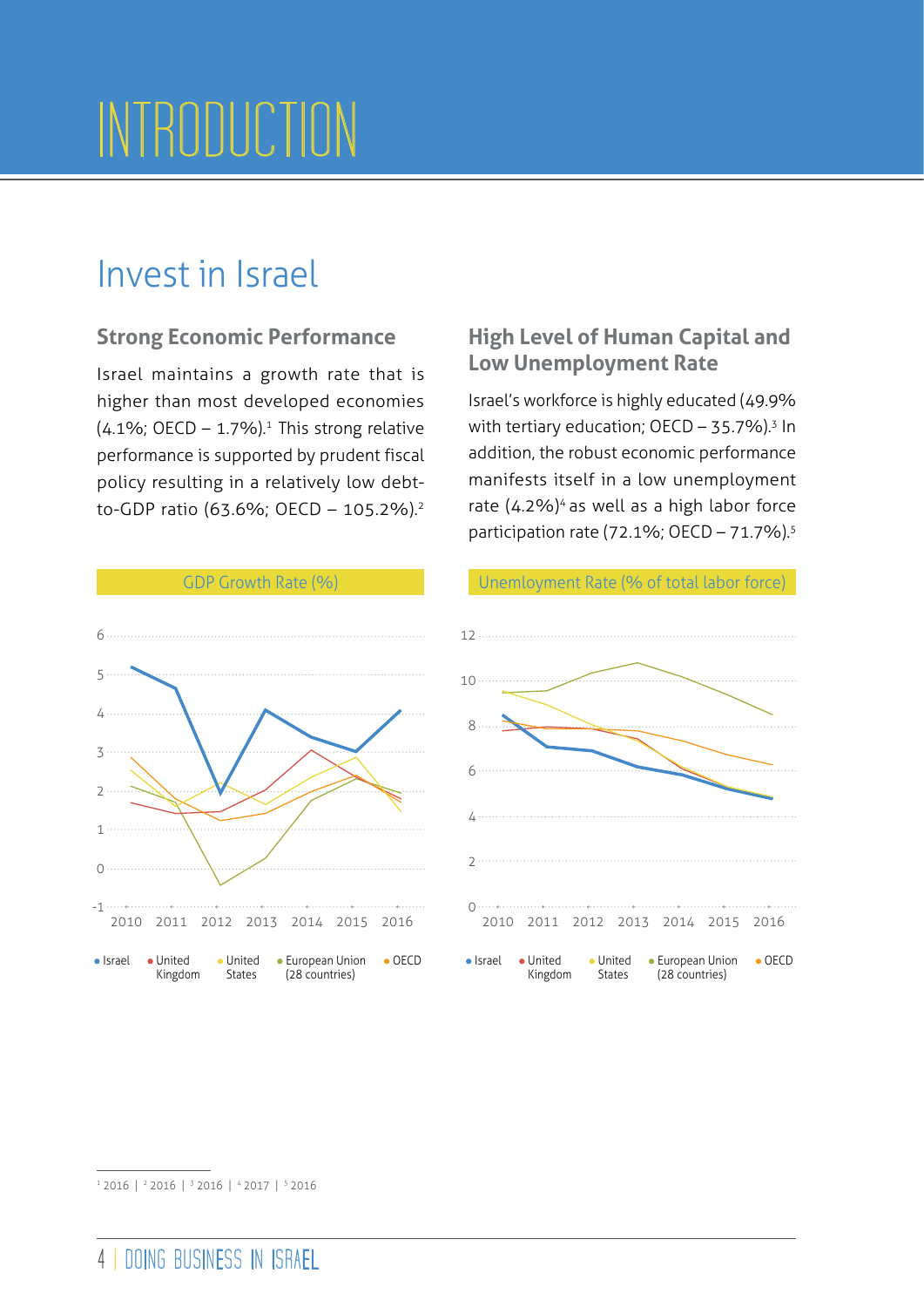

# **Innovative Environment**

Israel is ranked high in recent innovation rankings (#3 in Global Competitiveness Index 2018). This is supported by being a world leader in R&D rate of investment  $(4.25\% \text{ of GDP}; \text{OECD} - 2.38\%),$ <sup>6</sup> which leads to 45% of Israel's exports being high technology goods and services.<sup>7</sup>



# **Vibrant High-Tech Ecosystem**

Israel is home to one of the world's most vibrant high-tech ecosystems with 5.2 billion USD capital raised by Israeli hightech companies in 2017, 23 billion USD worth of exits (M&A and IPO) and 94 Israeli companies listed in NASDAQ in 2017.

 $6$  2015 |  $7$  2017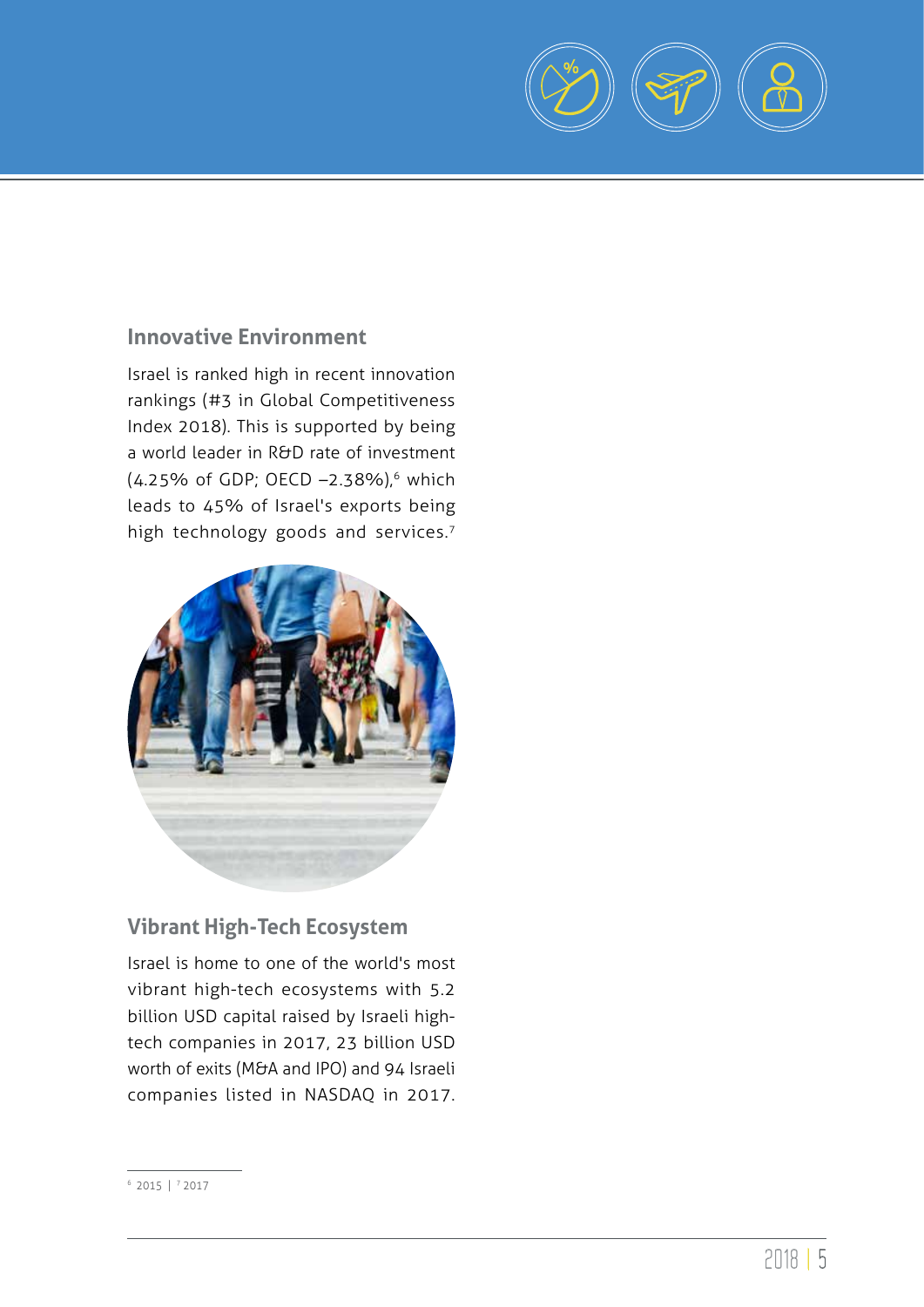# Background

# **Geography**

Israel is located at the junction of three continents: Europe, Asia and Africa. It's surface covering an area of approximately 20,072 square kilometers. It borders with Lebanon and Syria in the north, Jordan in the East and Egypt in the South-west. Israel's western border consists mostly of the Mediterranean Sea coastline, while Israel also borders a small part of the Red Sea coastline in the south.

# **Population**

Israel has a total population of approximately 8.547 million people with an average life expectancy of 82.3 years. The majority of the population is Jewish, constituting 74.85% of the total population. The principle minorities are Muslims constituting 17.58% of the total population; Christians 1.96%; and Druze 1.62%.

The population is mostly young, with 50.36% of the population under the age of 30, and only 4.89% of the population over the age of 75. Israel is also characterized by a highly educated population with a tertiary attainment of 48.82% among 25-64-year olds<sup>8</sup> (OECD – 34.97%). 9

# **Population Concentrations**

Israel's largest population concentration is in its central part which spans from the Sharon area in the north to the city of Rehovot in the south, and from the Mediterranean Sea on the west to the Petach-Tikva line on the east. The central part is comprised of two districts: the Central District and the Tel Aviv District and constitutes 40.6% of Israel's population. The rest of the population is divided between the Northern District (16.3%), the Southern District (14.4%), the Jerusalem District (12.5%), the Haifa District (11.6%), while 4.6% of the Israeli citizens reside in Judea and Samaria area.



8 2016 | 9 2017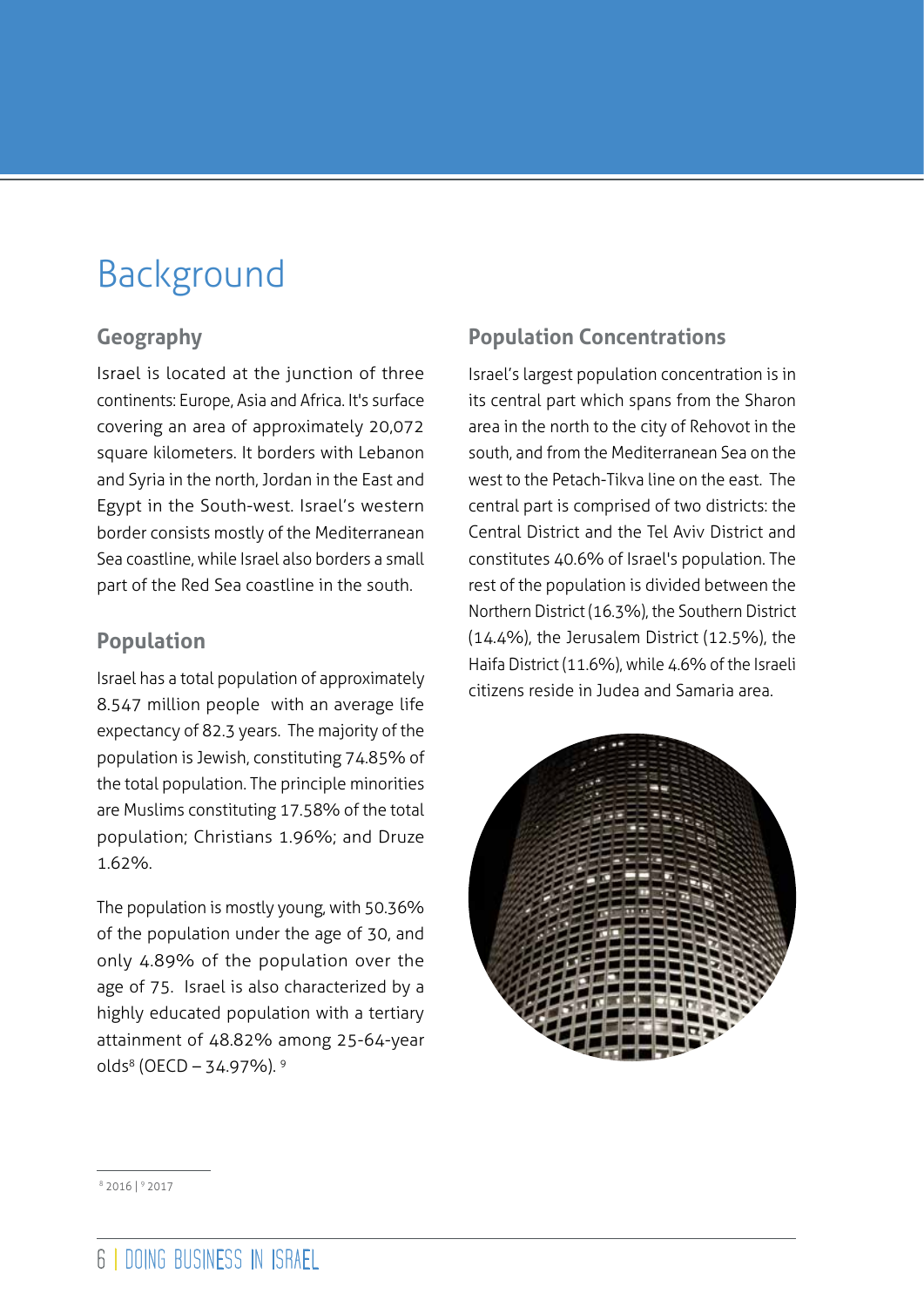

# **Major Cities**

Israel's major cities are Jerusalem, Tel-Aviv, Haifa and Be'er Sheva. Israel's capital, Jerusalem, is located in the heart of Israel. It has a population of 865,700 residents. Jerusalem is home to various holy sites, such as the Wailing Wall, Al-Aqza Mosque and the Church of the Holy Sepulchre. It is also home to all of the Israeli government's official offices, including the Knesset (the Israeli parliament) and the High Court of Justice.

Tel Aviv is Israel's cultural and economic hub and is known as the country's international global city. The city is located centrally on the Mediterranean Sea coastline. It has a population of approximately 433,000 residents. Most of the foreign embassies and consulates are located in Tel Aviv.

Haifa, located in the northern part of Israel's Mediterranean Sea coastline, is Israel's major sea-port city. It consists of a population of approximately 279,000 residents.

Be'er Sheva, also known as the southern capital of Israel, is located in the Negev (Israel's major desert area). Its population is of 203,600 residents. Be'er Sheva is home to one of Israel's seven universities – Ben Gurion University of the Negev.

# **Weather and Climate**

The climate in Israel is characterized by two dominant seasons: Cool and rainy winters (November to May), and hot dry summers during the rest of the year.

There are some distinct differences among Israel's diverse geographical areas: The coastline area winters are moderate and its summers are humid; the hill regions (including Jerusalem) have dry summers and colder winters; and the Negev (situated in the south) has semi-desert conditions all year long, including relatively dry winters.

Temperatures in Israel are measured in Celsius.

# **Official Languages**

Israeli law defines two official languages – Hebrew and Arabic. It is important to note that English is taught in most primary and secondary education institutions and it is well spoken by the vast majority of Israel's population.

# **Measurement System**

The metric system is the standard measurement system in Israel.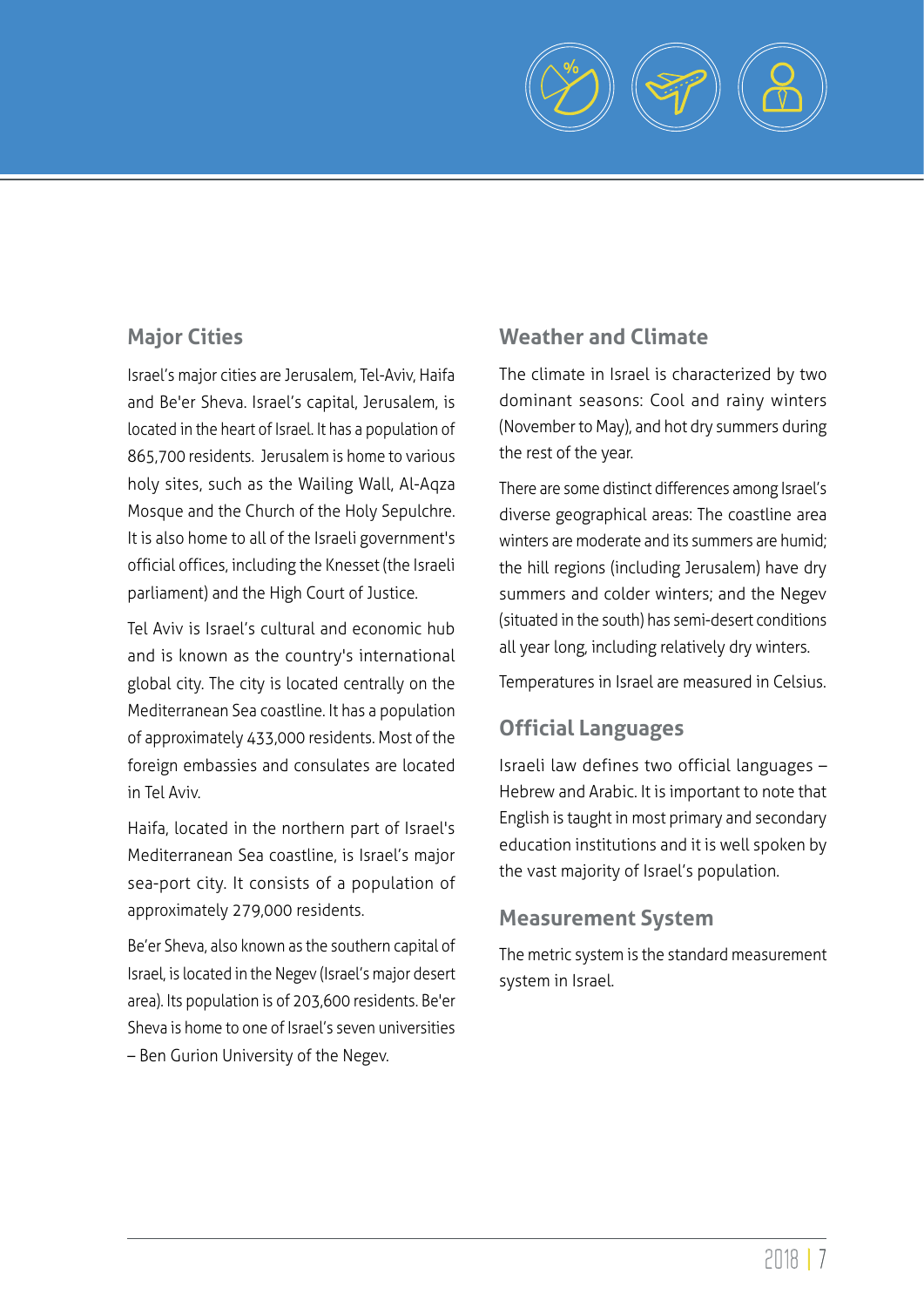# Macro – Economic Characteristics

|                                             | <b>Criteria</b>                                                               | <b>Amount</b>                                             | <b>Year</b> |
|---------------------------------------------|-------------------------------------------------------------------------------|-----------------------------------------------------------|-------------|
|                                             | <b>Monetary Unit</b>                                                          | NIS (New Israeli Shekel), one NIS<br>comprises 100 Agorot |             |
| <b>Currency</b>                             | <b>Exchange Rates</b>                                                         | 1 USD = 3.8406 NIS                                        | 2016        |
|                                             |                                                                               | 1 EUR = 4.2495 NIS                                        | 2016        |
|                                             | GDP <sup>10</sup>                                                             | 318.7 billion USD                                         | 2016        |
| <b>GDP</b>                                  | <b>GDP Per Capita</b>                                                         | 37,292.6 USD                                              | 2016        |
|                                             | Average Annual GDP Growth Rate                                                | 3.55%                                                     | 2011-2016   |
|                                             | <b>Unemployment Rate</b>                                                      | 5.6%                                                      | 2016        |
| <b>Employment</b>                           | Average Unemployment Rate                                                     | 6.2%                                                      | 2011-2016   |
|                                             | <b>Labor Force Participation Rate</b>                                         | 64.2%                                                     | 2016        |
|                                             | Number of Employed Israelis                                                   | 3,643,800                                                 | 2015        |
|                                             | Percent of Employed Israelis Working<br>in Positions Requiring High-Education | 26.6%                                                     | 2015        |
|                                             | <b>Average Gross Monthly Wage</b><br>for Employee                             | 2.5k USD                                                  | 2015        |
| <b>Wage</b>                                 | <b>Average Gross Monthly Wage</b><br>4.75k USD<br>in the ICT Sector           |                                                           | 2014        |
|                                             | Average Gross Monthly Wage in the<br><b>Financial and Insurance Sector</b>    | 4.45k USD                                                 | 2014        |
| <b>Foreign Direct</b><br><b>Investments</b> | Foreign Direct Investments Inflows <sup>11</sup>                              | 12.32 billion USD                                         | 2016        |
|                                             | <b>Foreign Direct Investments Inflows</b><br>(% of GDP)                       | 3.87%                                                     | 2016        |
|                                             | Foreign Direct Investments Outflows <sup>12</sup>                             | 12.5 billion USD                                          | 2016        |
|                                             | <b>Foreign Direct Investments Outflows</b><br>(% of GDP)                      | 3.92%                                                     | 2016        |

<sup>10</sup> Current USD | <sup>11</sup> Current USD | <sup>12</sup> Current USD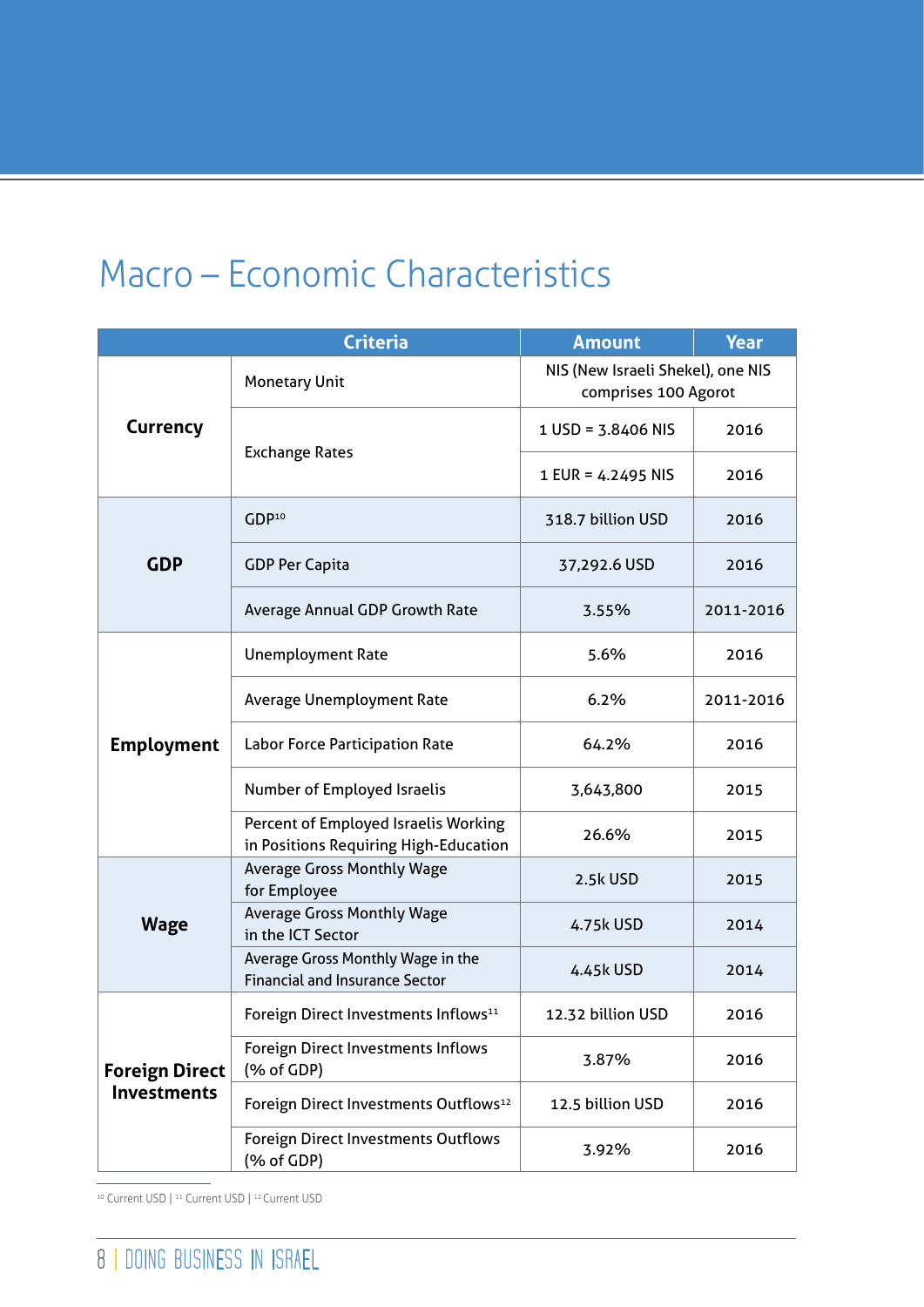

|                                                               | <b>Criteria</b>                                                                               | <b>Amount</b>     | <b>Year</b> |
|---------------------------------------------------------------|-----------------------------------------------------------------------------------------------|-------------------|-------------|
|                                                               | <b>Inward Foreign Direct</b><br>104.370 billion USD<br><b>Investments Stock</b> <sup>13</sup> |                   | 2015        |
|                                                               | Israel's Inward FDI Stock has grown Dramatically since the 1990s                              |                   |             |
|                                                               | <b>Israel Inward FDI stock</b>                                                                |                   |             |
|                                                               | <b>Billion USD</b>                                                                            |                   |             |
|                                                               | $100$ $\cdots$                                                                                |                   |             |
| <b>Foreign Direct</b><br><b>Investments</b>                   |                                                                                               |                   |             |
|                                                               |                                                                                               |                   |             |
|                                                               | 40                                                                                            |                   |             |
|                                                               |                                                                                               |                   |             |
|                                                               | 1990<br>1995<br>2000                                                                          | 2005 2010<br>2015 |             |
|                                                               | <b>Exports of Goods and Services</b><br>(% of GDP)                                            | 30.7%             | 2015        |
|                                                               | <b>Average Exports of Goods and</b><br><b>Services</b>                                        | 33.9%             | 2009-2015   |
| <b>International</b><br><b>Trade</b>                          | <b>Imports of Goods and Services</b><br>(% of GDP)                                            | 27.7              | 2015        |
|                                                               | Average Imports of Goods and<br><b>Services</b>                                               | 32%               | 2009-2015   |
|                                                               | EU, EFTA, MERCOSUR, USA, Turkey,<br><b>Free Trade Agreements</b><br>Mexico, Canada            |                   |             |
| <b>General Government Deficit</b><br>(% of GDP)<br>Government |                                                                                               | $-2.1%$           | 2015        |
| <b>Deficit</b>                                                | Average General Government Deficit<br>(% of GDP)                                              | $-3.7%$           | 2009-2015   |

13 US Dollars at Current Prices and Current Exchange Rates | 17 US Dollars at Current Prices and Current Exchange Rates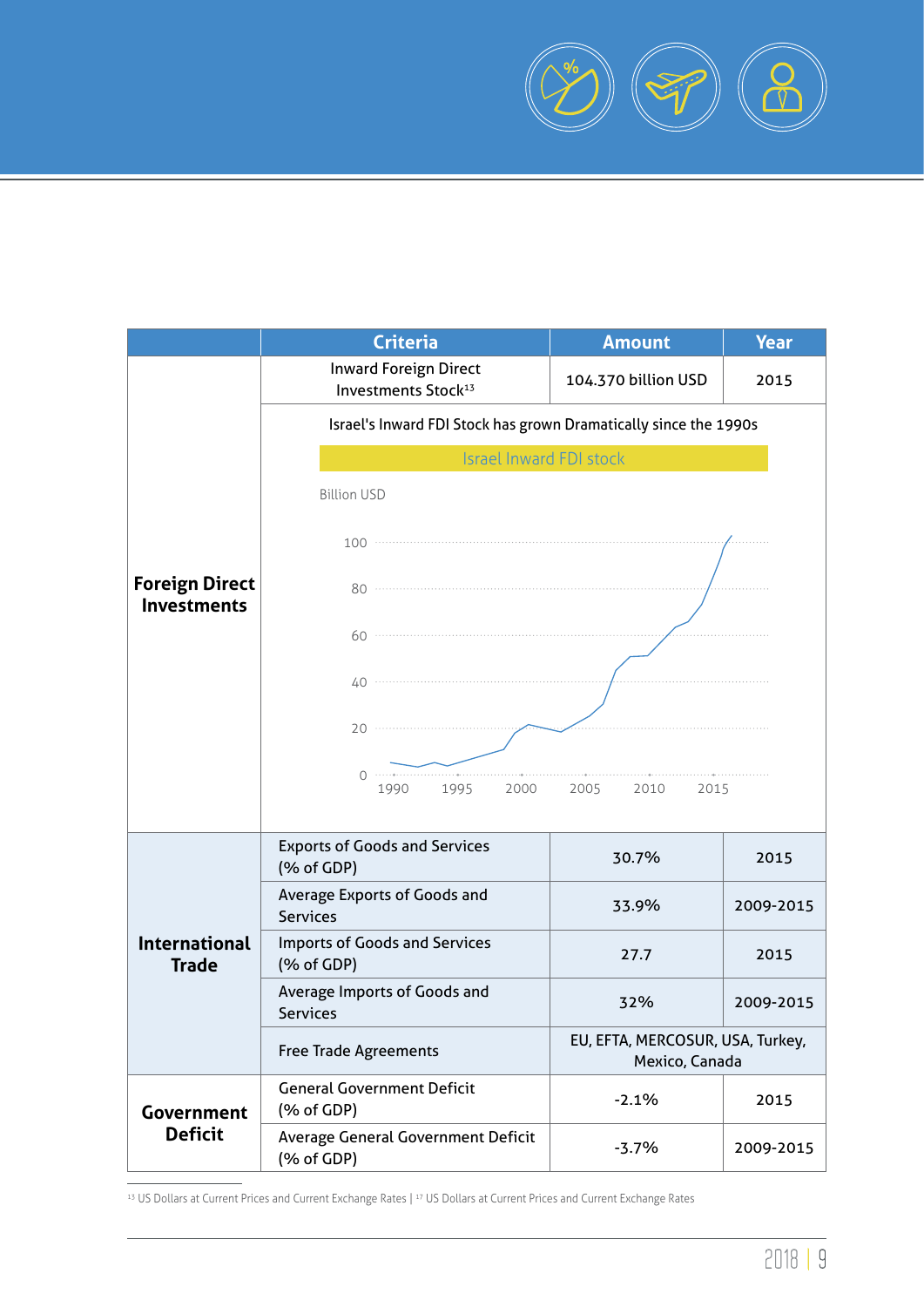# Government

# **System of Government**

Israel is a parliamentary democracy consisting of three branches – legislative, judicial and executive. A major principle in Israel's political system is the separation of powers – in which the executive branch (the government) is subject to the confidence of the legislative branch (the Knesset – the Israeli parliament), while the independence of the judicial system is guaranteed by law.

## **Main Democratic Institutions**

#### **Knesset**

Israel's legislative branch, the Knesset, comprises 120 members of parliament (MKs – Members of Knesset) who are elected every 4 years, with each MK serving within the framework of a single party. The Knesset's major functions are to legislate and revise laws, review and monitor government activities and to serve as a stage for public debate.

#### **Government**

The Israeli government's function is to control all internal and external affairs mostly through its ministries. Each minister is usually appointed to head a certain ministry and reports directly to the Prime Minister.

## **Judicial Branch**

The judicial branch consists of secular and religious courts, which function as independent units within the Ministry of Justice. An important judicial establishment in Israel is the Supreme Court, which also sits as the High Court of Justice. The High Court of Justice is of extreme importance as it exercises judicial review over the other branches of the government.

#### **President**

The Israeli President is chosen directly by the Knesset. The candidates for presidency are nominated for their public contribution and appeal. While most of his or her duties are formal and ceremonial, the President is in charge of appointing the party that attempts to establish a government following the official elections for the Knesset. In addition, the President is entrusted with pardoning prisoners and commuting sentences.

# **General Elections**

Israeli general elections are usually held once every four years. However, elections can be held earlier in case the Knesset is dismissed, as in the case of a vote of no confidence.

Elections are general, national, direct, equal, secret and proportional, with the entire country constituting a single electoral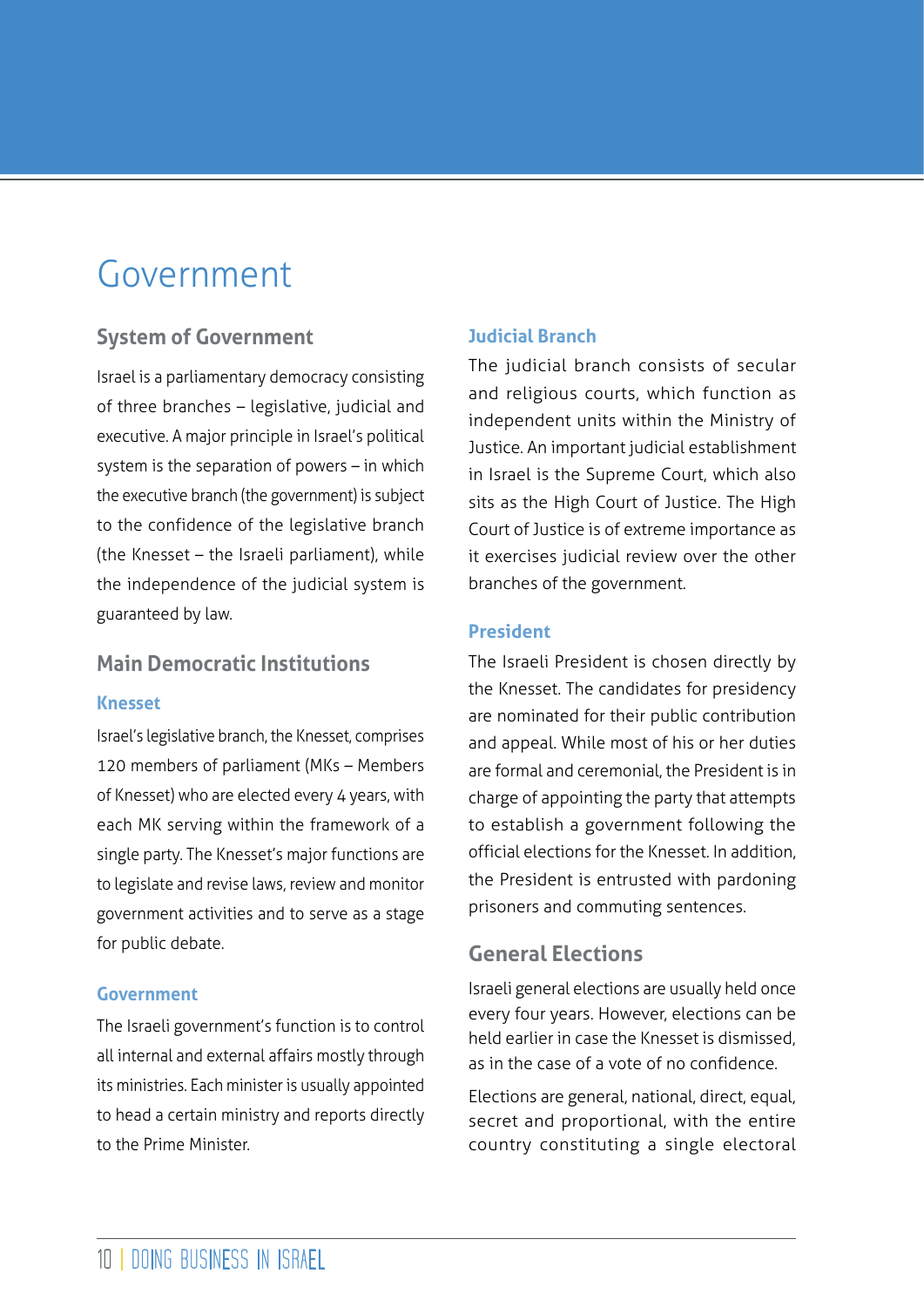

constituency. Voters cast one ballot for a single party which they support to represent them in the Knesset, with the different parties choosing their candidates internally. The number of Knesset Members is proportional to the number of ballots a party has received, as part of the general number of ballots cast on Election Day.

Every Israeli citizen over 18 is entitled to vote, and citizens over 21 can be elected as parliament members. Voting is not compulsory in Israel despite Election Day being a national holiday (the voter turnout for the 2015 election was 67% of all eligible voters). Once official voting results are published, the President nominates the leader of a single party to establish a government (usually, but not limited to, the leader of the biggest party), within 28 days of the nomination.

# **Transportation**

# **Airports**

Israel has four official international airports (Ben Gurion, Eilat, Ovda and Haifa) that are used for transportation of cargo and passengers. Ben Gurion Airport is by far the largest and most known airport in Israel with over 17 million international passengers in 2016 and a total of approximately 121,000 international flights for that year. An additional international airport, the Ramon

Airport, is currently under construction in the southern part of Israel and is designated to become the 2nd largest international airport in the country after Ben Gurion Airport, in addition to replacing the two existing airports in Eilat area (Ovda and Eilat Airports).

#### **Ports**

Israel's main method of transportation for goods is through its naval ports, accounting for over 99% of the country's total imports and exports markets . Israel has three major naval ports – Eilat, Ashdod and Haifa, with the latter being the major one, accounting for over 50% of all naval transportation in 2015.

# **Roads and Railways**

Israel has a well-developed road network encompassing the entire country. Between 2011 and 2016, Israel's Ministry of Transportation has declared that almost 10 billion USD will be invested in improving existing roads infrastructure and constructing new highways and roads throughout Israel.<sup>51</sup>

Another major method of transportation in Israel is its strong network of railways, operated by the Israel Railways Company ("Rakevet Israel"), serving approximately 53 million passengers in 2015 and transporting over 7.5 million tons of cargo.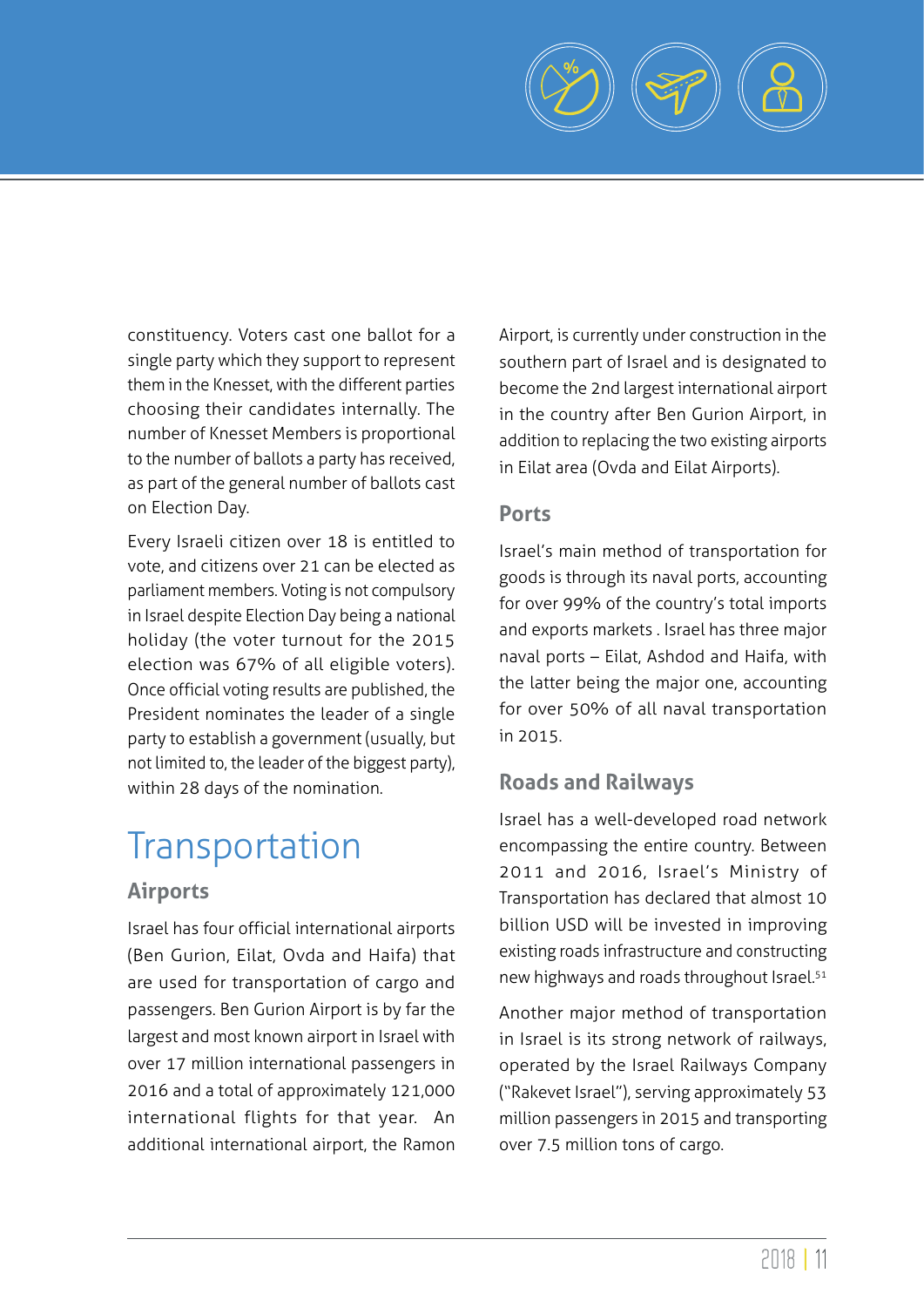# BUSINESS ENVIRONMENT

# Business Entities

# **Companies**

The Israeli Companies Ordinance defines a company as a corporation formed and registered in Israel, in accordance with Israeli law.

Most companies limit the personal liability of their owners, usually in the form of shares. In this case, the term "Limited" (or the abbreviation "Ltd.") must appear as part of the full name of the company.

# **Private Company**

Consisting of 1-50 shareholders, may not offer or sell debentures or shares to the public.

## **Public Company**

Company which registers it stocks at the stock market, or offered the stocks to the public in Israel by a prospectus in accordance with the requirements of the Israeli Securities Law.

# **Foreign Company**

A company incorporated overseas may establish a place for business (branch office, Israeli subsidiary (Israeli Registered Company)) in Israel as long as it is registered as a foreign company with the Registrar of Companies.

# **Non-profit Organizations**

Non-profit organization (NPO) is a general term encompassing public institutions, associations and companies that are dedicated to the public's benefit and use their funding to further advance those benefits, without sharing profits, if such exist, between its members.

# **Cooperatives**

Cooperatives are a relatively new form of companies. A cooperative works to promote the welfare of its members, unlike NPOs, it does not deny the option to share profits between its members.

# **Partnerships**

The Partnership Ordinance defines a partnership as an entity that consists of persons who contracted for the purpose of conducting a business in order to make profits. The personal liabilities of the partners are not limited unless they are limited partners of limited partnerships. A foreign partnership is also permitted to do business in Israel.

# Intellectual Property

**Israel Patent Office (IPO)**

Patents, designs and trademarks registration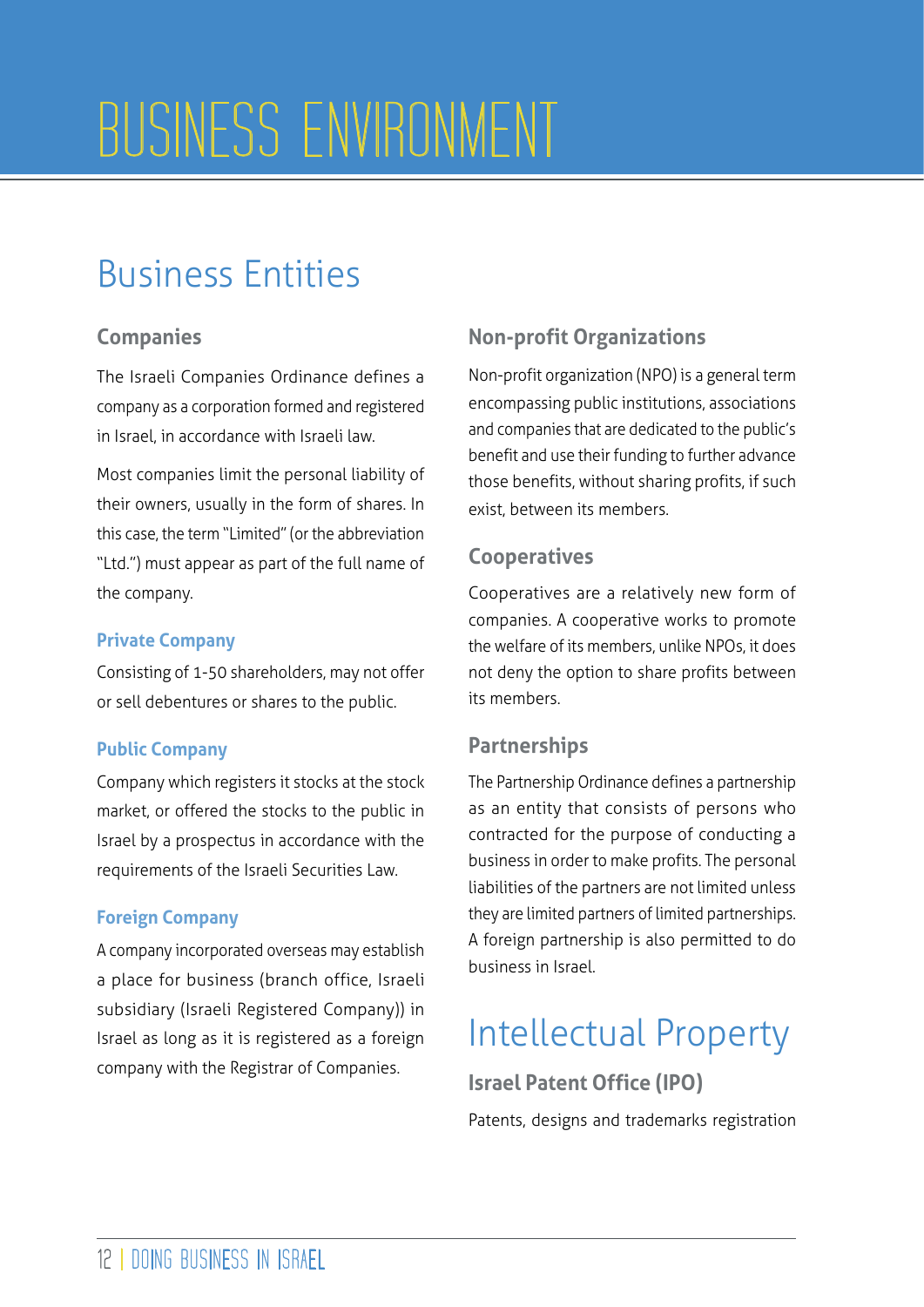

and legal protection granting are authorized by the Israeli Patent Office. The IPO operates under the auspices of the Ministry of Justice.

## **Patents**

Patents in Israel are organized by the "Patents Law" (1967). According to the law, a person with an innovative, potentially useful and advanced in its field invention is eligible to apply for patent registration. The patents are granted legal protection in Israel by the IPO.

Israel is a member of the PCT (Patent Cooperation Treaty). Since its joining to the treaty in 1996, Israeli citizen or resident can file an international patent application in order to seek international patent protection for their invention. The IPO functions as a Receiving Office and also as a recognized International Searching and Examining Authority. Hence, an Israeli citizen or resident can also choose the IPO for international search and preliminary examination activities.

# **Designs**

A registered design is a property right enabling protection on a new or original industrial product design. According to the Patents and Designs Ordinance (1926), a design can be registered for any object or industrial product with shape, design or decoration noticeable to the eye, that is new or original and that has not been sold, marketed or published in Israel prior to the application. The design registration is under the authority of the IPO. A registered design at the IPO grants its holder exclusive right of use of the design only in Israel.

In addition, Israel is a member of the Paris Treaty. The membership enables an applicant who filed an application design in Israel to request the same priority date for the same design in other member countries.

# **Trademarks**

The IPO is in charge of trademark applications as well. The registration of a trademark in Israel only provides territorial protection, and is applicable only under Israeli jurisdiction.

In addition, Israel has joined the Madrid Protocol; hence, an Israeli applicant may submit a single trademark application that can be automatically applied in over 90 countries. The filings are done under the Madrid System.

# Antitrust Laws

# **Restrictive Trade Practices Law**

Israel's Restrictive Trade Practice Law is the main law in the restraint of trade field. The law was legislated in order to prevent businesses from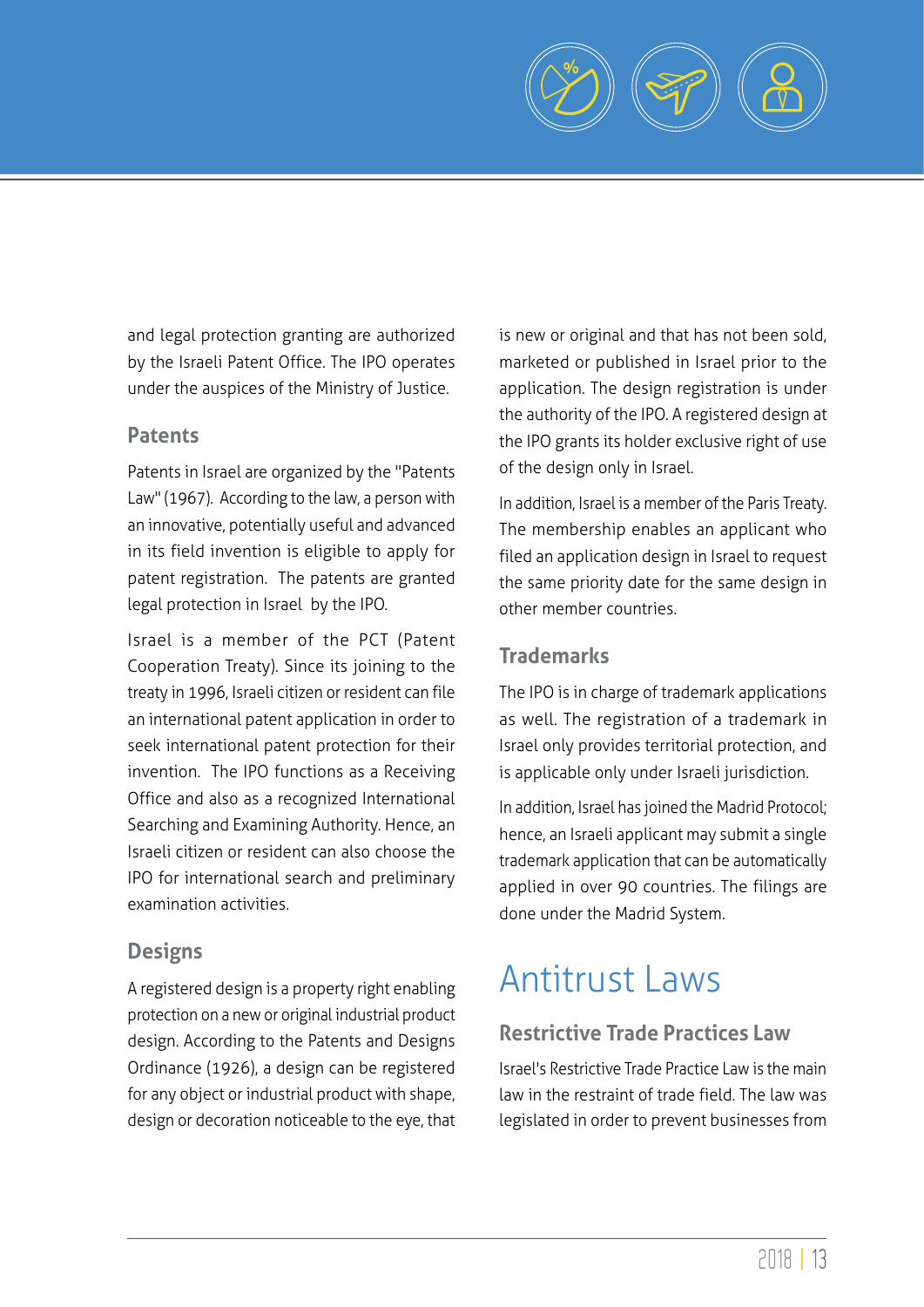disturbing the free competition in the markets. The law authorizes the Israeli Antitrust Authority (IAA) to take action when the free competition in a certain market or field might be negatively affected by a business activity.

The IAA may take action in the case of a merger as defined by the law, for additional information see the Mergers and Acquisition subchapter below.

# **The Law for the Promotion of Competition and Reduction of Concentration**

The law was enacted in 2013 and deals with three aspects of competition promotion: Various market and state essential considerations regarding public assets allocation, limiting the control on pyramid companies and separating large non-financial corporations and large financial entities.

# Financial Reporting and Auditing

**The Israeli Accounting Standards Board** The main institute responsible for financial reporting standards in Israel is the Israeli Accounting Standards Board (IASB) which publishes the financial reporting standards

required for companies in Israel. The accounting principles published by the IASB are considered the Generally Accepted Accounting Principles (GAAP) in Israel. It is important to note that the IASB is not an official government entity, but is instead a non-profit limited liability company that was established in 1998.

# **Reporting Standards**

"The Israeli Companies Law" states that private companies must report their accounting records by "acceptable reporting standards" which are not defined in the law itself. However, due to precedents set forth by Israeli Courts, it is agreed that the IASB is the authority in charge of determining these standards.

Since 2008, all public companies in Israel are obligated by IASB standards to use the International Financial Reporting Standards (IFRS), a set of accounting standards that have been developed by the International Accounting Standards Boards.

Private companies however can either use the International Financial Reporting Standards (IFRS), IFRS for Small and Medium Entities (IFRS for SMEs), or official standards published by the IASB. Each of these options is acceptable by the IASB as a proper accounting method. Of important note that private companies that are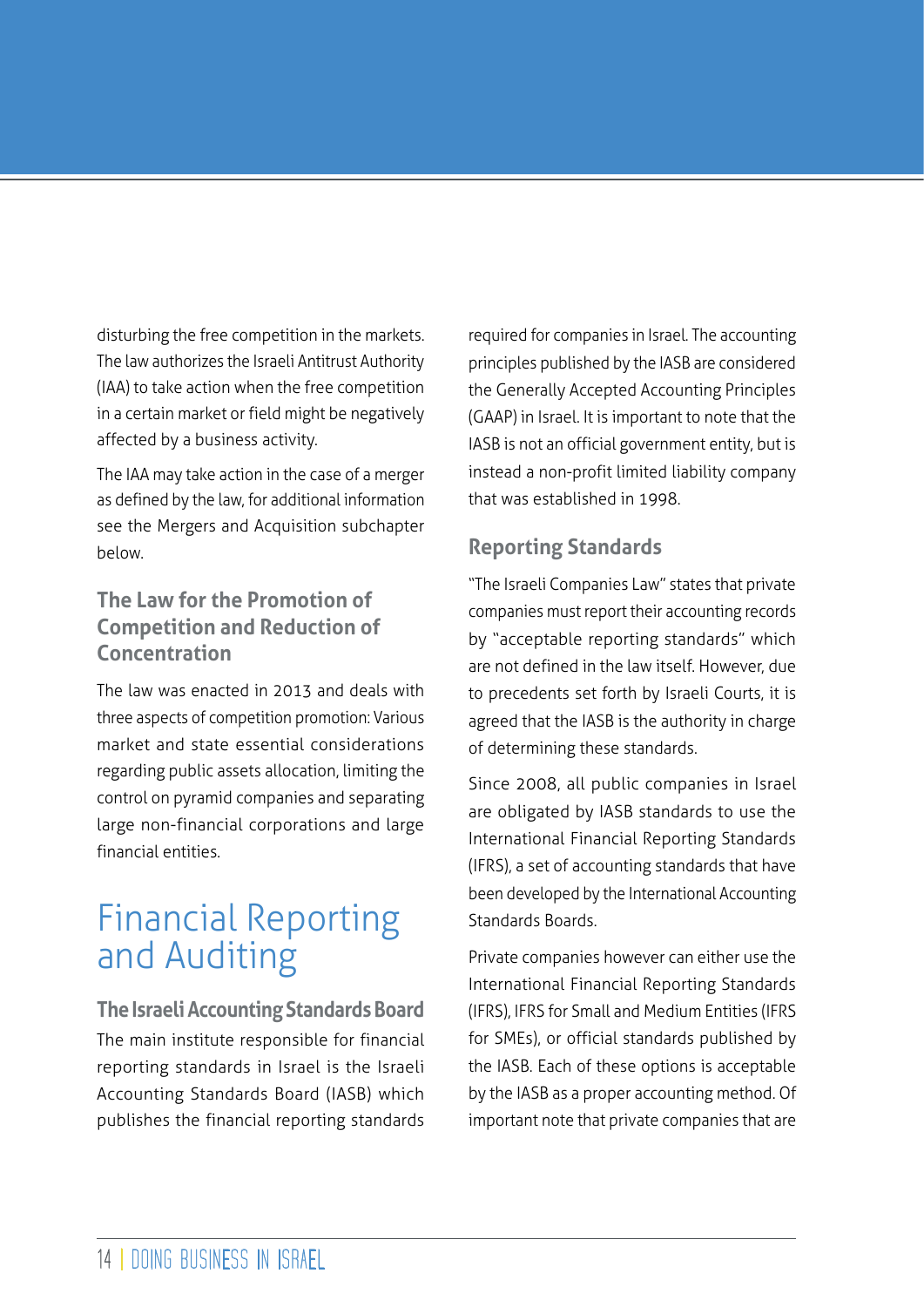

owned mostly by foreign citizens can apply to use other accounting reporting standards (for example, standards used in the United States – complying with GAAP-US). Companies must be consistent with their choice of accounting method.

# **Audit Requirements**

The Israeli law concludes that Israeli companies are required to appoint a certified accountant to audit their annual financial reports. Both private and public companies must present annual reports. Private companies are obligated to file an annual report to the Registrar of Companies once a year. Public companies are obligated to file annual, quarterly and immediate reports (upon the occurrence of certain events) to Israel's Securities Authority.

# Stock Market

The Tel Aviv Stock Exchange (TASE), also known as "The Bursa", is a private company, which was established in 1953 in order to institutionalize and serve securities trading in Israel and is currently the only stock exchange operating in Israel. The TASE handles trading in a variety of financial instruments, including shares, government and corporate bonds, options, futures and more. As of June 2017 there are

576 publicly traded companies in the TASE with an annual (as of 2016) volume of trade of approximately 360 billion USD.

The TASE business week lasts from Sunday to Thursday, from 09:00 to approximately 17:25 – there is no trading on Fridays and Saturdays. In addition, trading hours are usually different during national holidays in Israel.

Companies interested to be traded on the TASE have to follow criteria set forth in its regulations related to the company's equity after its IPO and its public holdings value.

Top market indices in the TASE include "TA-35 index" which lists TASE's largest 35 market cap stocks and the "TA-125 index" which includes the top 100 traded companies by market cap.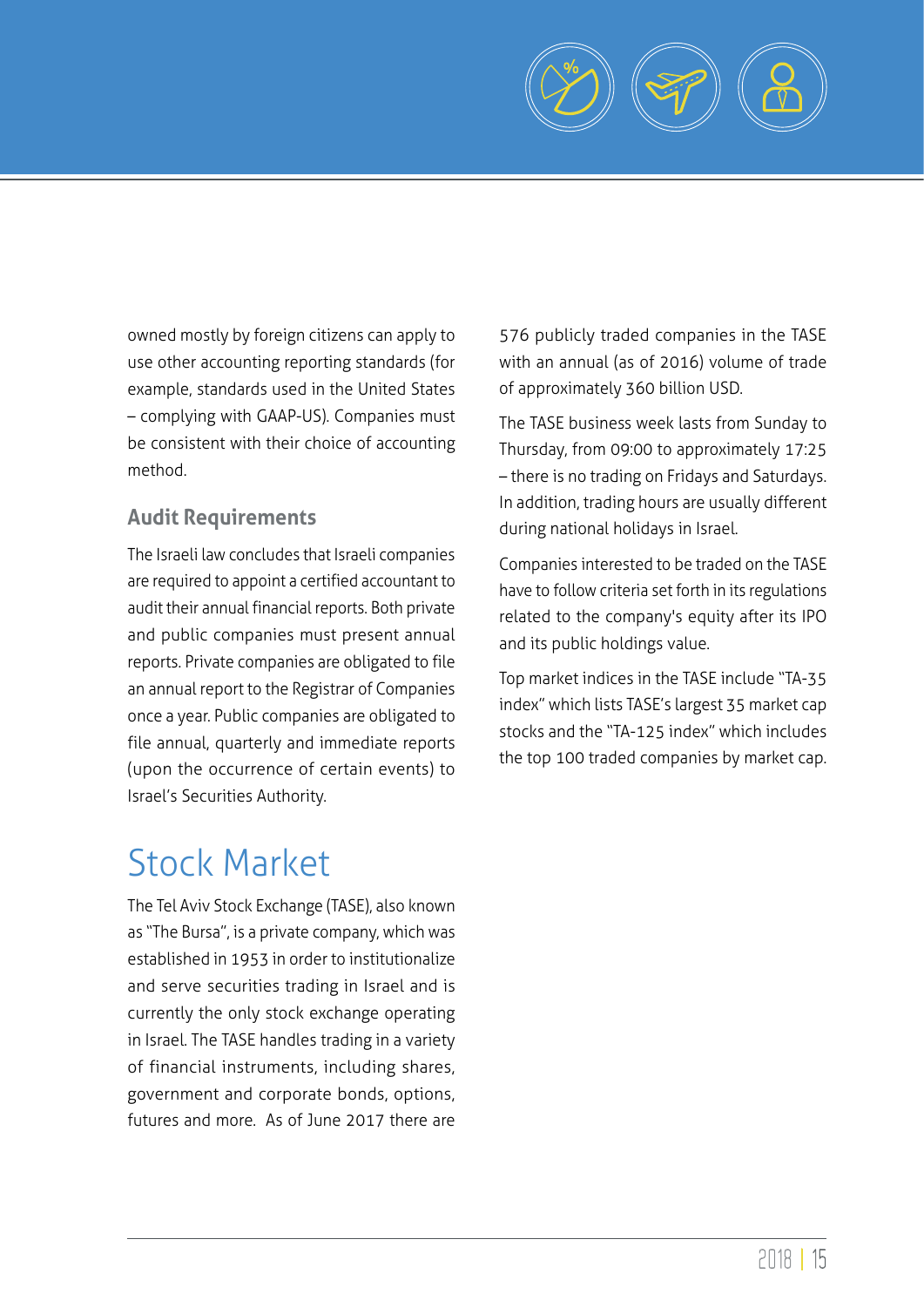# STARTING A BUSINESS

Registration at the Registrar of Companies Registration at the Tax Authorities (Income Tax, VAT)

Automatic Registration at the National Insurance Institute

# Company Registration

# **Registrar of Companies**

All companies in Israel are required to be registered with the Registrar of Companies. In order for a foreign company to legally keep a place of business in Israel it needs to register (An Israeli branch office and a subsidiary company are both registered legal entities). Therefore, a company wishing to have actual business activity through its investment in Israel will have to register.

The following documents should be submitted to the Registrar of Companies in order to legally register a foreign company in Israel:

- 1. List of the company's directors, including their passport numbers.
- 2. Power of attorney form bestowing upon an Israeli representative the responsibility for officially representing the company in Israel.
- 3. The full name, address and national identification of an Israeli representative appointed to receive legal notices on

behalf of the company.

- 4. The company's Article of Association and its Hebrew translation certified by a notary.
- 5. Company certificate of incorporation from its country of origin signed by an apostille. In cases where the country of origin does not issue such certificates, the lawyer handling the registration should deliver a signed letter declaring that such certificates are not issued in the country of origin, in addition to an official documentation indicating that the company is registered with the Registrar of Companies in the country of origin.
- 6. Hebrew translation of the company's certificate of incorporation certified by a notary.
- 7. Status approval from the state of origin document proving the company is active in its country of origin and the document's Hebrew translation.
- 8. Proof of payment of the registration fee (currently 2,606 NIS (Approx. 711.5 USD).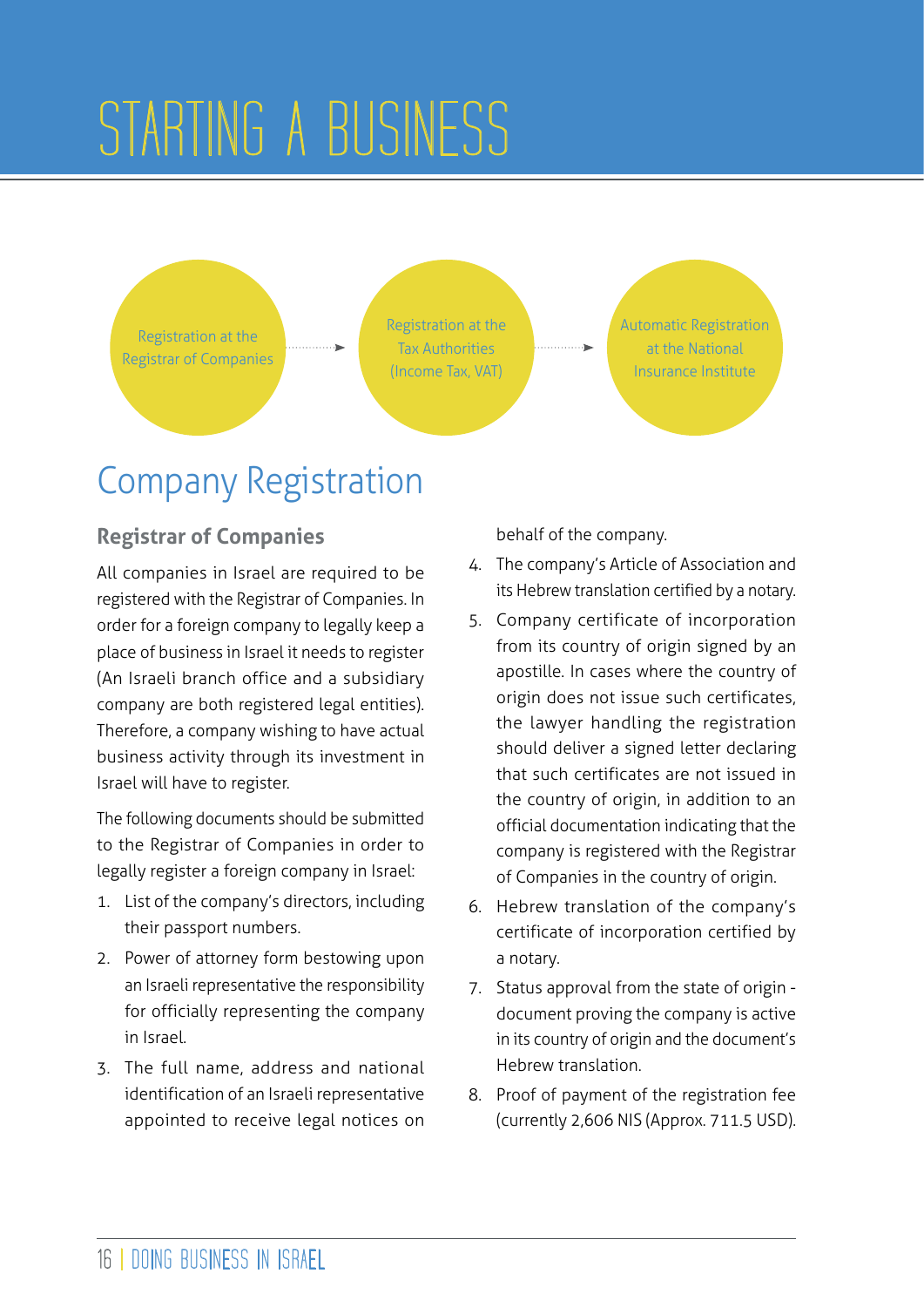

A company may apply for registration by mail or in person , with the registration form. It is possible to apply online as well. Foreign company registration is handled within 14 working days.

# **Tax Authorities and National Insurance Institute**

Once a company has been registered with the Registrar of Companies, it must also be registered at the Israel Tax Authority (VAT and Income Tax departments) and at the National Insurance.

#### **Income Tax**

The registering company must fill out form number 4436 of the Income Tax Department of the Israel Tax Authority. The form includes basic details about the company.

#### **VAT**

The registering company is also required to register at the VAT Department of the Israel Tax Authority prior to commencing business operations. In addition – a foreign entity that conducts business in Israel needs to appoint a local VAT representative whose permanent place of residence is in Israel and who will assume the responsibility of handling all VAT issues. The representative will be treated as the person liable for VAT. VAT form 22 (Application for Registration as

Foreign Dealer) and form 821 (Registration for VAT purposes) should be completed and signed by all parties.

In order to register as a local business, the registration should be effected at the local VAT office nearest to the company's office. The following materials are required in order to register:

- 1. Registrar of Companies certificate of registration.
- 2. The company's Articles of Association and directors' appointment protocols as approved by the Registrar of companies.
- 3. A contract regarding renting or buying offices for the company.
- 4. Document proving the possession of an Israeli bank account.
- 5. Company directors' details ID numbers, addresses, phone numbers.
- 6. Company assets information: total investment, funding resources, estimated business cycle.

## **The National Insurance Institute**

Separate registration at the National Insurance Institute is not required. A copy of the form submitted to one of the relevant tax offices is transferred to the National Insurance Institute and the same filing number is used for both authorities.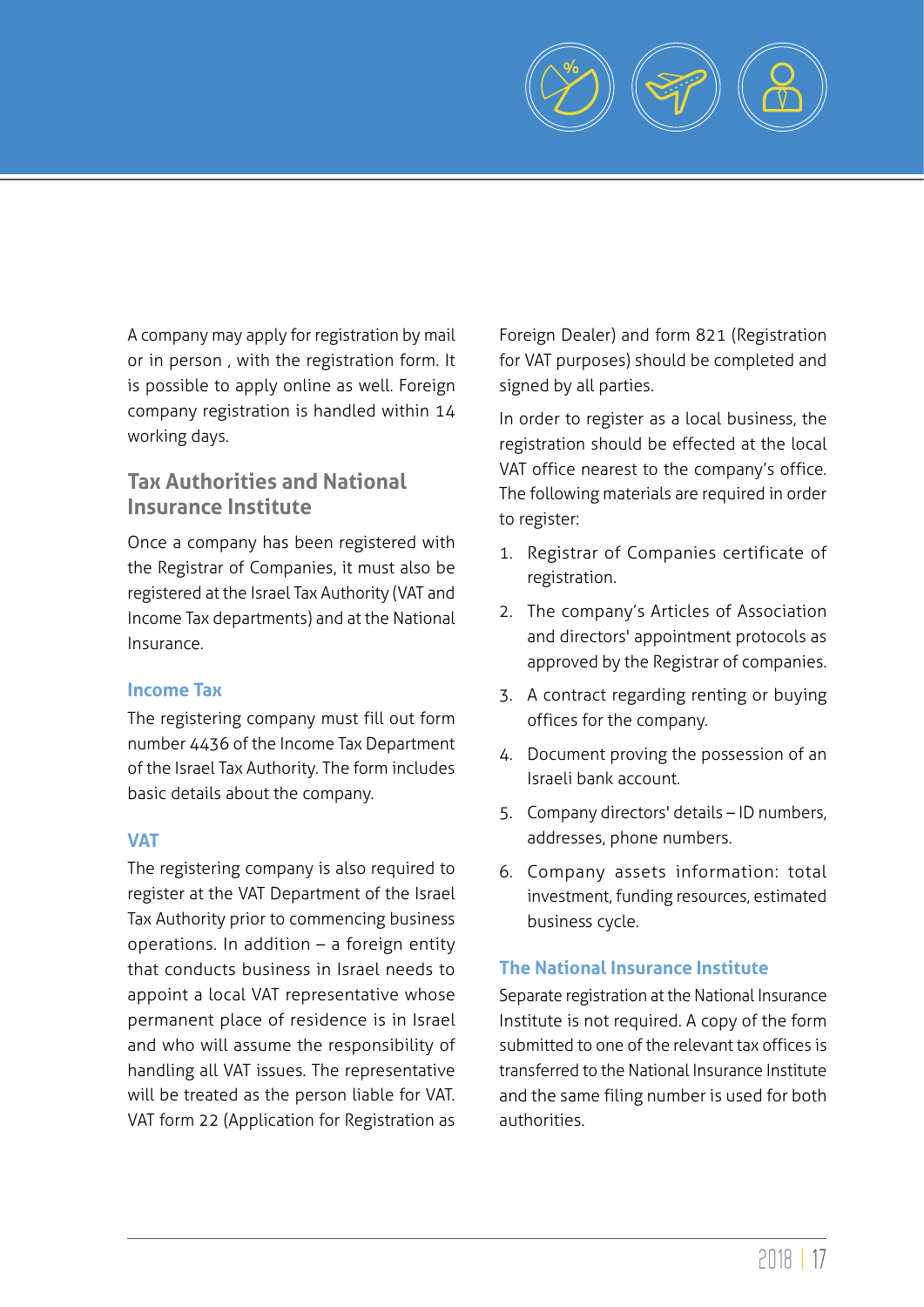# PAYING TAXES

# Corporate Income Tax

# **Resident and Non-resident Companies**

The tax is imposed on the company's income (regardless of the tax imposed on the company's owners as individuals).

Israeli resident companies are subject to tax on worldwide profits and gains, with credit granted for overseas taxes in certain countries.

A non-resident company is subject to tax only on Israeli-source profits, which includes, among other, income deriving from an Israeli permanent establishment or income accrued and produced in Israel.

## **Rates**

Since January 2018, the corporate income tax in Israel for companies is 23%. It is important to note that Israel offers lower corporate tax rate through it taxation benefits (Details at the investment incentives chapter).

For example, Special Priority Enterprises and Priority Enterprises are required to pay a lower corporate income tax ranging from 5% to 16% (depending on their exact location and definition by the Israeli Law for the Encouragement of Capital Investment).

# Tax on Dividends

# **Companies**

Dividends payable to company (foreign or

Israeli) by another Israeli company resulting from income produced or accrued in Israel are tax-exempt. Dividends payable to Israeli companies from income produced or accrued, or dividends received, from abroad are subject to a 25% tax.

# **Shareholders**

Dividends paid to shareholders who hold under 10% of the company are subject to a 25% withholding tax. Dividends paid to more significant shareholders who hold over 10% of the company (or held over 10% of the shares of the company in the preceding year) are subject to a 30% withholding tax.

# Capital Gains Taxes

# **Overview**

The capital gain is the difference between the compensation the asset owner receives from selling the asset and the asset original price (Asset acquisition price minus accumulated depreciation till selling day). The capital tax rate is composed of the Inflation Component and the Real Component. In case the asset was purchased after the 31 of December 1993, all of the inflation component is tax exempt.

# **Companies**

The capital gains tax rate for a company is usually the standard corporate income tax rate (23%).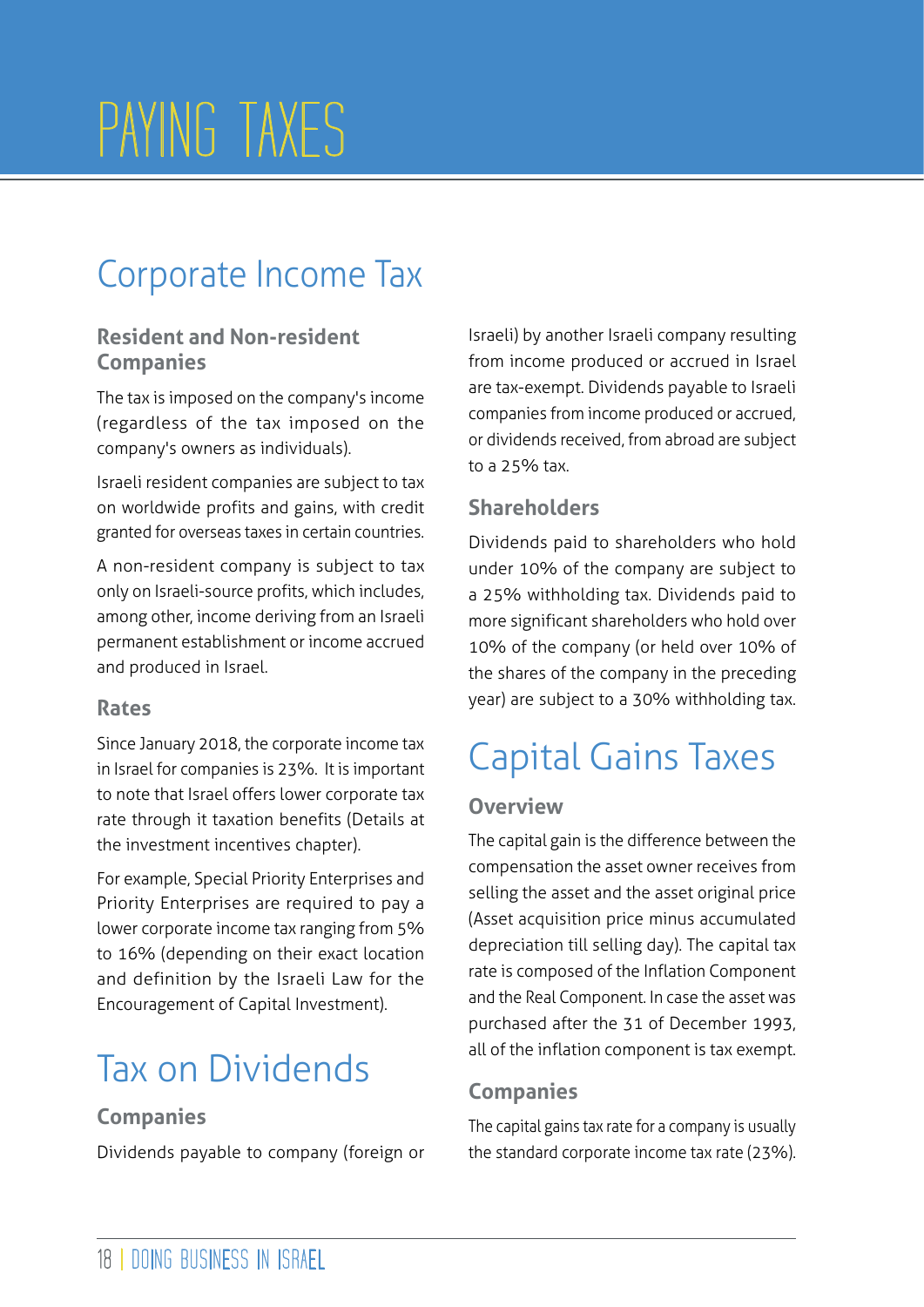

# **Individuals**

The capital gains tax will be the marginal tax rate in accordance with the individual tax bracket.

# Municipal Tax

Municipal Property Tax is calculated per square meter of property and is levied upon the holder, regardless of whether the tenant owns or rents the property.

The municipality tax is imposed on building, agricultural land and occupied land. The Municipal Tax varies greatly between the different municipal authorities in Israel, and within different areas of the same municipal authority. The Israeli Ministry of Interior sets minimum and maximum municipal tax rates for the different property classifications and the rates are determined mostly by the municipal authority itself. The rates vary for property in commercial or public use and residential property.

# Customs Duty

The Customs Duty in Israel is under the authority of the Israel Tax Authority. Israel is a member of the World Customs Organization and uses the HS (Harmonized System) for its customs classifications. It has also signed the GATT agreement stating that the invoice is the base for the customs calculation. Additional information about customs tariffs and classifications can be found in the "Customs Tariff and Purchase Tax" manual published by the Israel Tax Authority.

# **VAT**

The current VAT rate in Israel is 17%.

# Personal Income Tax

The Israeli income tax rate is contingent upon the person's level of income. The income tax is imposed on the individual's yearly personal income. Tax rates' brackets increase gradually as follows:

| <b>Yearly Income (for</b><br>every additional NIS) | <b>Monthly</b><br>Income             | Тах<br>Rate |
|----------------------------------------------------|--------------------------------------|-------------|
| Up to 74,640 NIS<br>$(20,581$ USD)                 | 6,220 NIS<br>$(1,715$ USD)           | 10%         |
| 74,641 NIS up to 107,040<br>$(29.515$ USD)         | $6,221 - 8,920$ NIS<br>$(2,459$ USD) | 14%         |
| 107,041 - 171,840<br>(47,383 USD)                  | 8,921 – 14,320 NIS<br>$(3.948$ USD)  | 20%         |
| 171,841 - 238,000<br>$(65, 626 \text{ USD})$       | 14,321 - 19,900<br>NIS (5,487 USD)   | 31%         |
| 238.801-496.920<br>$(137,020$ USD)                 | 19,901 - 41,410<br>NIS (11,418 USD)  | 35%         |
| 496,921-640,000<br>(176,473 USD)                   | 41,411 - 53,333<br>NIS (14,706 USD)  | 47%         |
| Over 640,401 NIS                                   | 53,333 NIS                           | 50%         |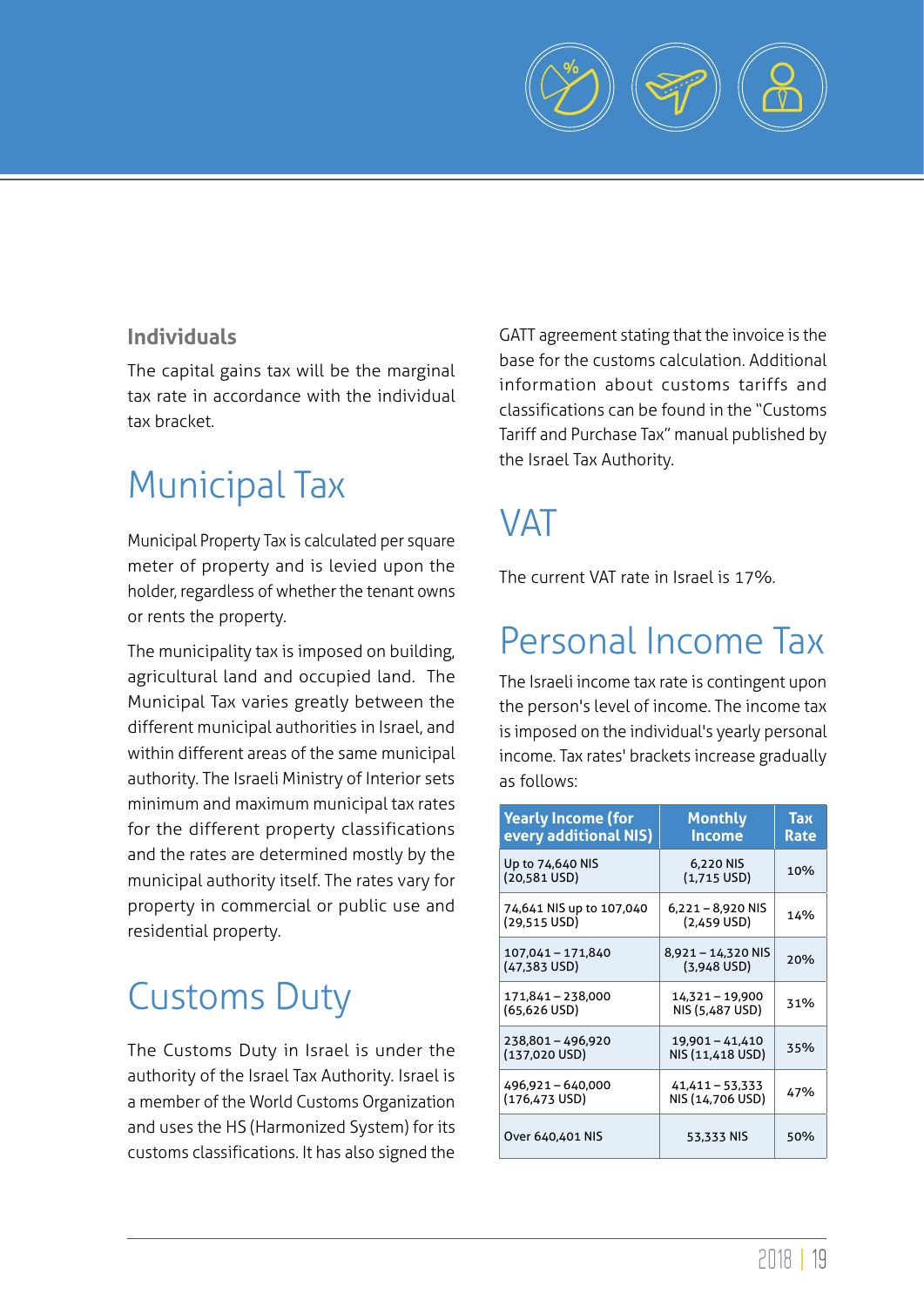# LABOR MARKET

# Employer / Employee Relations

# **Minimum Wage**

The current (December 2017) minimum monthly wage is 5,300 NIS (approx.1, 447 USD).

# **Working Hours**

The working week in Israel begins on Sunday and ends on Thursday or Friday with standard office hours ranging from 08:00-09:00 to 17:00- 18:00. According to the Israeli law, the amount of working hours in a week should not exceed 45 hours. A working day is defined as eight hours in places where employees work for a 6-day working week, and nine hours where employees work for a 5-day working week. Working hours that exceed this standard should be compensated according to law.

# **Overtime and weekend wages**

Every additional hour to the working day (and respectively additional working hours for the working week in total) shall be considered as overtime. Overtime compensation is defined by law as 125% of the base salary for the first two overtime hours, and 150% for every additional hour. Employees that work for 5-days a week shall not work more than 15 overtime hours a week, and employees that work for 6-days a week shall not work more than 12 overtime hours a week. In any case, employees shall not work more than 12 working hours on a week day and 6 overtime hours on weekends and holidays.

Working hours on weekends and holidays are

considered overtime and the compensation is defined by law as 150% for regular working hours and 175% for the first two overtime hours and 200% for every additional overtime hour.

# **Retirement Age**

The current retirement age in Israel is 67 for men and 62 for women.

# **Early Notification of Termination of Employment Law**

An advance notice is required by law before an employer can terminate a paid employee, with the period of notice determined by the length and type of employment.

Monthly employees who have more than one year of employment are entitled to a one month prior notice. Hourly or daily employees have a shorter prior notice period during their first three years on the job. Once they have been more than three years on the job, they are entitled to a one month prior notice as well.

# **Labor Organizations**

There are several labor organizations in Israel, the largest one is "The New Histadrut", also known as "Histadrut". The "Histadrut" operates in all areas of employee rights and is one of the most powerful organizations in Israel. It comprises different labor associations from various places of employment such as "The Transportation Workers Union", "The Engineers and Technicians Union", "The Social Workers Union" and many more.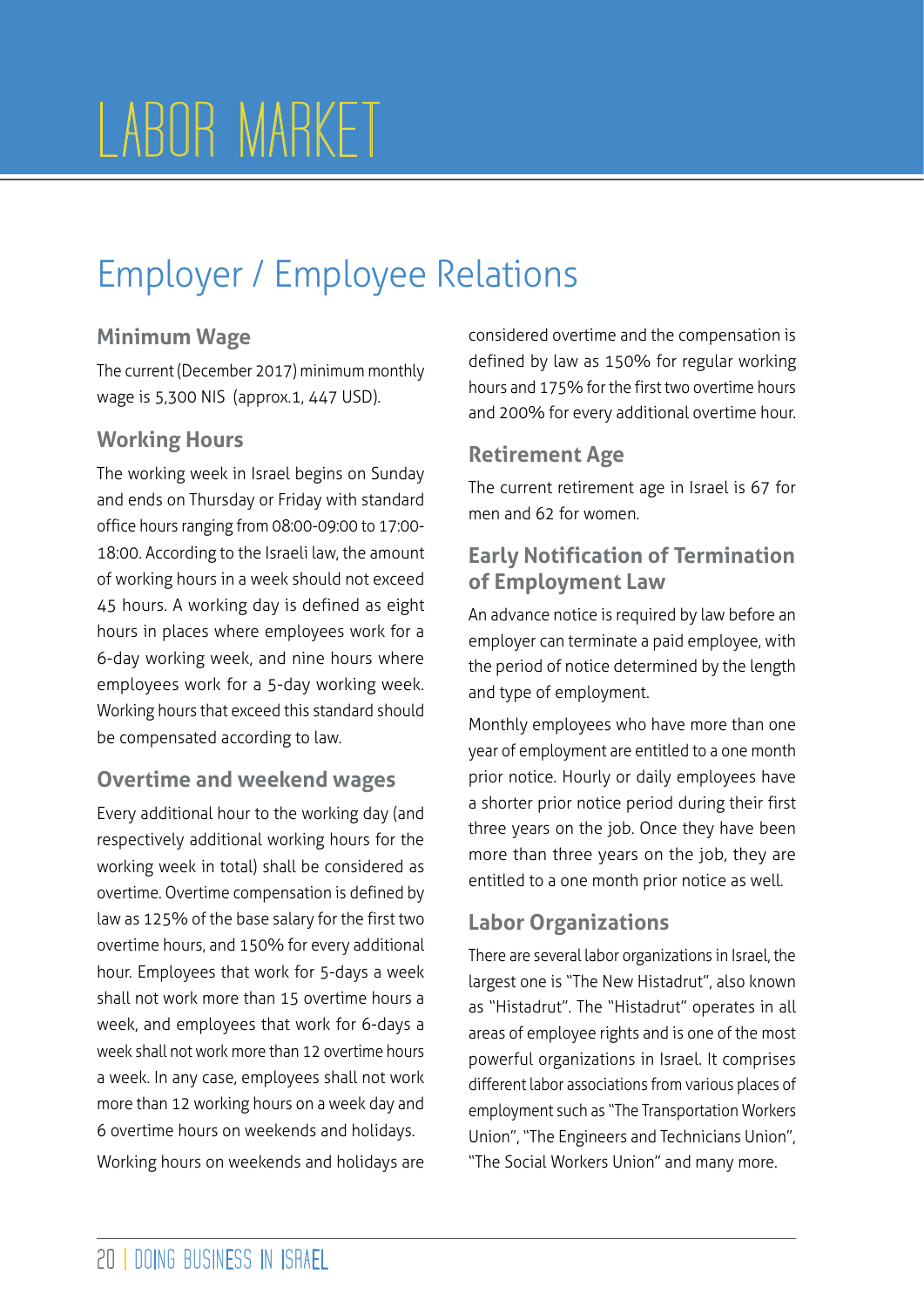

# Labor Related Costs

# **Basic Employee Benefits**

Israeli law requires employers to allocate a fixed portion of the employee salary to a pension fund and national insurance. It is the employer's responsibility to allocate these funds prior to transferring the salary.

#### **Pension Funds**

The amount deposited each month to the pension fund is compiled of two components – a percentage of the employee's salary (deducted directly by the employer) and a sum paid directly by the employer (calculated as a percentage of the employee's salary, but at the employer's expense). An additional component of pension insurance is "severance payment" – an additional sum, calculated as a percentage of the employee's salary, deposited monthly by the employer to be paid in case the employee is terminated. As of 2017 the employer should allocate 6.5% of the wage to pension fund and an additional 6% to the "severance payment" component.

#### **National Insurance**

National Insurance funds are also compiled of two components – a certain percentage is deducted from the employee's salary while the other is paid by the employer itself. For a salary or part of a salary that is up to 60% of the average salary (5,944 NIS, (approx. 1718 USD)) the employer is required to pay 3.45% of the salary. For the part of the wage that is over 60% of the average salary and below the maximum

income subject to insurance fee (43,240 NIS (approx. 12,500 USD) the employer is required to pay 7.50% of the salary.

# **Annual Vacation Law**

Every employee is entitled to annual vacation days by Israeli law. The number of vacation days is determined by the employee's seniority in the workplace. The minimum amount of annual vacation days is 12 for a 6-day working week and 10 for a 5-day working week. The maximum number of vacation days for a single year is 28.

## **Sick Leave**

Employees are entitled for partial or full wages for missed work days due to sickness. For the first day of illness employees are not entitled to any wages, for the second day and third day of sickness they are entitled to 50% of their pay, and full wages from the fourth day of illness forward. Periods of sickness to be deducted from the employee's quota are calculated differently for salaried worker and wage worker. A worker is entitled to one and a half sick leave day for every month he works for the employer, and the overall amount of sick leave days can't exceed 90 days.

# **Maternity Leave**

An employee that is pregnant or that gave birth is entitled to a maternity leave. The employer is not allowed to employ the worker while she is at her leave. The maternity leave's length varies for partial or full maternity leaves: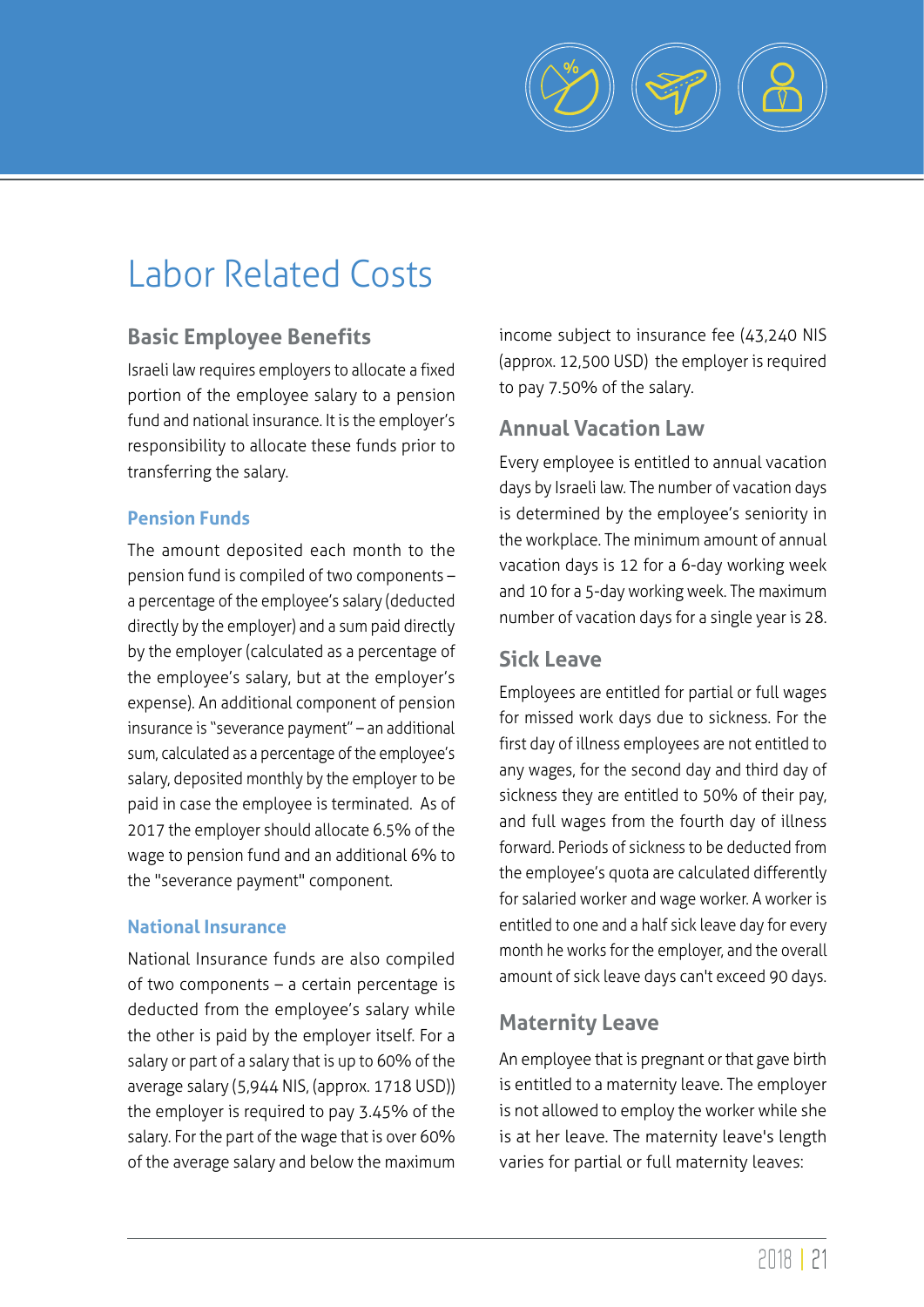Employee who has accumulated more than 12 months of employment on the same job before the beginning of the maternity leave is entitled to full maternity leave. The worker is entitled to overall 26 weeks leave from which she can use seven for leave before the estimated birth date.

Employee who hasn't accumulated more than 12 months of employment on the same job before the beginning of the maternity leave, is entitled only to partial maternity leave. In that case the worker is entitled to overall 15 weeks leave from which she can use seven for leave before the estimated birth date.

## **Reserve Military Duty**

Employees may be required to perform reserve military duties during their period of employment. Reserve military duty cannot be

attributed to the employee's annual leave, and employers are required by law to allow employees to attend such duties.

# **Additional Employee Benefits**

Employees who commute to the workplace are entitled to receive travel allowance in addition to their basic salary. The maximum travel allowance per day is currently (July 2017) 22.60 NIS (approx. 6.1 USD).

For most employees in Israel, once the employee has worked for an employer for over a year, he or she are entitled to a recuperation pay. Recuperation pay is calculated by the number of recuperation days the employee is entitled to, multiplied by the recuperation rate as determined by the Ministry of Economy (currently (July 2017) 378 NIS (approx. 103 USD) per day).

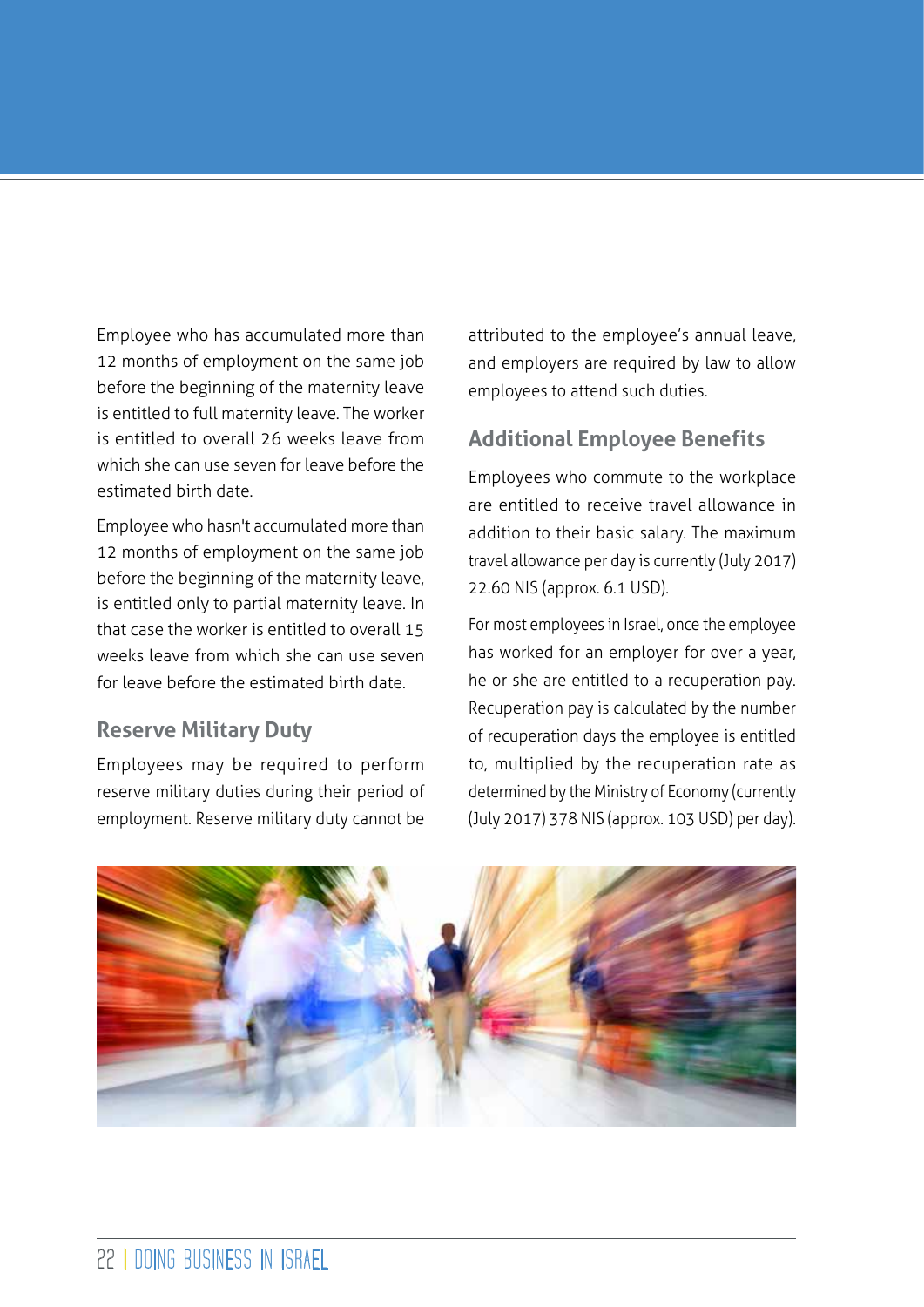# INVESTMENT INCENTIVES

# Introduction

Enshrined into its legislation through laws designed to encourage economic growth, the State of Israel offers maximally supportive conditions for companies seeking to invest in Israel. Among the numerous incentives there are grants for capital investment, employment aid programs, R&D activity and reduced tax rates, tax exemptions and other tax-related benefits.

The incentives described in this chapters are divided into four types – employment, R&D benefits, grants for capital interments and taxation benefits. For each one of the types the benefits, eligibility criteria and application process are described.



# Grants for Capital Investments

# **Background**

# **Law for the Encouragement of Capital Investment**

# **Objective and Means**

The capital incentives provided by the Israeli government and also some of its tax benefits are specified in the "Law for the Encouragement of Capital Investment". The objective of the Law is to attract capital to Israel and to encourage economic initiative and investments of foreign and local capital. There are two main programs established in order to attain the law's objective: The Grants Program (deals with capital investments) and The Tax Benefits Program.

# **History**

Since its legislation at 1959 the law was changed many times, including during the recent 15 years, when it undergone three major changes: On 2005 amendment 60 to the law was enacted, and on 2010 amendment 68 was enacted. As a result of these amendments the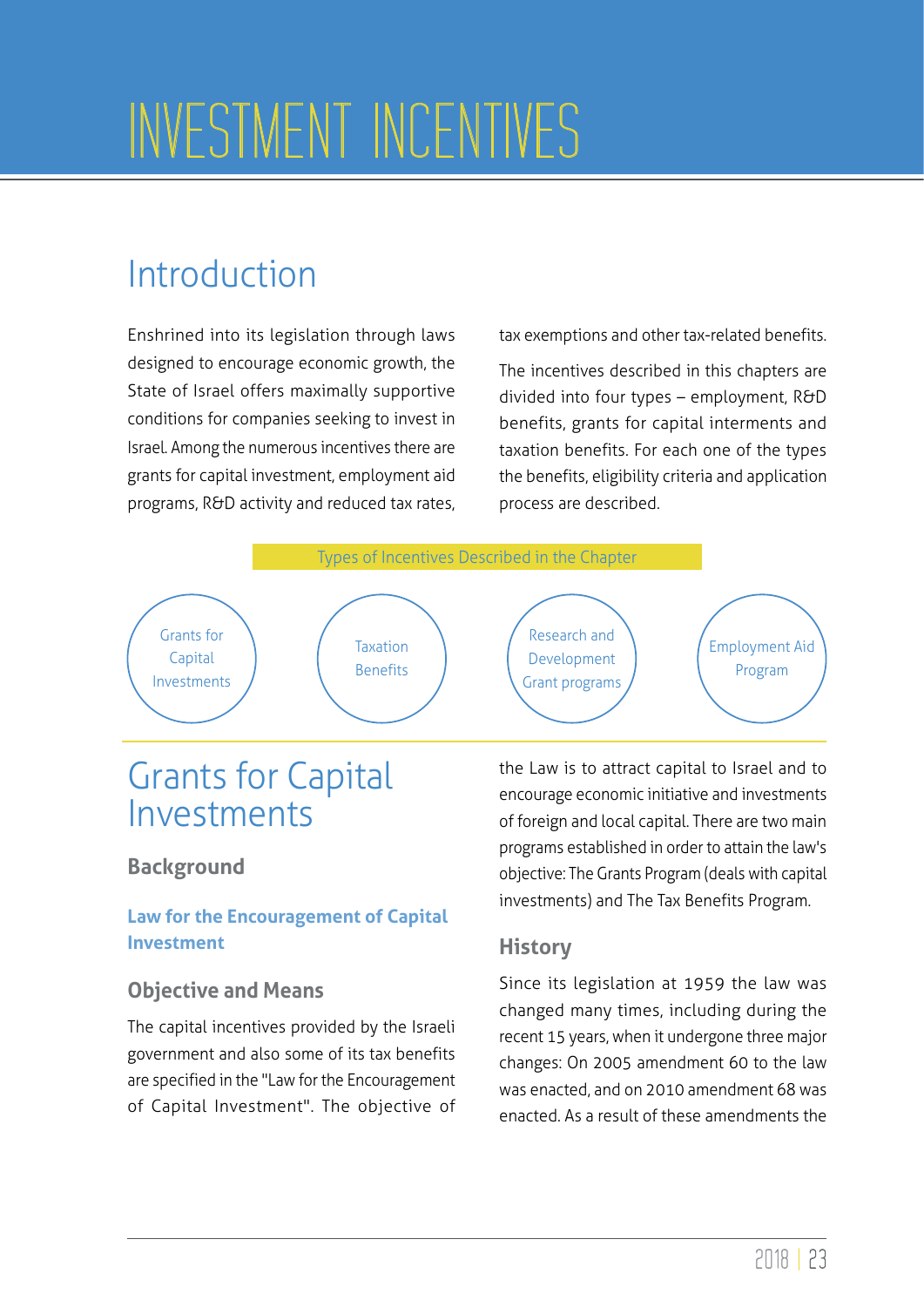criteria for eligibility were changed, as well as the procedures for receiving the benefits. In addition, just recently at December 2016 the law was amended again and this time in the context of defining tax benefits that will be granted for technological companies. Hence, any investor intending on benefiting from the law most make sure he follows the updated version.

# **Grants Program Eligibility**

Applying companies must meet the following criteria:

- Industrial enterprise registered in Israel.
- The company's facility must have export capabilities (25% of its sales are derived from export).
- The Company's facility must be located in designated development region A.
- Must not be part of service industries, the agricultural industry (including refrigeration facilities), and the mineral and natural gas industries.
- Must not have simultaneously applied or been approved for an employment grant.

## **Benefits**

Grants are accorded at up to 20% of the

amount of investment in fixed assets, land development, production equipment or facilities.

• For investments in the Negev area in south Israel a grant addition of up to 10% percent might be added.

## **Grants' Approval**

The grants are approved by the Investment Authority of the Ministry of Economy. The applications are reviewed either by the department for plans review at the authority or by professional reviewers. An "Approved Enterprise" status is granted at the conclusion of a review procedure that includes a submission of a detailed business plan, subject to various considerations. Applications are reviewed and scored based on a number of parameters that are periodically modified.

# Taxation Benefits

This chapter reviews two kinds of taxation benefits: Taxation benefits empowered by the law for the encouragement of capital investment and Taxation benefits for research and development activity. Mentioned at the chart below are the taxation benefits according to the type of eligible entity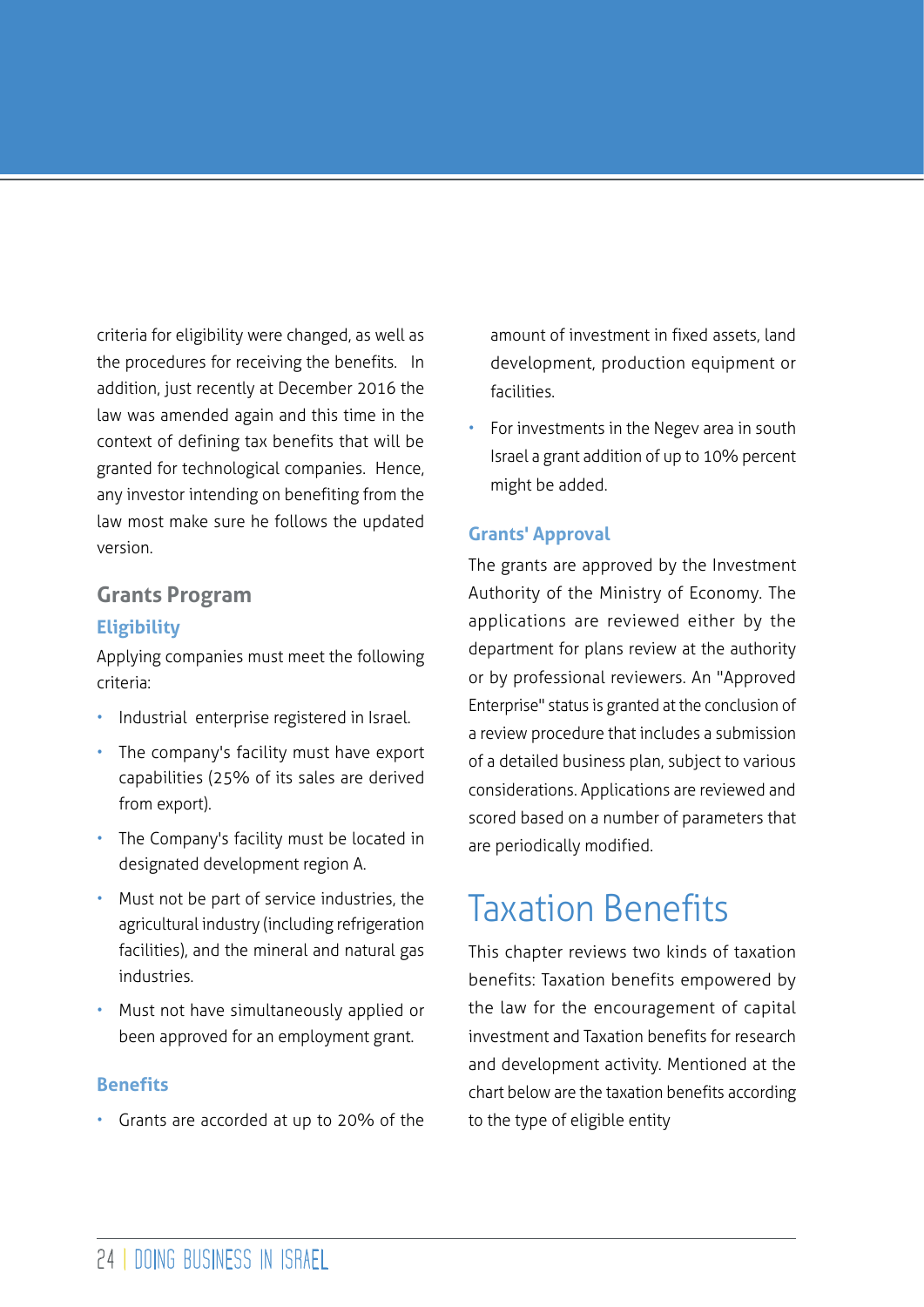

#### Taxation Incentives by Eligible Entity or Eligible Activity Incentives According to 'the Law for Encouragement of Capital Investments' lncentives for R&D **Technological Enterprise Preferred Technological Enterprise Single Investors in Early Stage Israeli Companies Priority Enterprise** • Companies tax rate: 7.5%-16% • Dividend tax rate: 20% • Accelerated Depreciation **Incentives for R&D**  Deduction of R&D expanses from current income **Preferred Priority Enterprise** • Companies tax rate: 5%-8% • Dividend tax rate (dividends for foreign parent company): 5% • Accelerated Depreciation • Companies tax rate: 7.5%-12% • Dividend tax rate: 20% • Distribution of Dividends to board of foreign residents: 4% Companies tax rate: 6% • Dividend tax rate: 20% • Distribution of Dividends to board of foreign residents: 4% Investments of early stage companies recognized as expenditure for tax propose

# **Tax benefits Program for Priority and Technological Enterprises**

# **Eligibility Criteria**

A company is eligible to tax benefits (empowered by the 'The Law for Encouragement of Capital Investments') if its enterprise were granted the 'Priority Enterprise', 'Special Priority Enterprise', 'Technological Enterprise' or 'Special Technological Enterprise' status. The eligibility criteria and approvals needed for each one of the categories

#### **Priority Enterprise:**

## **Eligibility**

1. Exports 25% of its annual sales turnover.

2. Defined as 'Industrial Enterprise': An enterprise which the majority of its activity is manufacturing.

## **Special Priority Enterprise:**

## **Eligibility**

- 1.1 Total annual preferred income or the company in Israel meets or exceeds 1 billion NIS.
- 1.2 Combined balance sheet of the company owning the Preferred Enterprise meets or exceeds 10 billion NIS.
- 1.3 business plan will include at least one of the following:
	- 1.3.1. Investment in productive equipment of at least 800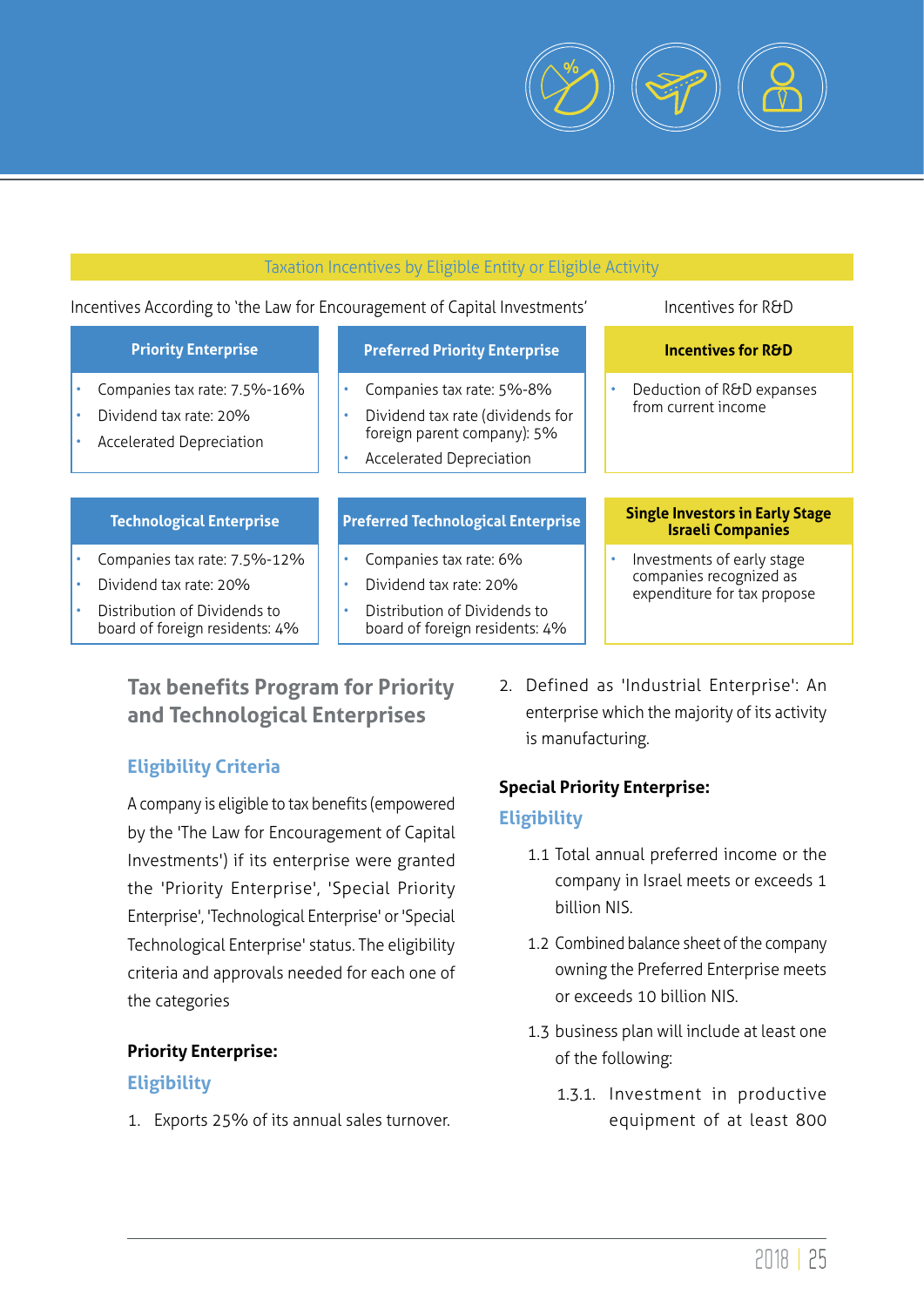million NIS (approx. 200 million USD) in central Israel or 400 million NIS (approx. 100 million USD) in a development region A over a three years period from benefit approval's date.

- 1.3.2. Investment in R&D activity of at least 150 million NIS (approx. 37.5 million USD) in a 'Preferred Branch' in development region which in not development region A
- 1.3.3. Investment in R&D activity of at least 100 million NIS (approximately 25 million USD) in development region A.
- 1.3.4. Employment of at least 500 employees in a development region which is not A or 250 employees in development region A

#### **Technological Enterprise :**

#### **Eligibility**

For a technological enterprise the following conditions will hold true in each tax year:

• Conditions 1. and 2. Shell hold true together or condition 3.

- In addition, also conditions 4. and 5.
- 1. The R&D expanses of the enterprise, in the three years preceding to the tax year, were in an average rate of at least 7% a year from the total amount of the company's sales, or exceeded 75 million NIS a year.
- 2. The company who owns the enterprise have one or more of the following:
	- 2.1. 20% or more of its employees are employees which their total salary is referred to in its financial reports as 'R&D expenses or it employs more than 200 employees which have this characteristic (salary referred as R&D expense).
	- 2.2. A venture capital has invested in the company more than eight million NIS (2.2 Million USD) and the company did not change its field of occupation after the investment.
	- 2.3. Its income in the three years preceding the tax year has increased in 25% or more in average in relation to the tax year preceded it. As long as the scale of its sales in the tax year and in each one of the years preceded it exceeded 10 million NIS (2.75 million USD) or more.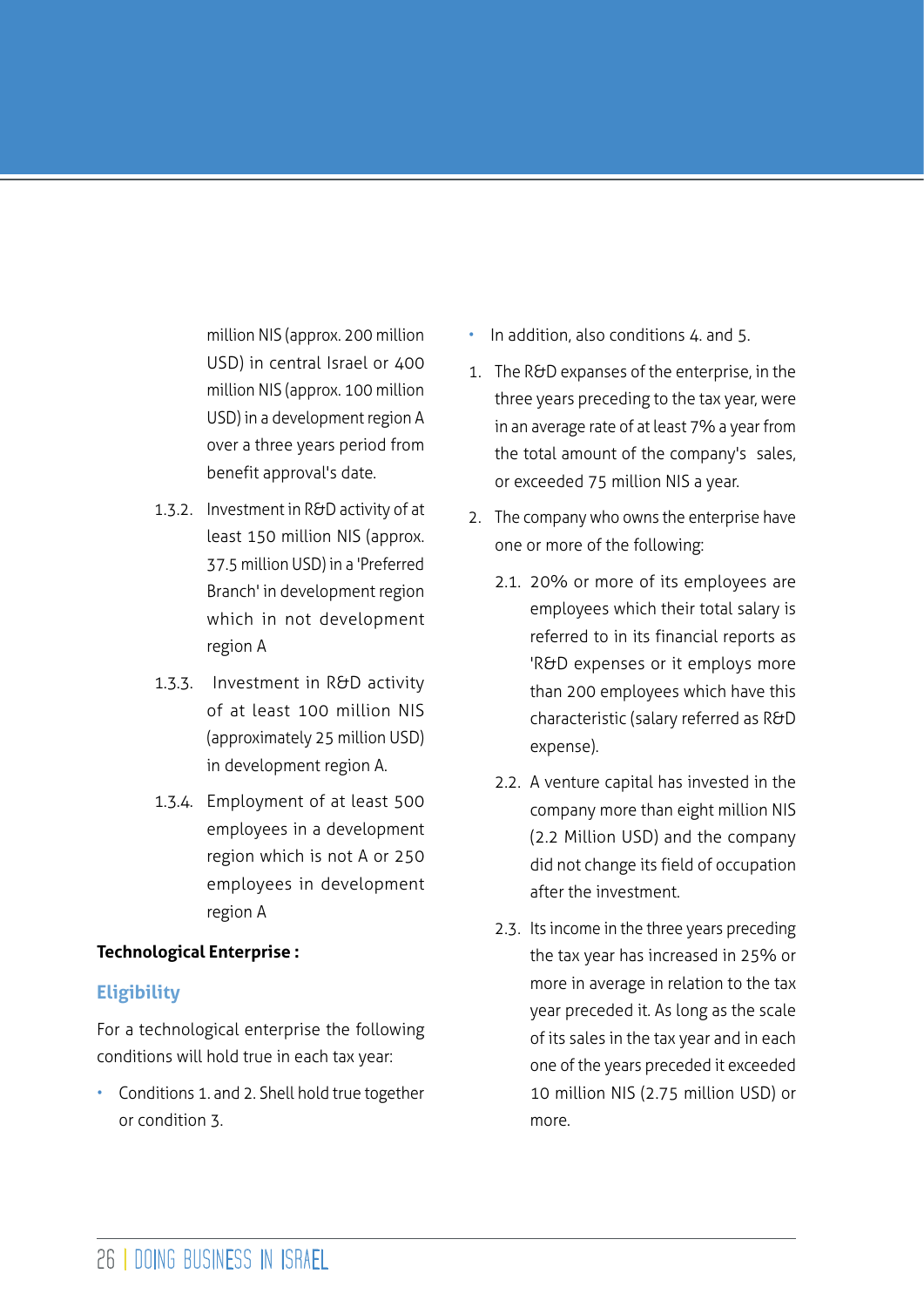

- 2.4. The number of employees in the three years preceding the tax year grew in 25% or more in average in relation to the tax year preceded it. As long as the company employed more than 50 employees in the tax year and in each one of the years preceded it.
- 3. The company received an approval from the Innovation Authority confirming it is an "Innovation Advancing Enterprise". The conditions for this approval will be set in advance.
- 4. The total income of the company's parent group in the tax year will not exceed 10 billion NIS (2.75 billion USD).
- 5. The enterprise exports more than 25% of its annual sales turnover.

#### **Special Technological Enterprise**

#### **Eligibility**

Holds true for all of the conditions mentioned for 'Technological Enterprise' but for the following difference:

• For section 4. of the definition, instead of "Total income of the company's parent group in the tax year will not exceed 10 billion NIS" it will stand for: Total income will be 10 billion NIS or more.

#### **Benefits**

Designation as 'Priority Enterprise', 'Special Priority Enterprise', 'Technological Enterprise' or 'Special Technological Enterprise', entitles the companies who own the enterprise with reduced corporate tax rates, reduced dividend tax rates (and sometimes also reduced capital gains tax) for the enterprise's income as follows:

#### **Priority Enterprise:**

- For priority enterprise established in development region A: 7.5% corporate tax rate.
- For priority enterprise which is established in any other region: 16% corporate tax rate.
- Dividend tax rate: 20%.
- Accelerated Depreciation. .

#### **Special Priority Enterprise:**

- For special priority enterprise established in development region A: 5% corporate tax rate.
- For special priority enterprise established in any other region: 8% corporate tax rate.
- Dividend tax rate for dividends paid directly to parent company which is a foreign company: 5%.
- Accelerated Depreciation.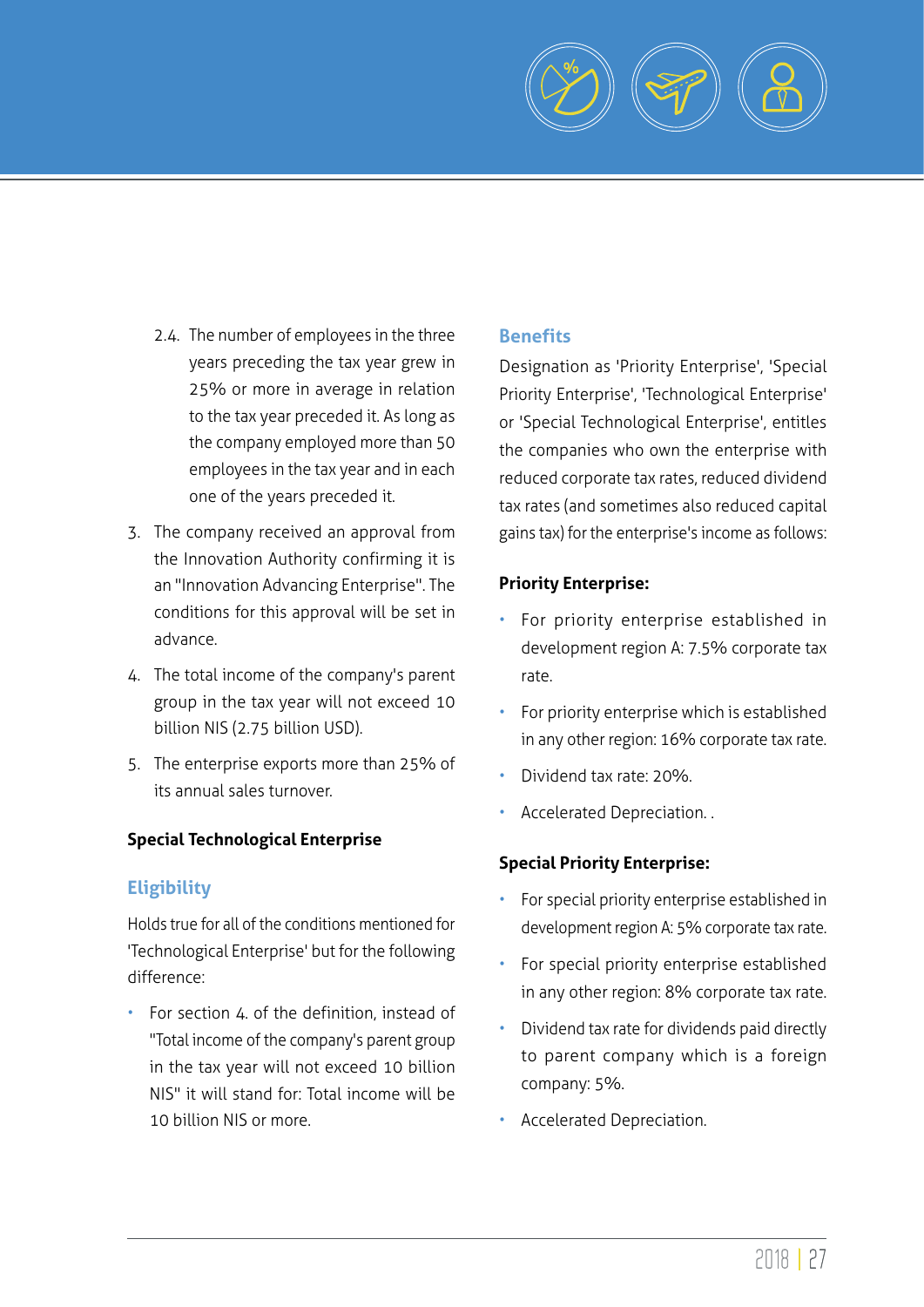#### **Technological Enterprise**

For the income defined as 'Preferred Technological Income' the following benefits:

- Companies tax:
	- For a company owns a technological enterprise in development region A – Companies tax rate: 7.5%.
	- For a company owns a technological enterprise which is not in development region A – Companies tax rate: 12%.
- Capital Gains Tax:
	- Capital gains for capital gains which are derived from R&D activity in Israel and in accordance to the minister of finance provisions.
	- The capital gains tax rate (for a company which owns a technological enterprise) for selling intangible asset to a foreign company will be 12%. As long as the asset was purchased from a foreign company for 200 million NIS or more.
	- The capital gains tax rate mentioned above is contingent upon the approval of the Innovation Authority.
- Dividends tax:
	- Revenues of a company which owns a technological enterprise will be taxed with 20% tax rate.
- If the dividends are distributed to a board of foreign residents, the tax rate will be 4% (conditioned upon – 90% or more of the shares are owned by the board of foreign residents and that the shares were purchased before the revenues were generated).
- The revenues base for taxation needs to be preferred technological income or capital gains tax (which is also entitled to benefits), after deducting the other tax paid for it as well.

#### **Special Technological Enterprise**

For the income defined as 'Preferred Technological Income' the following benefits:

- Companies tax rate: 6%
- The capital gains tax rate (for a company which owns a special technological enterprise)
	- For selling intangible asset to a foreign company will be 6%. Capital gains – that are derived from R&D activity in Israel and in accordance to the minister of finance provisions. The company will be eligible to the tax rate as long as one of the following holds true:
		- The enterprise is the first owner of the asset.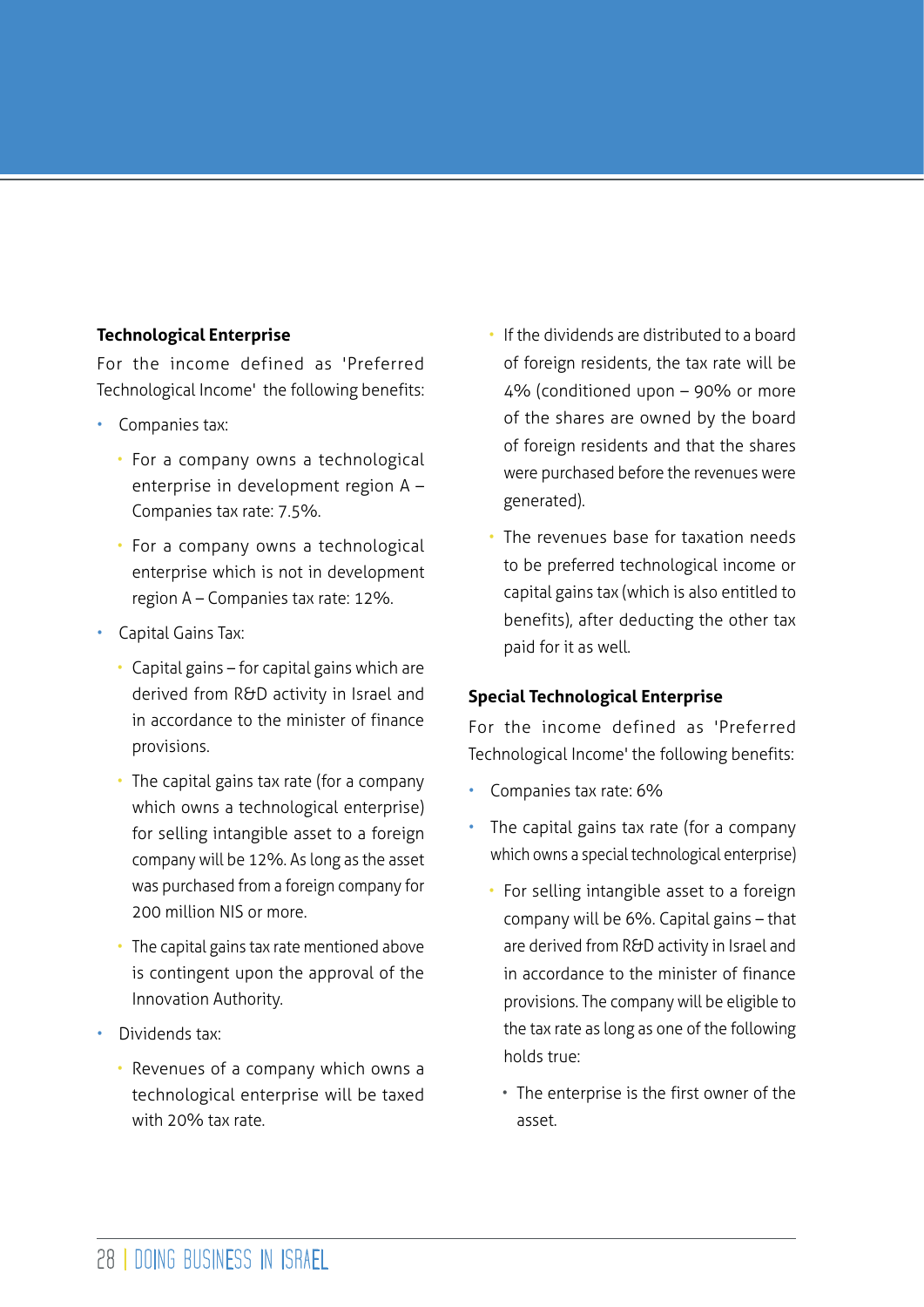

- The enterprise purchased the asset from a foreign company.
- The capital gains tax rate mentioned above is contingent upon the approval of the Innovation Authority.
- Dividends tax rate:
	- Revenues of a company which owns a technological enterprise will be taxed with 20% tax rate.
	- If the dividends are distributed to a board of foreign residents than the tax rate will be 4% (conditioned upon – 90% or more of the shares are owned by the board of foreign residents and that the shares were purchased before the revenues were generated).

# **Taxation Benefit's Approval and Application**

Approval of taxation benefits to 'Priority Enterprise' and 'Technological Enterprise' is made by the Tax Authority and is possible in two ways: The Green Course or Pre-Ruling. Each enterprise may decide which one of the courses suits it best. The process for 'Special Technological Enterprise' benefits approval is the same as the process for Priority Enterprise (and Technological Enterprise). The process for 'Special Priority Enterprise' benefits approval is not the same as the process for 'Priority Enterprise' and does not contain a green-course. The applications are reviewed in accordance with the different eligibility criteria listed above.

# Research and Development

The Innovation Authority (IA) at the Ministry of Economy designs and operates variety of dedicated programs for private sector companies, promoting unique initiatives that translate policy into practical tools for the industry. In addition to the grant programs the IA also takes part in the approval of tax benefits for entitled companies. Multinational corporations (MNCs) may apply to the programs below with their Israeli subsidiaries. A central consideration is the IP rights for the knowledge generated in the framework of the programs described below. For some of the programs described below the IP rights must stay in Israel unless approved otherwise by the IA. Hence, for each support program the MNC must check the IP rights' arrangements.

Specified below are the IA's support programs most relevant for multinational corporations.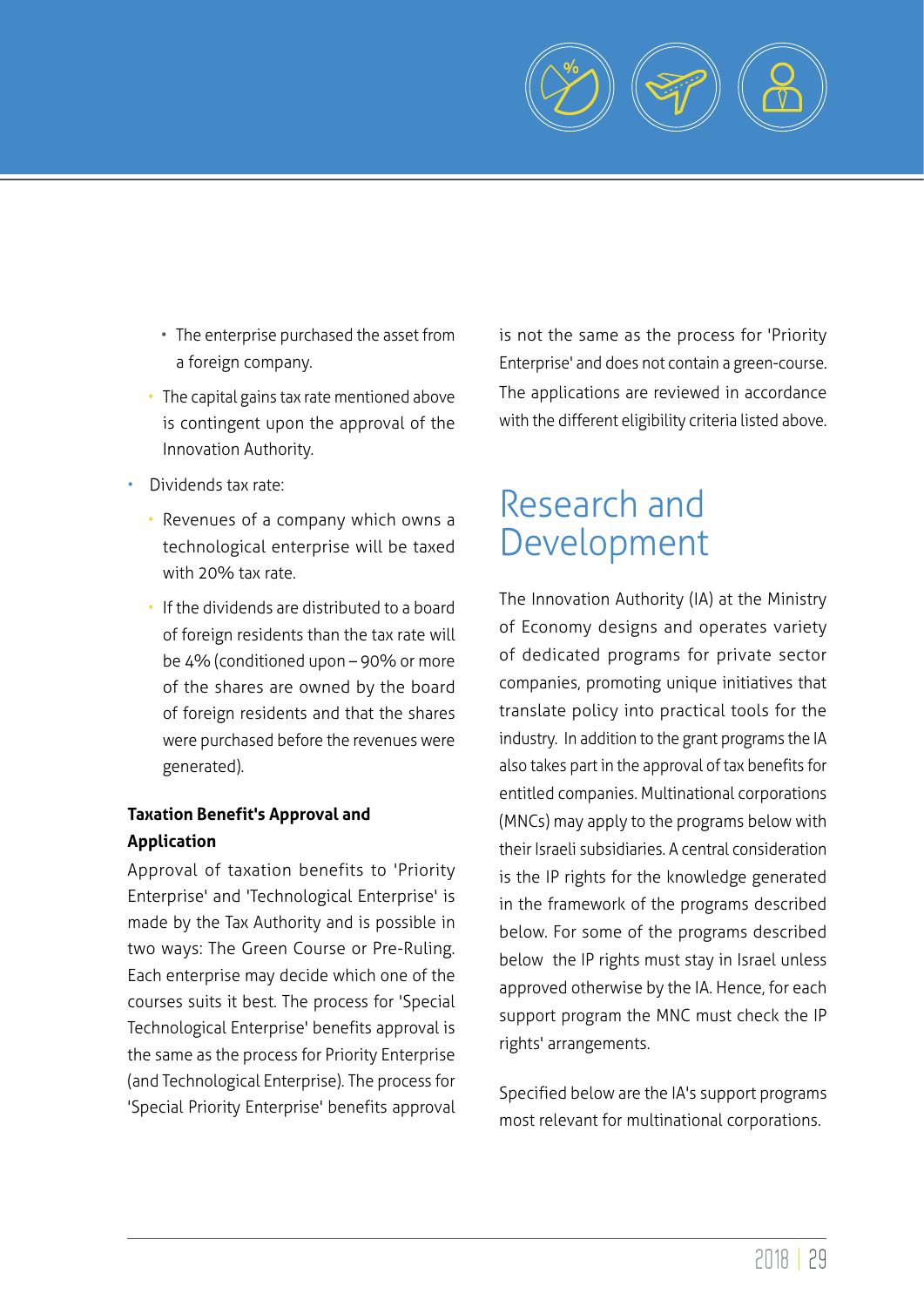#### R&D Incentives

| <b>Early Stage Companies</b>                                                                                                     | <b>Growth Companies</b>                                                                                                  | <b>Technological</b><br><b>Infrastructure Projects</b>                                                                                        |
|----------------------------------------------------------------------------------------------------------------------------------|--------------------------------------------------------------------------------------------------------------------------|-----------------------------------------------------------------------------------------------------------------------------------------------|
| Innovation Visas for Foreign<br>Entrepreneurs<br>Technological Incubators<br>Technological Innovation Labs                       | The R&D Fund<br>٠<br>Alternative Fuels for<br>۰<br>Transportation<br>Generic R&D Arrangement for<br>٠<br>Large Companies | <b>MAGNET Consortia</b><br>Nofar - Industrial Application of<br>Academic Research<br>Advanced Technologies Users'<br>$\bullet$<br>Association |
| <b>International Companies</b><br>and Projects                                                                                   | <b>Societal Change Projects</b>                                                                                          | <b>Sectorial Project &amp; Companies</b>                                                                                                      |
| <b>MAGNET Consortia</b><br>Nofar – Industrial Application of<br>Academic Research<br>Advanced Technologies Users'<br>Association | R&D Centers of Large Israeli<br>٠<br>Companies in Israel's Periphery                                                     | Renewable-Energy<br>Life Sciences<br>$\bullet$<br>Space Technologies<br>Agriculture                                                           |

# **Early Stage Companies**

#### **Innovation Visas for Foreign Entrepreneurs**

The purpose of the innovation visas is to enable foreign entrepreneurs to develop their innovative technology project as an Israeli company, and receive a work permit visa.

## **Eligibility**

- Entrepreneurs from abroad willing to establish a technologically innovative project in Israel.
- Entrepreneur who was approved by one of the 12 landing pads recognized by the program. To the landing pads list.

#### **Benefits**

- **• Two years of staying and working in Israel:** Innovation Visa will be granted to the entrepreneurs. The innovation visa shall enable the entrepreneur to develop a technologically innovative project in Israel, for a period of up to 24 months.
- **• Exposure to Israel's eco-system and support:** The foreign entrepreneurs will be hosted within a landing pad. The landing pad will offer exposure to israel's Eco-System, working spaces, technological infrastructure as well as business and professional support.
- **• Option for 5 years expert visa:** If the project turns into a company, a foreign entrepreneur can file a request to receive support from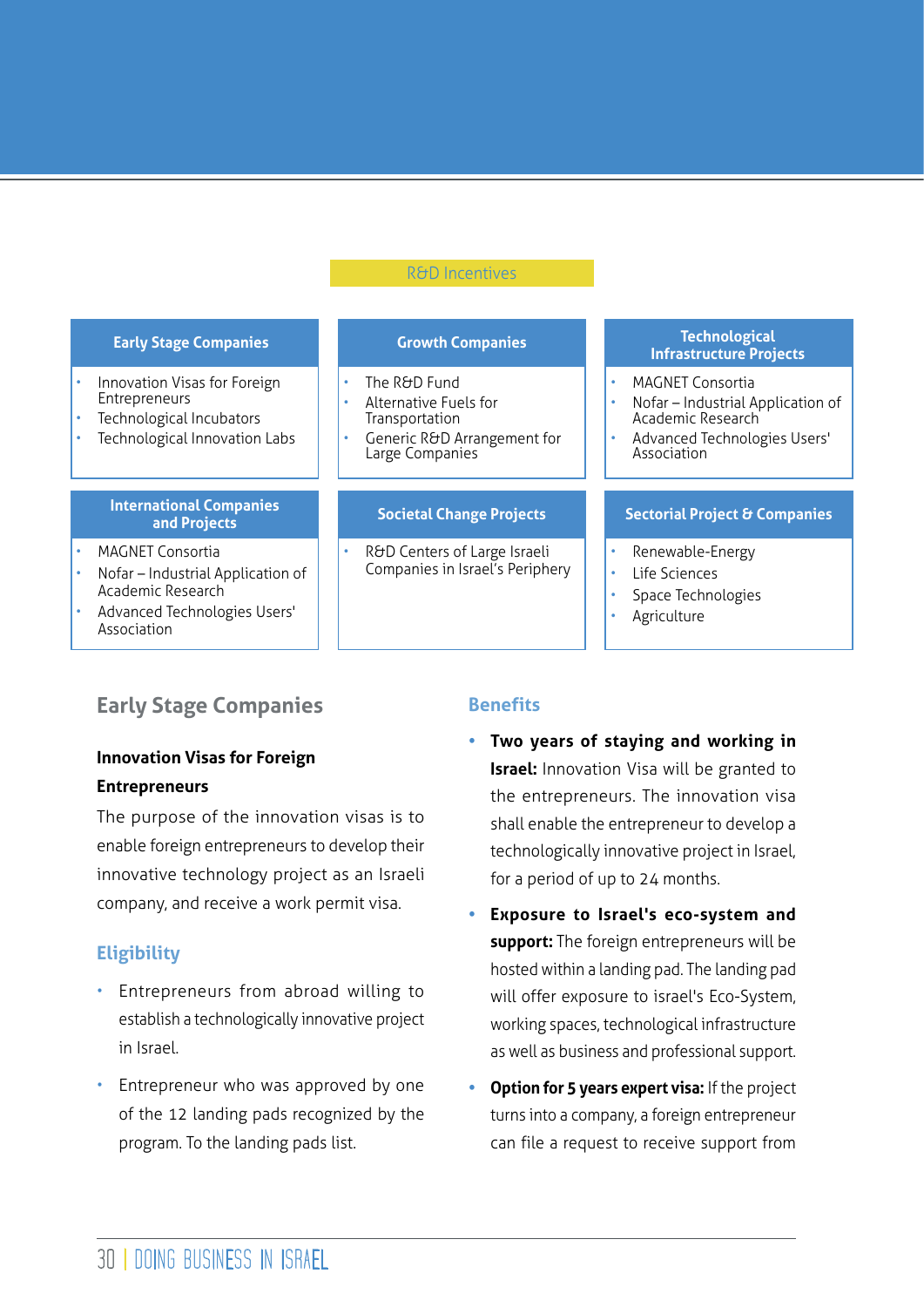

the Innovation Authority and after receiving approval, can receive an expert visa to work in the company for a period of up to 5 years.

# **Application Process**

- Entrepreneur will apply to one of the landing pads with the project he wishes to develop
- The landing pad shall approve/reject the project for development - provide Appendix 4 'Statement of the Landing Pad Regarding the Acceptance of a Foreign Technology Entrepreneur.
- In the event that the landing pad approves the project, the entrepreneur shall apply, with the landing pad approval attached, for the grant of an Innovation Visa - provide Appendix 5 'Application for recommendation to issue an innovation visa for a foreign

technology entrepreneur'.

- The project will be evaluated by a professional evaluator and at the Israel Innovation Authority Committee, which will reach a decision on whether to approve the project.
- The entrepreneur will receive a reply from the Committee (with the relevant documents). In the event that the Committee approves the project, the entrepreneur will continue the application procedure as per procedure 5.3.0029 of PIBA - Residency Permit for foreign innovation entrepreneurs.
- In case the project turns into a company the worker could apply for an expert visa according to the described process.
- Final submission dates are changing along the year. It is recommended to be updated.

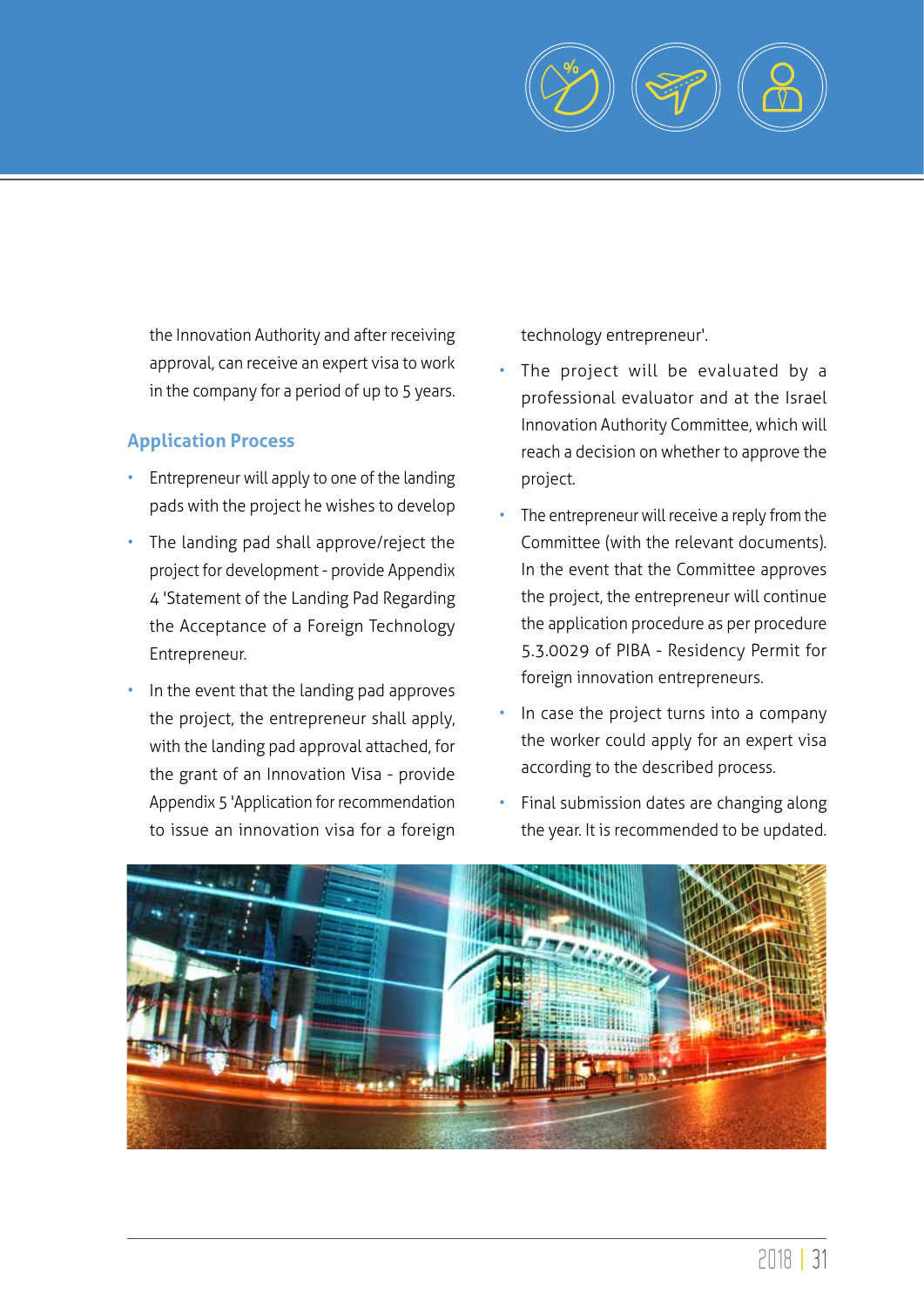#### **Technological Incubators**

The primary goal of this program is to transform innovative technological ideas in their early, high-risk stages into viable startup companies capable of raising money and operating on their own. The state will finance projects in technological incubators via grants to the incubator operator (a licensee) and also grants for the early-stage companies in the incubator.

## **Eligibility**

- Investors wishing to set technological incubators in Israel for the purpose of investment and support of start-up companies in its early stages.
- The IA will choose and approve a licensee who will operate the technological incubator

#### **Benefits**

The following benefits are for the incubator's licensee. There are additional benefits for the early-stage companies working under in the framework of the incubator.

- The state of Israel will finance 85% of approved project budgets for a project company.
- The licensee invests only 15% percent of the project budget and receives in return 50% from the shares of the companies in

the incubator.

- Certainty  $-$  the franchise is for eight years.
- For incubators in Israel's Periphery the state also participates in the operation expanses (not only in a project budget).

#### **Application Process**

- A call for proposals for technological incubators' licensees will be published.
- Final submission dates are changing along the year. It is recommended to be updated.
- The applicator will need to prepare all the relevant documents and send the application according to the IA's procedures.
- The licensee will be chosen by the relevant IA committee.

#### **Technological Innovation Labs**

The purpose of this program is to encourage industrial corporations, especially those engaged in advanced manufacturing, to collaborate with technological companies as leverage for growth and as a basis for the development of a future strategy.

#### **Eligibility**

Central eligibility criteria:

• Israeli Company.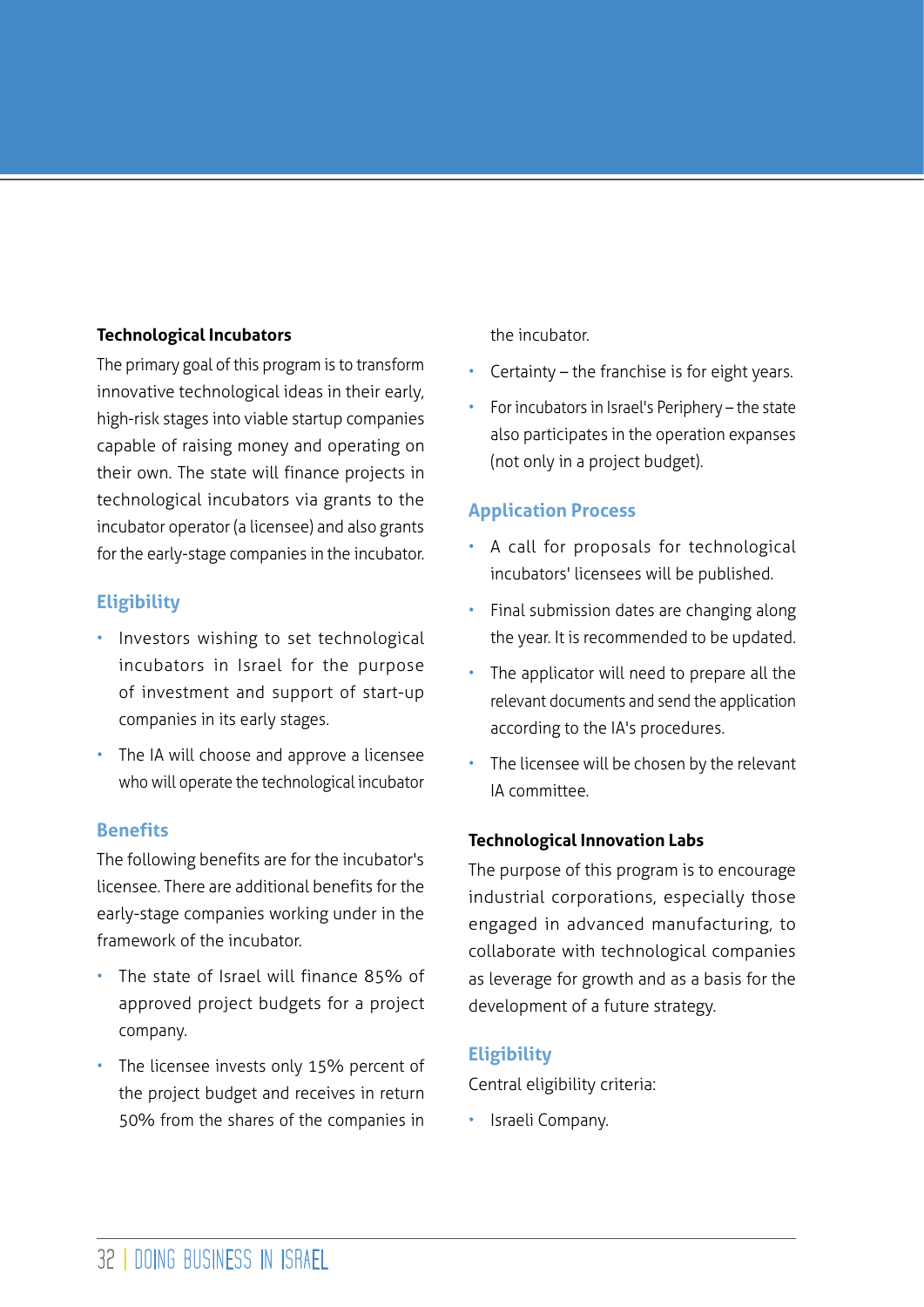

- The Industrial Enterprise employs at least 100 employees and have a sales turnover that will not exceed 100 million NIS (27.5 million USD) in the year preceded to the request.
- Applying company filed a guarantee of 100,000 NIS (27.5K USD).
- Applying company paid the 5,000 NIS (1.4K USD) application fee.
- Stands in the conditions set by the regulations for research and development in industry.
- The applying company will propose himself for setting and operating an innovation lab.
- Knowledge including IP rights will be owned by the Israeli company.
- Benefits
- An Innovation lab chosen by the IA will be eligible for a grant of up to 33% of approved expanses for setting up technological infrastructure (50% for innovation labs in the periphery).
- Grant will be up to 4 million NIS (1,100K USD).
- Grant rate will be contingent upon the number of companies operation in the innovation lab.
- Additional grant for up to 500,000 NIS (140K

USD) or 50% of approved expanses of the lab operations (in addition to the grant for technological infrastructure).

#### **Application Process**

- Validation of standing up to the program's eligibility criteria (among – the guarantee and application fee).
- Handing in application documents (in Hebrew) to the IA's offices at airport city.
- Eligible candidates will be invited to speak in front of the committee (chaired by the head of the IA and composed of ministry of finance and ministry of economy officials).
- 5 innovation labs will be chosen by the committee in a competitive process – according to preset criteria specified at the IA's procedure.
- The committee is not obligated to finish the election process after a certain time period. But if the election process is not finished after 180 days from the final submission date, the applicator may cancel his application and refund his guarantee.
- Final submission dates are changing along the year. It is recommended to be updated.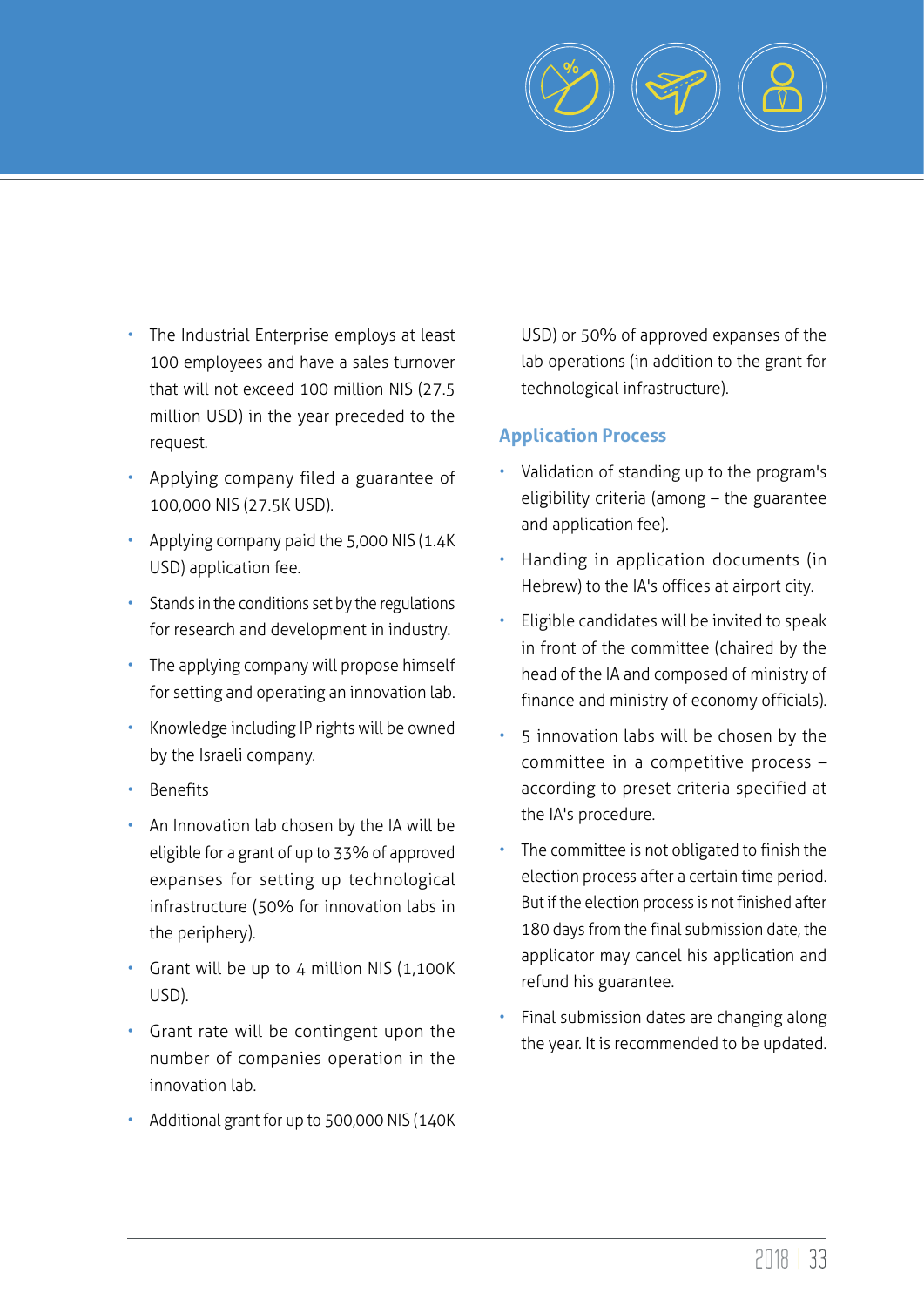# **Growth Division Programs**

#### **The R&D Fund**

This is the main incentive program designed for industrial R&D support for the development of competitive products and innovative processes.

## **Eligibility**

- Israeli companies (registered in Israel) from all of the industry's branches who wish to develop or upgrade products or to improve local manufacturing processes.
- A company supported by this program is obligated to pay royalties when a government-assisted R&D project results in a commercially successful product.

#### **Benefits**

- The fund provides financial grants of 20%- 50% of approved R&D programs.
- For companies in geographical areas designated as NPRs (mostly regions in Israel's periphery) the benefit can reach 60%.

## **Application Process**

- On-line application with the relevant form.
- Additional forms on the IA's website.
- Applications will be approved or disapproved by the relevant IA committee.
- Final submission dates are changing each year. It is recommended to be updated.
- Decisions regarding application's acceptance will be made within three to four months of the application submission. The exact time period for decision is contingent upon the overall applications budget of the company (ranges between 10 million NIS (2.75 USD), 10-30 million NIS (2.75 USD – 8.27 USD) and over 30 million NIS 8.27 USD).

#### **Alternative Fuels for Transportation**

The incentive program offers favorable conditions to investors, as well as assistance to technology companies in order to advance the field of petroleum substitutes in Israel.

## **Eligibility**

- Israeli technology companies engaged in the field of oil substitutes for transportation
- Israeli or foreign investors who wish to invest in Israeli companies engaged in the field of oil substitutes for transportation.
- Rights over the project's knowledge and IP will be owned by the Israeli company. For IP transfer the enterprise owner needs the IA approval.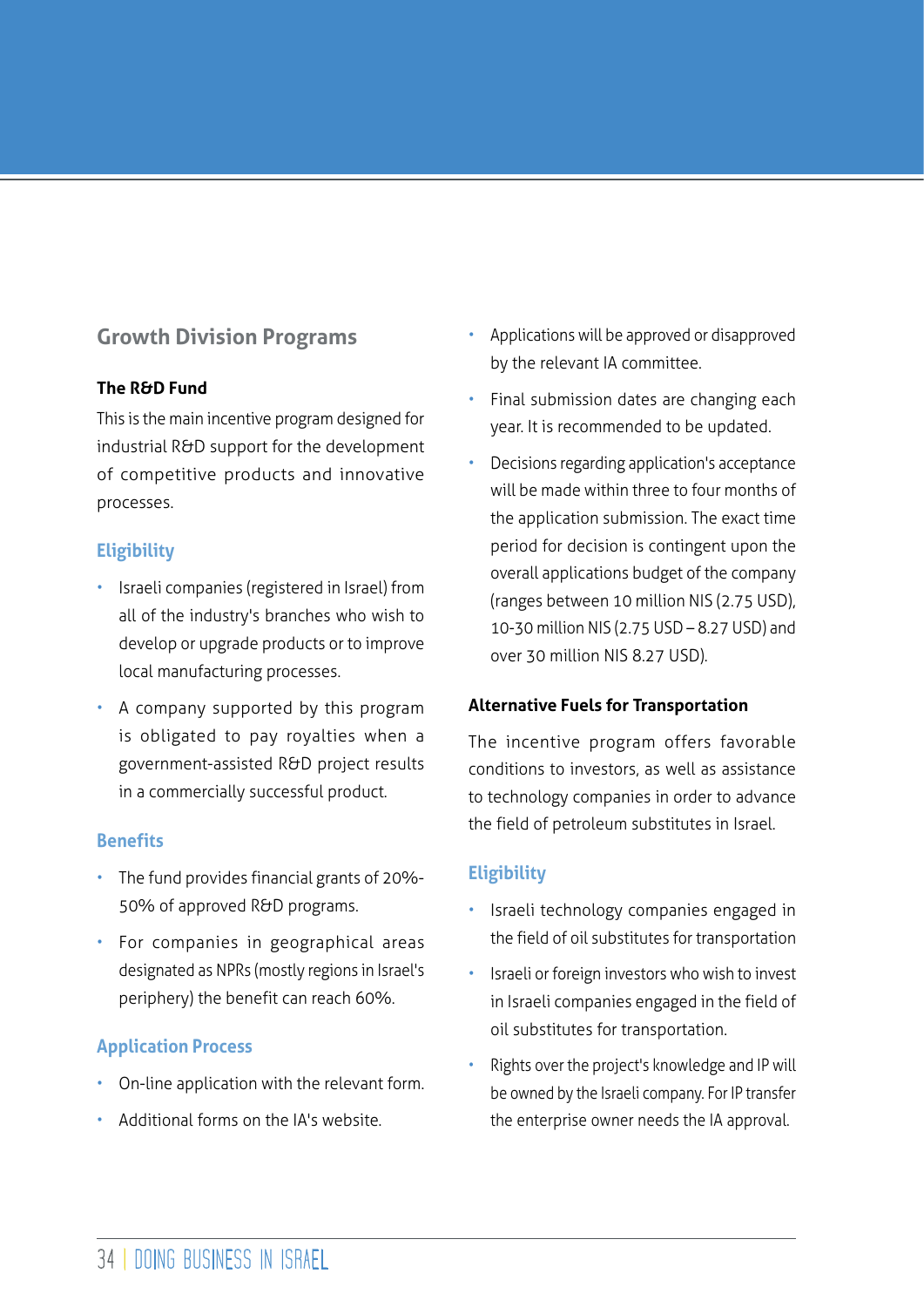

#### **Benefits**

Investors supported by the program will receive:

- An option allowing them to receive additional shares in the company under the conditions of the original investment, in exchange for the repayment of the full loan amount to the Authority instead of the company.
- Substantial government participation in the risk involved in the funding of research, development and application of innovative technologies in the field of alternative fuels for transportation.
- Companies supported by the program will receive:
- Financial assistance in the form of a loan, matching up to 50% of the total amount invested by private investors:
	- For example 750,000 NIS (205K USD) loan will be given against 1.5 million NIS (410,000 USD) invested by private investors.
	- Loan range A loan for the investment in the company – from 750,000 NIS (205K USD), Up to NIS 12 million NIS (3.3 million USD).
- The maximum aggregate loan amount is NIS 30 million (8.3 million USD) which can be obtained by the company during its participation in the incentive program (until 2020).
- The companies will be obliged to repay the received funding via royalty payments only if the investors did not exercise the loan repayment option in exchange for additional shares in the company, and only if the project results in sales.
- The companies will be able to receive the incentive program's support together with the support of other programs offered by the Innovation Authority.

#### **Application Process**

- Application forms at the IA website.
- Final submission dates are changing along the year. It is recommended to be updated.
- Decisions regarding application approval will be made by an IA committee. The committee will assemble once every three months (contingent upon available budget) and discuss the applications submitted till its date of assembling.

# **Generic R&D Arrangement for Large Companies**

The program goal is to encourage and support long-term R&D of large companies, which invest in the development of infrastructural knowledge that can be implemented in a series of products over a long time frame.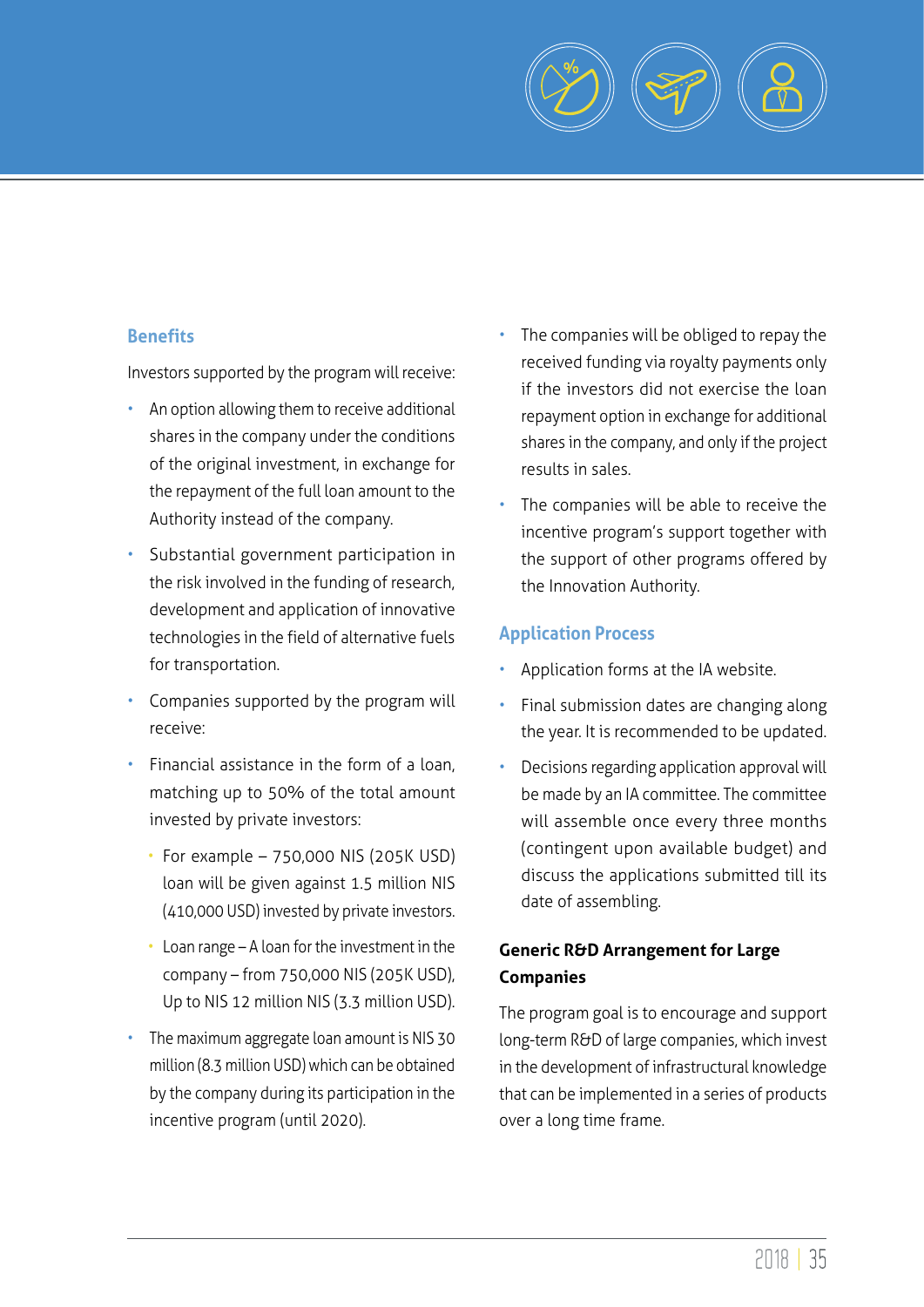#### **Eligibility**

- Large Israeli companies with revenues of more than 100 million USD.
- Total R&D expenditures that are more than 20 million USD, or alternatively, Israeli companies that employ at least 200 employees directly in R&D.

#### **Benefits**

- A grant of up to 50% of the approved R&D expenditures for long-term R&D plans or for an R&D project executed in cooperation with another Israeli company.
- The company receiving the support will not be obliged to pay royalties to the Authority (full grant).

#### **Application Process**

- Application forms at the IA website.
- Final submission dates are changing along the year. It is recommended to be updated.

# **Technological Infrastructure Projects**

#### **MAGNET Consortia**

The program supports the formation of consortia made up of industrial companies and academic institutions in order to jointly develop generic, precompetitive technologies.

# **Eligibility**

- Israeli manufacturing companies developing competitive products and simultaneously seeking to develop innovative technologies, which can be used as a basis to develop a new and advanced generation of products.
- Israeli academic research groups engaged in scientific or technological research, seeking to promote applied research as part of a consortium, as well as to collaborate with the industry and study the market needs.

#### **Benefits**

- Industrial companies are granted up to 66% of their approved budget and academic institutions are granted up to 100%.
- The duration of a MAGNET Consortium is three to five years.
- No royalty payments are mandated for this program.

#### **Application Process**

- A notification about the creation of new consortium is published in the press and in the IA's website.
- Companies wishing to join the new consortium will follow the instructions published and apply to the IA accordingly.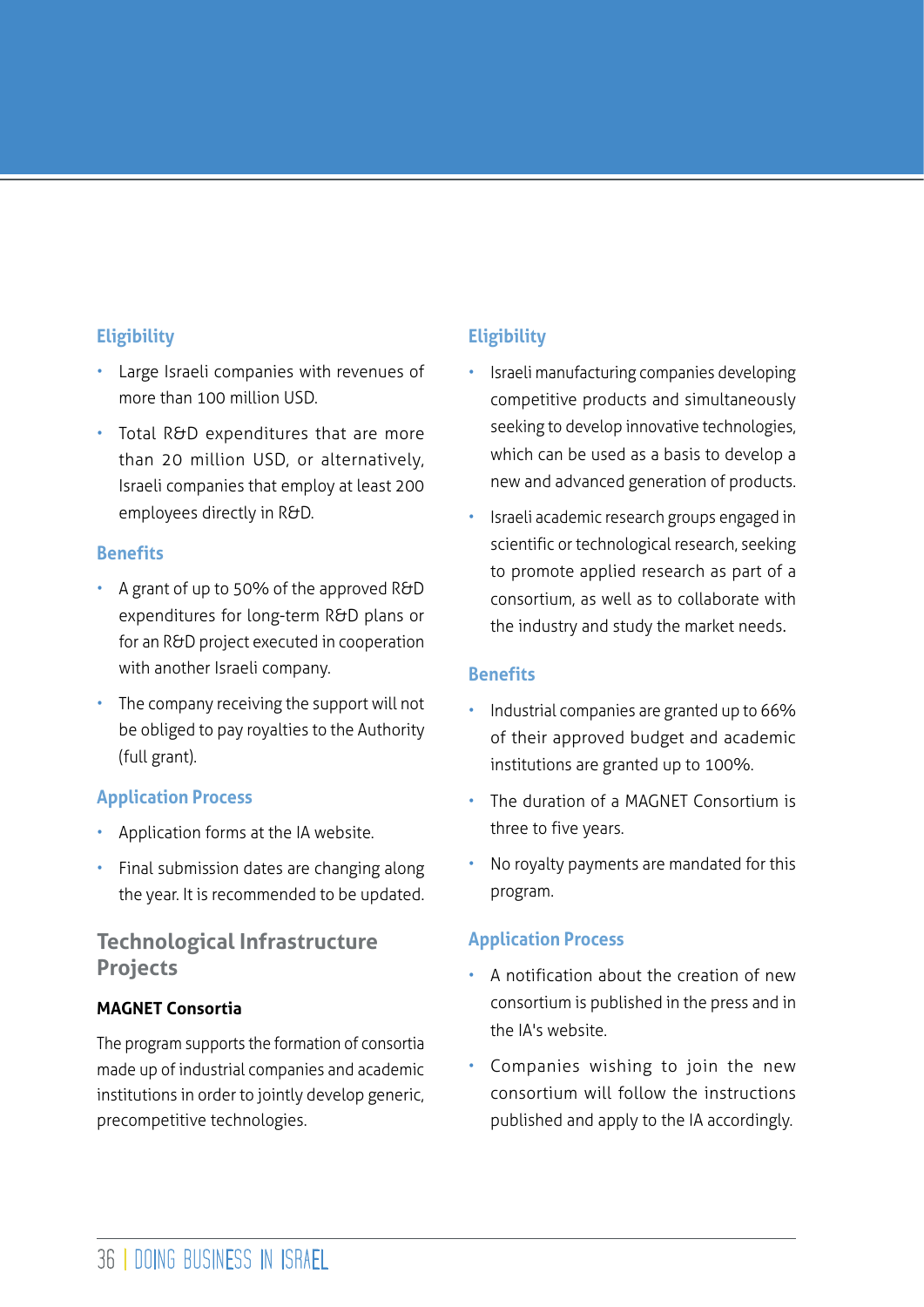

- The IA technological infrastructure department will start a process for setting up the consortium and will approve or disapprove according to the application details.
- For additional information at the IA website.
- Final submission dates are changing along the year. It is recommended to be updated.

#### **Nofar – Industrial Application of Academic Research**

The program is designed to bridge the gap between know-how within academia and the needs of the industry. It does so by encouraging support of applied academic research activity by an industrial company. The main goal is to reach significant milestones by the end of the project, which will enable the industrial company to sign a technology commercialization agreement with the research institution.

#### **Eligibility**

- Academic research groups in Israel, operating as part of a higher education or research institution, seeking to carry out applied research, which is not mature enough to be supported by the industry or by the MAGNETON incentive program.
- The research should include a new and original idea that requires proof of concept,

with preliminary basic research and results that are applicable to Israeli industry.

#### **Benefits**

- Up to 90% of the approved budget with a maximum scope of 550,000 NIS (151K USD).
- Benefit for a period of 12 months, with an option to extend the support up to 15 months.
- At the end of the research, the supporting company receives the first right to negotiate a commercialization agreement with the research institution.
- NOFAR research conducted in collaboration with two different institutions is eligible for funding of up to NIS 660,000 (182K USD).
- The grant recipients are exempt from repayment of royalties.
- The supporting company serves as partner in professional guidance and in setting of research goals, as well as participates in the funding of 10% of the project cost.

#### **Application Process**

- The academic technology transfer companies will apply to the IA in the name of the research groups.
- Commercial companies wishing to apply for the program will contact academic technology transfer companies directly.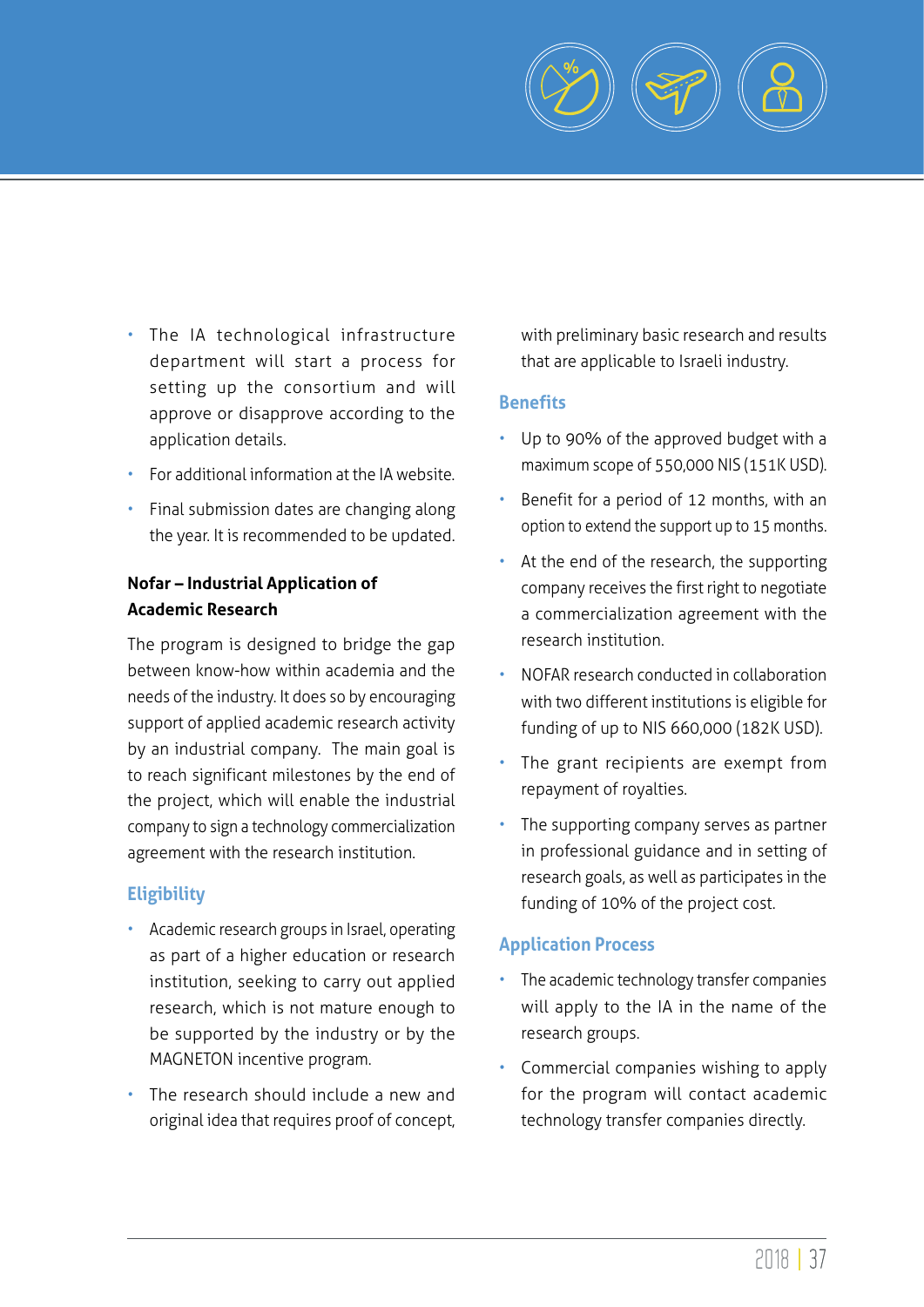- Final submission dates are changing along the year. It is recommended to be updated.
- For additional information in the IA website.

#### **Advanced Technologies Users' Association**

The program's goal is to encourage distribution, implementation, and demonstration of technologies or sharing resources in a way that contributes to R&D in the fields of practice of the companies.

#### **Eligibility**

• Companies engaged in R&D and interested in collaboration in the distribution and implementation of new technologies.

#### **Benefits**

- The association as a legal entity, receives a grant of up to 66% of the approved expenses. The members of the Association complete this sum to 100% of the Association's expenses.
- Companies do not receive any grants as part of this incentive program.

#### **Application Process**

• Following coordination with the Head of the Division, a group of companies wishing to cooperate is organized. These companies submit a proper request for support to the Head

of the Technological Infrastructure Division.

• Additional information at the IA website.

# **International Companies and Projects**

The international R&D division facilitates benefits program by geographic location (for example – R&D collaboration between Israeli and Canadian companies) and by subjects (Program for R&D collaboration with MNCs)). Described below are the programs by subject and geographic location.

#### *Programs by subject:*

#### **R&D Collaboration with MNCs**

Within this framework the MNC will collaborate with Israeli technological companies which has R&D activity.

#### **Eligibility**

- Ability to finance 50%-80% of the R&D program.
- A contract between the MNC and the Israeli company which arranges the IP rights will be in accordance with the Israeli R&D law.
- Full eligibility criteria and conditions is specified in the R&D Fund procedures and at the Israeli R&D law.

#### **Benefits**

• Grant of 20%-50% of project budget.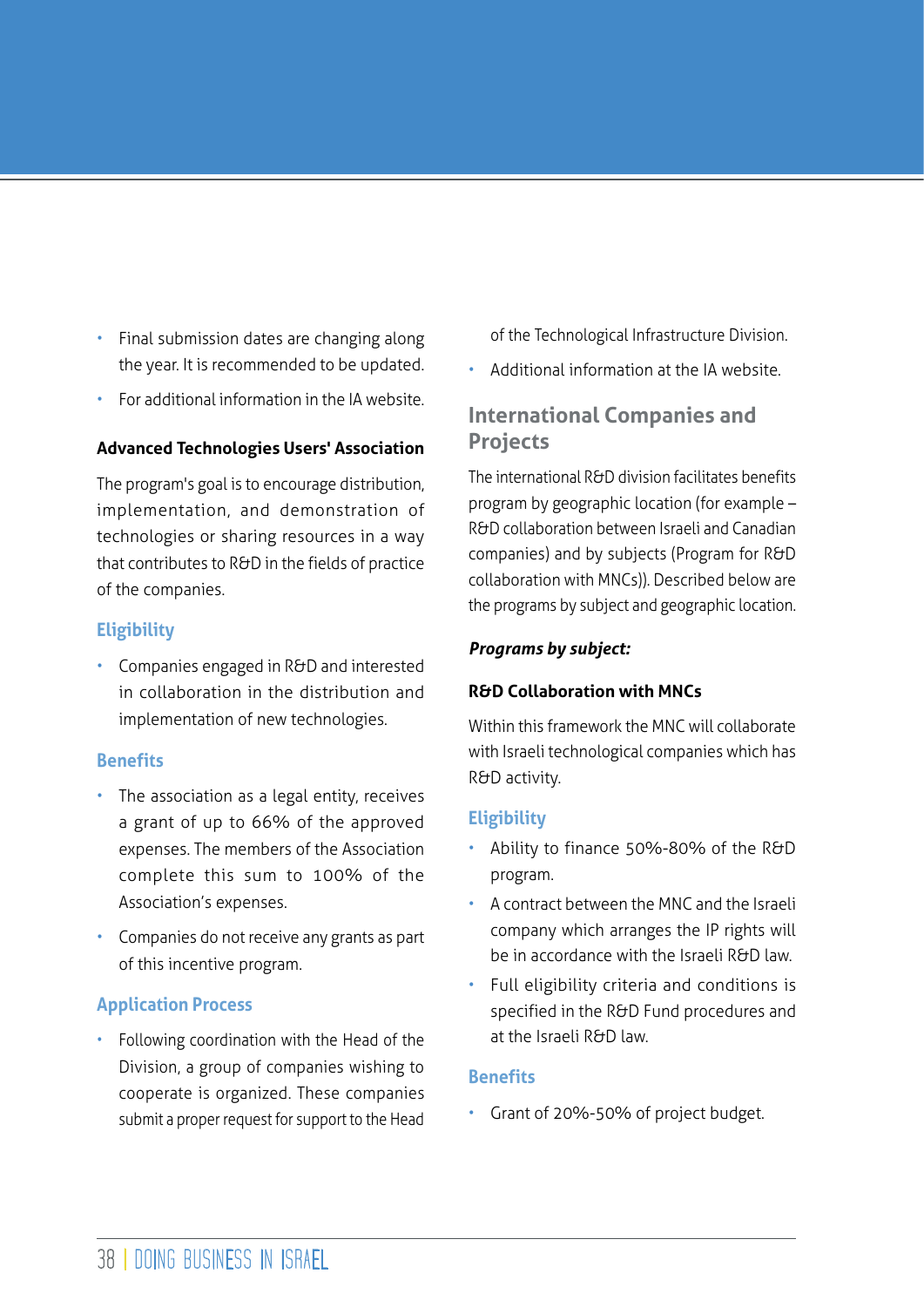

• The MNC can invest in cash and/or in kind, i.e. it can provide the startup with facilities like: technological guidance, borrowing equipment, using labs, discounted software licenses, regulatory advice, etc., instead of or in addition to cash funding.

#### **Application Process**

- For full application process and forms IA's instructions.
- Final submission dates are changing along the year. It is recommended to be updated.

#### **MNCs Participating in the Collaboration Programs**

A list of prominent MNCs enjoying the IA's collaboration Programs described above:

- 3M • Cisco
- Abbot
- Coca-Cola
- Alstom
- Deutsche Telekom • Monsanto
- Arkema • Audi
- Philips
- Commonwealth Ban

#### *Programs by Geographic Location*

The assistance for international R&D projects is carried out by bi-national funds which finance Israeli and foreign companies joint projects or by parallel support programs in which each side of the joint project offers support in accordance with the existing grant programs.

#### **Cooperation with Countries and Regions**

Israel has wide cooperation R&D network with different countries and regions.

#### **Bi-national funds**

- Israel has 4 bi-national funds with the U.S.A, Canada, Korea and Singapore. In this framework, two nations contribute a predetermined sum to a binational foundation intended to support cooperative projects.
- For additional information about specific bi-national funds:
	- BIRD: Israel–USA.
	- CIIRDF: Israel–Canada.
	- SIIRD: Israel–Singapore.
	- KORIL: Israel–Korea.

#### **European Union R&D programs**

Israel also participates actively in several multinational European R&D programs. The suggested programs in this framework are: Eco-Innovera, FetFlagships EraNets, M-ERA. NET, MANUNET II, ERA-NET TRANSPORT III, Era-Net RUS, ENIAC, Ambient Assisted Living (AAL), ESCEL, EUREKA, EUROSTARS. The programs are managed by ISERD (The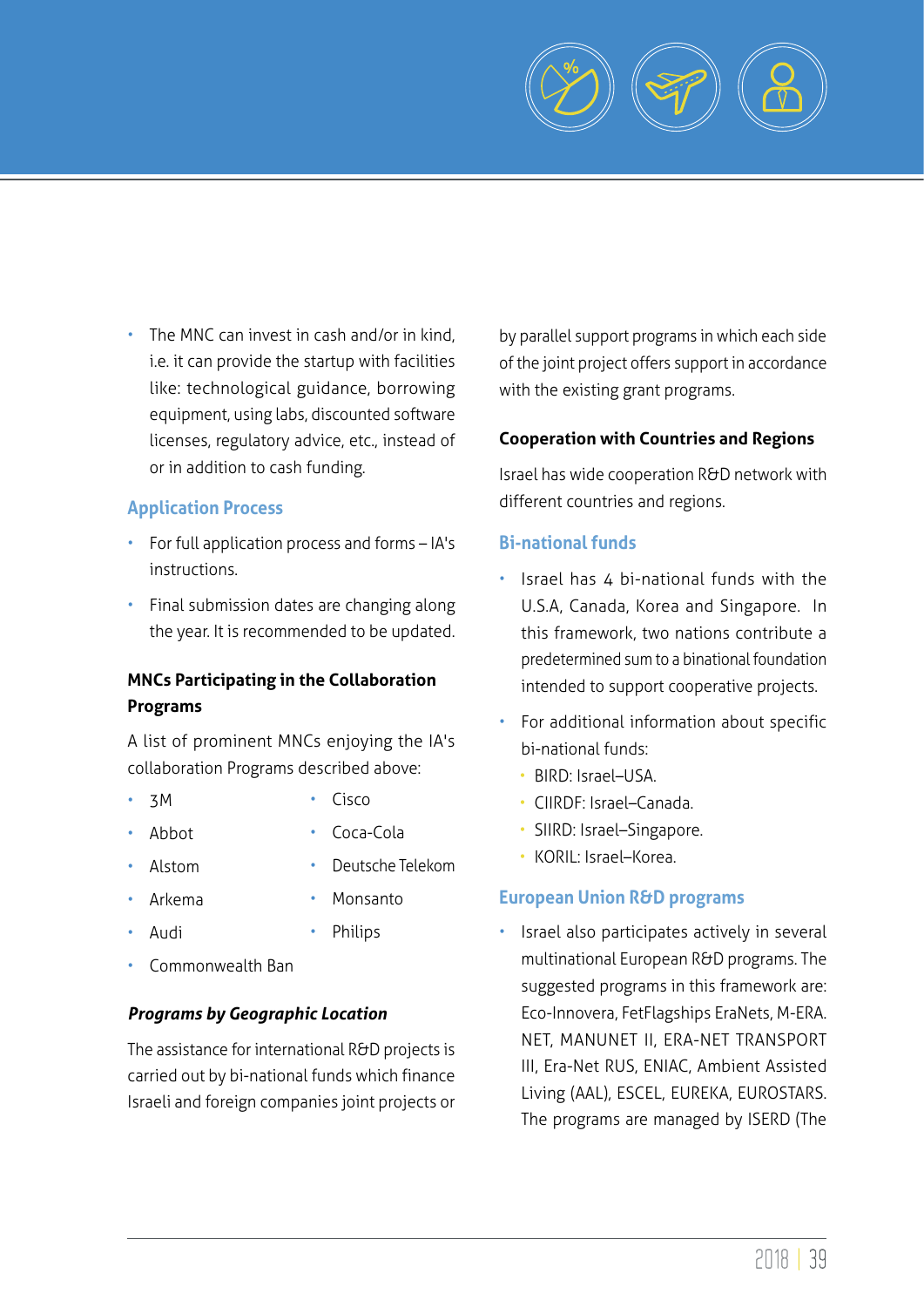Israeli R&D Directorate for the European Research Area (ERA)) which is responsible for the integration of Israel in the ERA and in other European Organizations.

• Application procedures and schedules are available in calling for proposals which are published on the ISERD website.

#### **Parallel support programs**

- The Israeli IA facilitates parallel support program with other finance and research institutions from around the world which are dealing with R&D.
- The programs encourage cooperation between Israeli and foreign companies by helping in partner finding and by financial support of up to 50% from approved project budget.
- Most of the IA industrial R&D cooperation programs are implemented by MATIMOP an IA executive agency.
- For additional information about parallel support programs at the IA's website.
- Calls for proposals for parallel support programs at the IA's website

# **Societal Change Projects**

#### **R&D Centers of Large Israeli Companies in Israel's Periphery**

The program goal is to encourage large companies to establish R&D centers in Israel's. Periphery.

# **Eligibility**

- Israeli companies who wish to set up a R&D center in Israel's Periphery.
- Annual sales of more than 100 million USD in Israel.
- 50% of the total products that will be produced as part of the program will be in Israel.
- The company's R&D center will employ workers living in outlying areas in the rate not less than 40% of all employees in the first year of operations, 50% in the second year, and 60% in the third year.
- Need to pay royalties in case the enterprise is profitable.
- IP rights will be located in Israel.

#### **Benefits**

• Qualified companies will receive multiannual (24-36 months) support of 65%-75% for their R&D center's approved expenses. If the project is profitable than royalty payments are needed.

#### **Application Process**

- Relevant information through the IA website.
- Final submission dates are changing along the year. It is recommended to be updated.

# **Sectorial Projects and Companies**

The innovation authority operates additional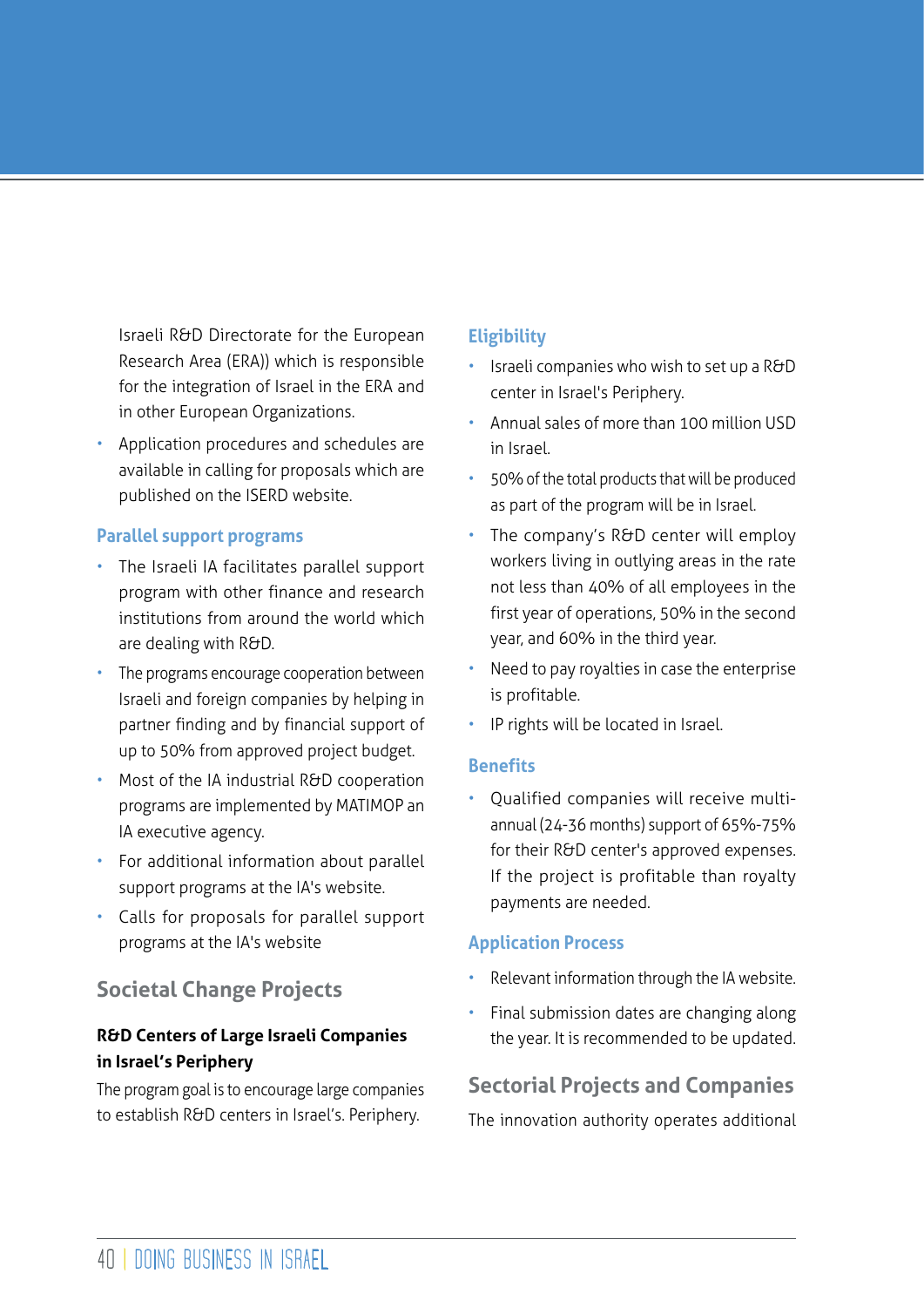

support programs in several high-potential sectors:

- Renewable-Energy
	- Technological Center for Renewable Energies.
	- Additional Support for Cleantech Technologies.
- Life Sciences
- Bio-technology.
- Space Technologies.
- Agriculture.

# Employment Aid Programs

The Ministry of Economy operates several aid programs intended to encourage the integration of workers from minority populations, populations with low labor participation rates and populations from national priority regions. The aid is given in the form of subsidizing the wage of new employees for a specific time period. The different aid programs are facilitated by the Authority of Investments and the Development of Industry and Economy. Described below are the application processes and approval for the programs. A separate description for each one of the programs is presented (including link for the exact application process instruction page).

| Employment Aid Programs Based upon Geography or Population Characteristics                                                                                                                                                               |                                                                                                                                                                                                                                                                                                           |  |
|------------------------------------------------------------------------------------------------------------------------------------------------------------------------------------------------------------------------------------------|-----------------------------------------------------------------------------------------------------------------------------------------------------------------------------------------------------------------------------------------------------------------------------------------------------------|--|
| Population Based Aid Programs                                                                                                                                                                                                            | <b>Geographical Based Aid Programs</b>                                                                                                                                                                                                                                                                    |  |
| Ethiopian Population<br>• "Tnufa in Employment" Promotion and<br>Occupational upgrade for Workers of Ethiopian<br>Origin<br>Integration of Workers of Ethiopian Origin as<br>Apprentices in Knowledge Intensive Industries<br>Minorities | National Priority Regions<br>• Aid Program for Hiring Additional Employees<br>for High Salaried Positions in National Priority<br>Regions (Including Cyber sub-program)<br>• Aid Program for the Absorption of New Employees<br>in Israel's Business (relevant also for population<br>based aid programs) |  |
| Aid program for the absorption of new employees<br>in Israel's Business (relevant also for geographical<br>based aid programs)                                                                                                           | Dimona, Arad and Yeroham<br>• Aid Program for the Absorption of Employees in                                                                                                                                                                                                                              |  |
| Disabled Employees<br>Aid Program for the absorption of disabled<br>٠<br>employees                                                                                                                                                       | the Service Industries to Businesses Located in<br>the Cities of – Dimona, Arad and Yeroham<br>Jerusalem area                                                                                                                                                                                             |  |
| Students<br>• Program "Best for Industry"                                                                                                                                                                                                | Aid Program for the Absorption of Additional<br>Workers in High Paid Salaries in Jerusalem Area                                                                                                                                                                                                           |  |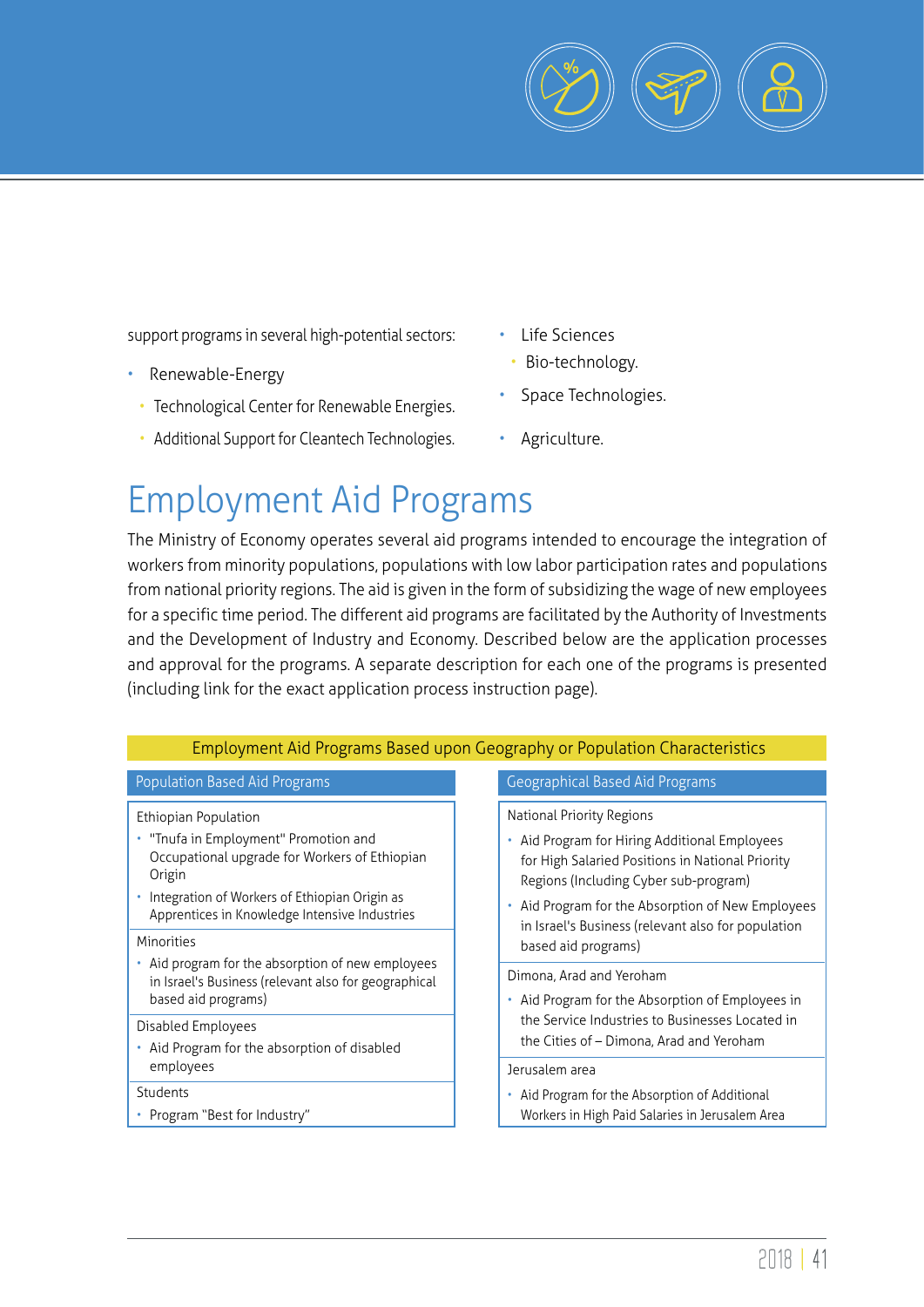# **Application Process and Approval**

## **Application Process**

The applications are approved by the Authority of Investments and the Development of Industry

For the majority of the aid programs, there is a similar application process which goes as follows:

- 1. Filling "Details Form" or "Initial Request Form" according to the instructions specified in the relevant webpage.
- 2. Sending the form to the address yazamim@inbal.co.il.
- 3. After sending the email to the address above, a reply email will be sent to the applicant. In the reply email there will be a link for the online system.
- 4. The applicant will be able to fill a request form via the online system and will need to attach all the relevant documents to the request.
- 5. After the applicant has filled the online request he will hand it back (by mail or physically, dependent on the aid program) to the Authority.

A link for the webpage containing the exact instructions for each program is attached for each one of the programs described below.

# **Applications' Approvals**

The different aid programs are approved by a special committee. The committee is comprised of the Investment Authority's chief executive and additional position holders from the ministry of economy and industry and the ministry of finance.

The committee reviews the applications thoroughly and rates them according to several criteria. For example:

- **• Wage characteristics:** average salary the employer will pay, salary in comparison to the average national salary.
- **• Business' characteristics:** business owner's experience, financial stability, business plan and the business funding sources, the enterprise location and the length of the enterprise establishment period.

For each program the criteria might differ according to the program characteristics.

# **Population Based Aid Programs**

## **"Tnufa in Employment" Promotion and Occupational upgrade for Workers of Ethiopian Origin**

Promotion of quality employment among Israeli citizens of ethiopian origin.

## **Eligibility**

• Employers which have recently (as of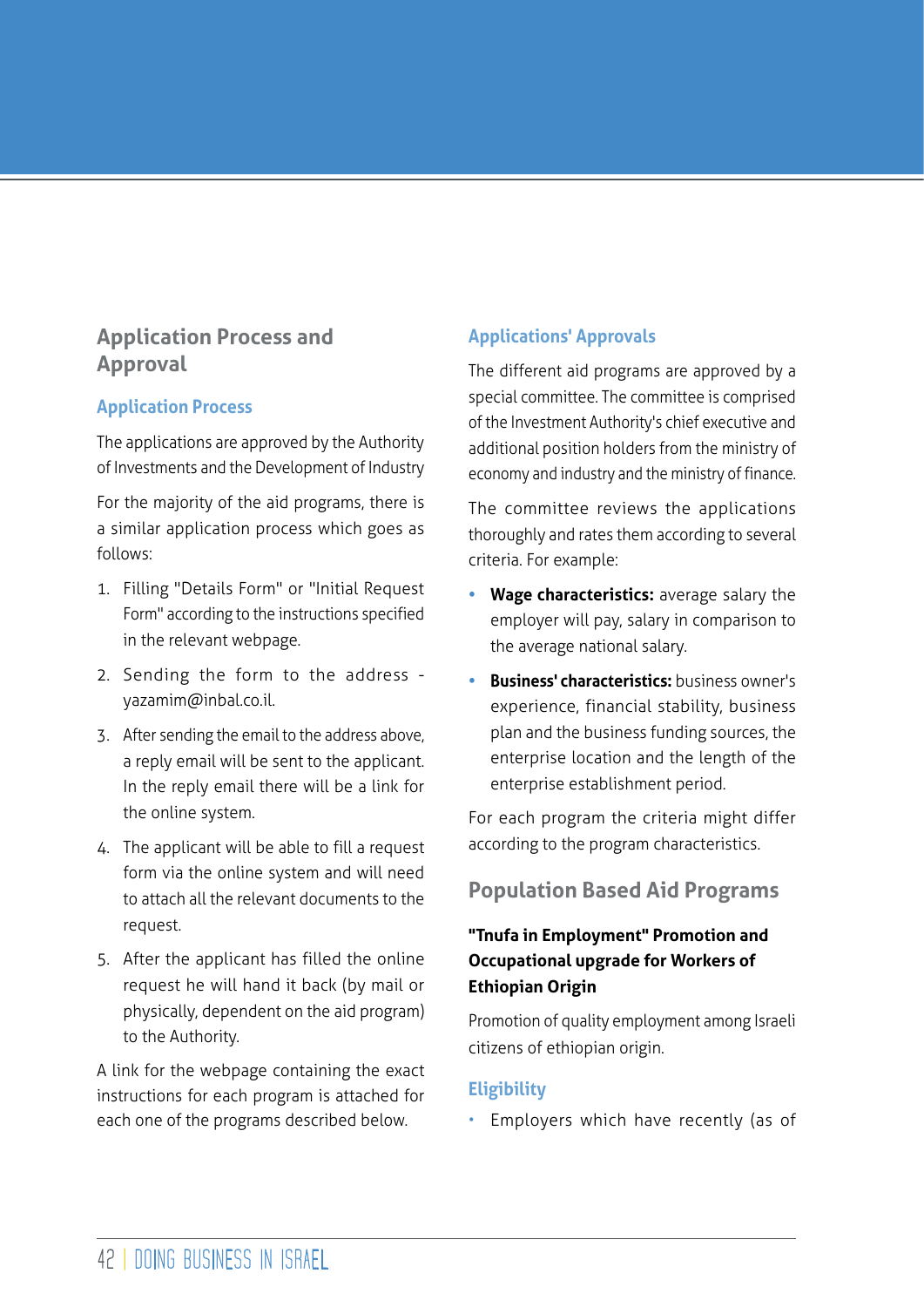

1.7.2016) started to employ workers who are citizens of ethiopian origin.

- The applying employer must employ at least two new employees of ethiopian origin.
- The applying business will operate in one of the following branches: Financial services and insurance, industry, computer programming and computer consulting, other business services and architectural and engineering services.
- Monthly wage's cost for the new employees will exceed 10,500 NIS (2.9K USD).
- Monthly wage cost will not exceed 25,000 (6.9K USD).

#### **Form of Aid**

The aid will be given for a time period of 30 months or more, wage subsidy will be given in the following rates:

- For the first 10 months of employment 37.5% of wage cost.
- 10th-20th months of employment 27.5% of wage cost.
- 21st-30th months of employment 17.5% of wage cost.

#### **Applications**

- Final submission dates are changing along the year. It is recommended to be updated.
- Additional information at the Investment Authority's website.

# **Integration of Workers of Ethiopian Origin as Apprentices in Knowledge Intensive Industries**

## **Eligibility**

- Company which incorporated and operates in Israel or a NGO or a governmental company.
- Business in one of the following branches: Industry, Information and Communication.
- The applying employer must employ an Israeli resident or citizen whose parents or himself were born in Ethiopia.
- The applying employer must employ a student for a bachelor or master degree in a scientific field.
- The employer will hire the apprentice within six months from the message about the aid approval.
- The employer will employ the apprentice for a time period longer than 12 months but less than 24 months. Position will be of at least 60 monthly hours
- Hourly wage will be higher than 30 NIS (8.2 USD)
- Wage's cost for the new employees will not exceed 13,000 NIS (3.5K USD)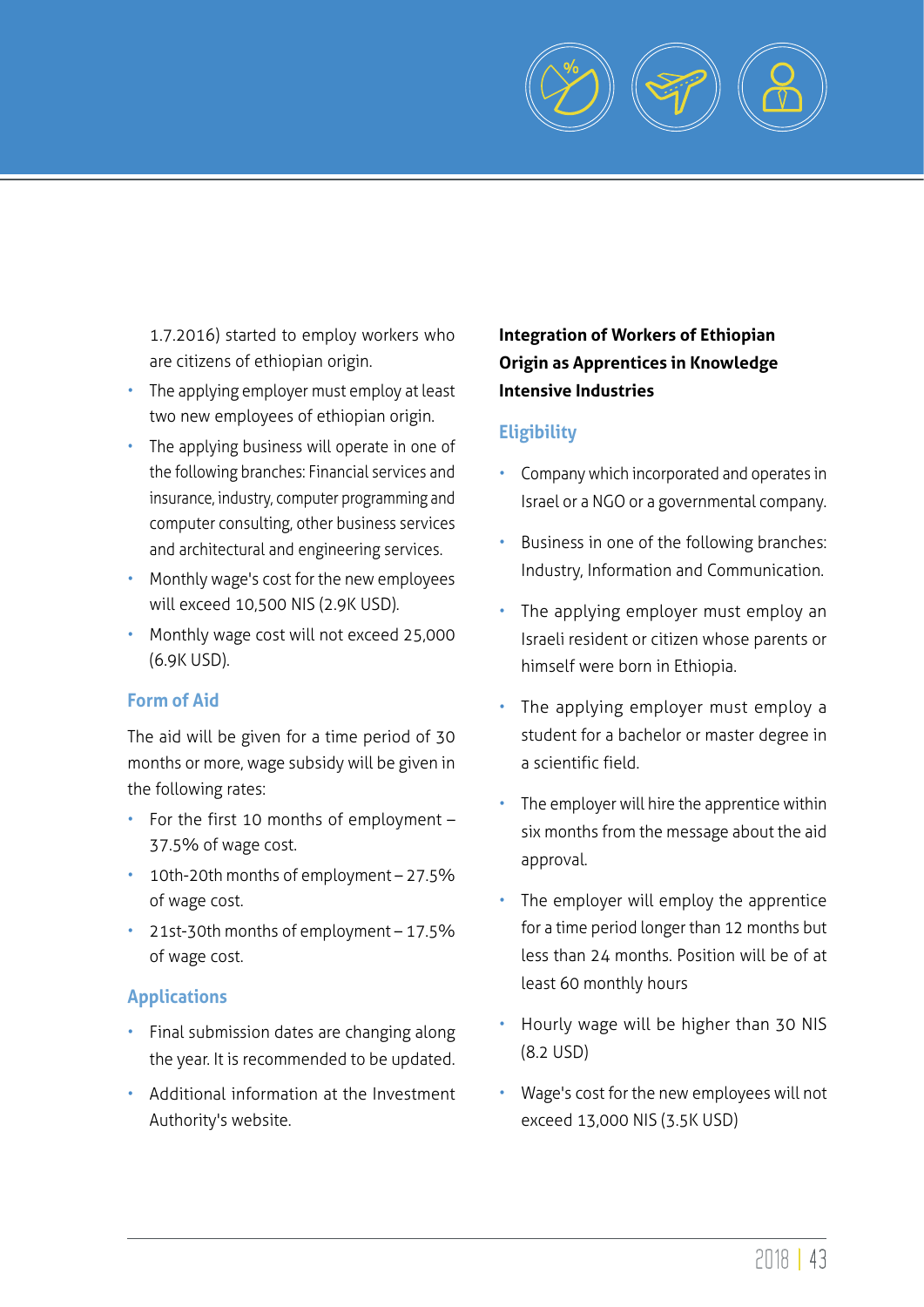#### **Form of Aid**

The aid will be given for a time period of 12 to 24 months, wage subsidy will be given (for each apprentice) in the following rates:

- For the first 12 months of employment 40% of wage cost.
- 12th-24th month of employment 30% wage cost.

#### **Application**

- Final submission dates are changing along the year. It is recommended to be updated.
- Instructions for application at the Investment Authority's website.
- The applications will be discussed at the relevant Investment Authority committee's meetings. Meetings will be scheduled by the program manager.

# **Aid program for the absorption of new employees in Israel's Business**

This aid program is divided into four different sub-programs:

- Aid for reception of new employees in aid areas (national priority regions) .
- Aid for reception of new employees in the Gaza border settlements.
- Aid for reception of new employees from low participation rate populations.
- Aid for reception of new employees from low participation rate population which lives in the Gaza border settlements.

#### **Eligibility**

Eligibility is contingent upon the exact subprograms specifications. The general criteria for eligibility are one (or more) of the following:

- Company which incorporated and operates in Israel or a NGO or a governmental company.
- Business owners who will set up, expand or relocate a business to the aid areas or the Gaza border settlement
- Business owners who will set up, expand or relocate a business which will employ workers from population with low participation rate in Israel's workforce.
- Minimal number of new employees  $-$  2-5. Dependent upon the relevant program.
- Monthly wage will be over the minimum wage or over 75% of the average wage in Israel (dependent upon the exact program).
- Monthly wage cost will not exceed 16,000 NIS (4.4K USD).

#### **Form of Aid**

**• Aid Timeframe:** The aid will be given for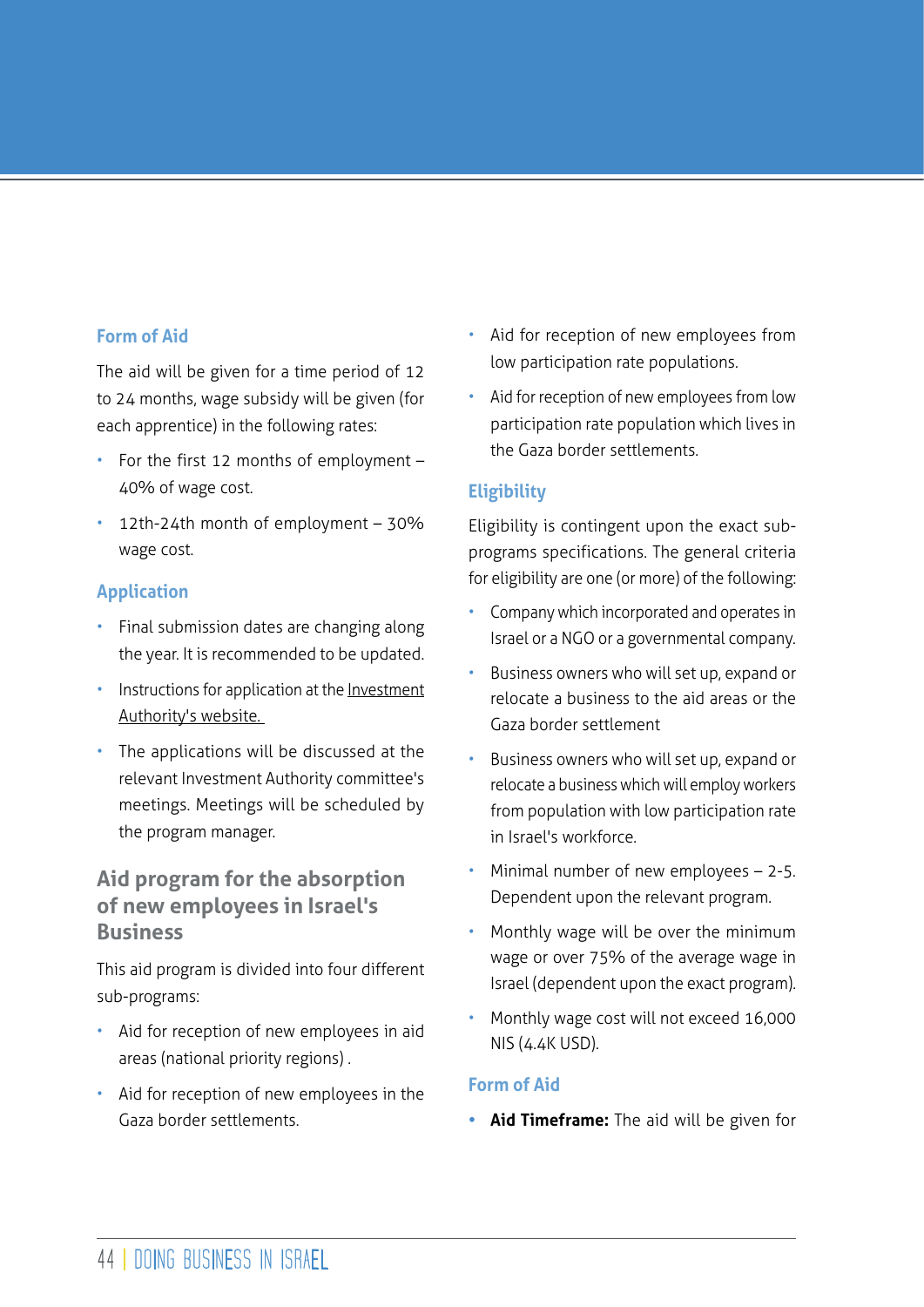

a time period of up to 30 months, wage subsidy will be given (for each worker).

**• Aid Rates:** differentiating rates ranging from 10% up to 40% of the monthly wage cost. For each program, the rates begin at high rate and are diminished after several months. Each sub-program mentioned above has its own rates and rates' schedules.

# **Aid Program for the absorption of disabled employees**

This program enables employers apply for aid in order to encourage the employment of disabled workers.

## **Eligibility**

- Minimum employment of at least one new employee in 33% of full position.
- The new employee is regarded as disabled (disability level of 20% and more or approved as disabled by an authorized institution).
- Monthly wage cost will be equal or exceed the average monthly cost wage for employee in Israel.
- Monthly wage cost will not exceed 16,000 NIS (4.4K USD).

## **Form of Aid**

The aid will be given for a time period of at least

36 months, wage subsidy for monthly wage will be given (for each worker) in the following rates:

- For the first 12 months of employment 45% of wage cost.
- 13th-24th month of employment 33% wage cost.
- 25th-36th month of employment 22% wage cost.

## **Applications**

- Final submission dates are changing along the year. It is recommended to be updated.
- Instructions for application at the Investment Authority's website.

# **Program "Best for Industry"**

## **Eligibility**

- The company employs a student which participate in the "Best for Industry" program.
- Monthly wage cost will not be less than 7,000 NIS (1.9K USD).
- The company has an industrial enterprise in which it is able to employ the relevant student.

# **Form of Aid**

- Aid will be given for a period of 12 consecutive months (from the first day of the students' employment).
- Aid will be less than 20,000 NIS (5.5K USD)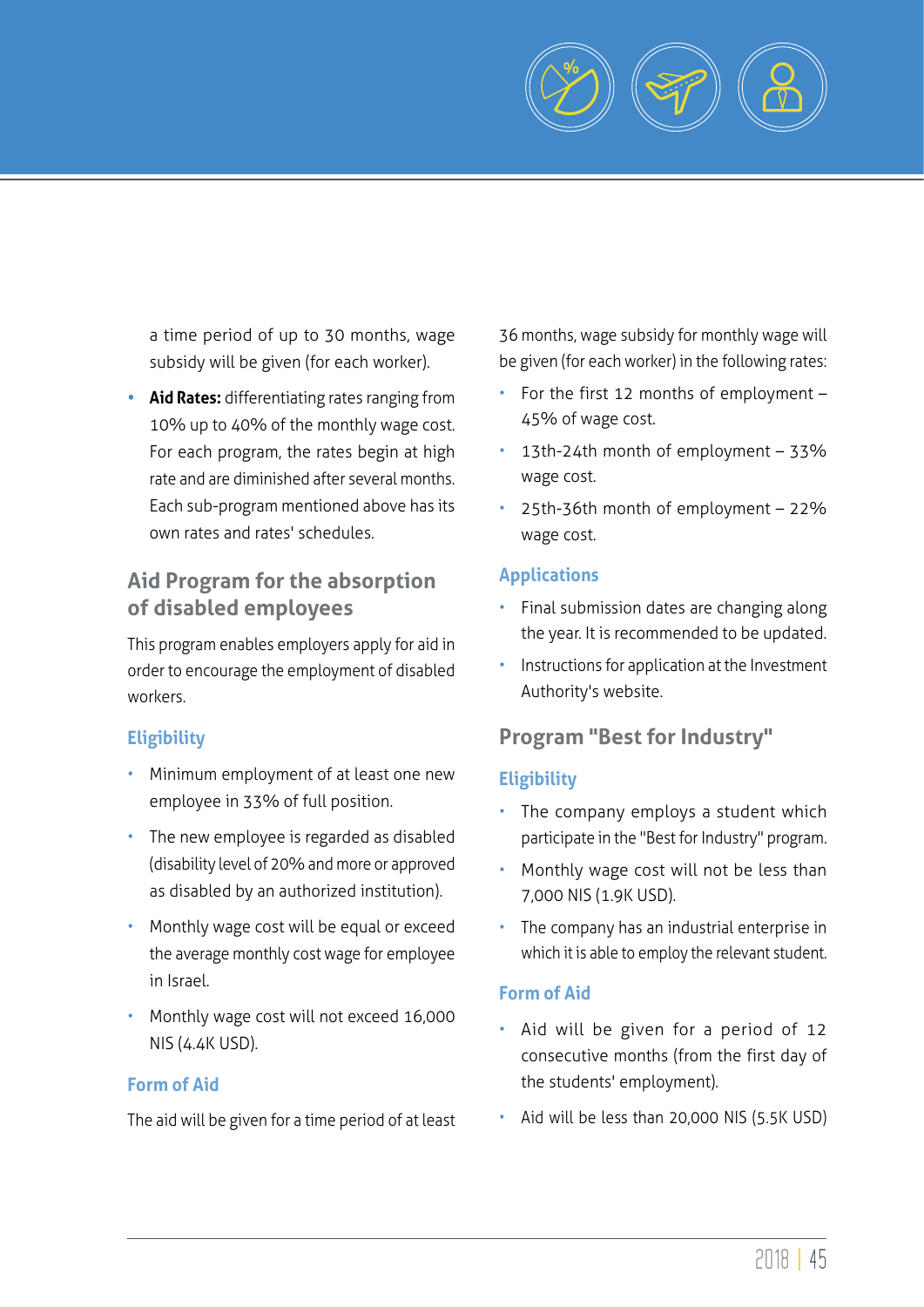from the student' wage for the entire aid period.

#### **Applications**

- Instructions for application at the Investment Authority's Website.
- Final submission dates are changing along the year. It is recommended to be updated.

# **Population Based Aid Programs**

# **Aid Program for Hiring Additional Employees for High Salaried Positions in National Priority Regions**

#### **Objective**

Facilitate the integration of high-skill employees exclusively in manufacturing and IT enterprises located in National Priority Regions.

## **Eligibility**

- Companies will establish, expand or relocate high-salary facilities to NPRs.
- Annual turnover of 100 million NIS (approx. 25 million USD) or more.
- At least 60% of the new employees in the facility will be residents in NPR.
- The companies must hire a minimal number of new employees (between15-80, contingent upon the specific program), but no more than 150 employees.

Companies should pay a determined minimum wage (not below 1.5-2.5 times the national average salary, contingent upon the specific program).

#### **Form of Aid**

- Based upon specific sub-program.
- Subsidies will be given for time period of up to 48 months.
- Subsidy for each employee will be given in percentage of the employee wage cost, the percentage decreases over time for a 4 year period:

#### **High-Salary**

Grant's rate decreases from 35% to 10% of the employee wage. The monthly wage will be up to maximum of 30,000 NIS (approx. 7,500 USD).

#### **Cyber**

Grant's rate decreases from 40% to 25% of the employee wage. The monthly wage will be up to 30,000 NIS (approx. 7,500 USD).

#### **Anchor**

Grant's rate decreases from 35% to 10% of the employee wage. The monthly wage will be up to 20,000 NIS (approx. 5,000 USD).

## **Applications**

• Instructions for application at the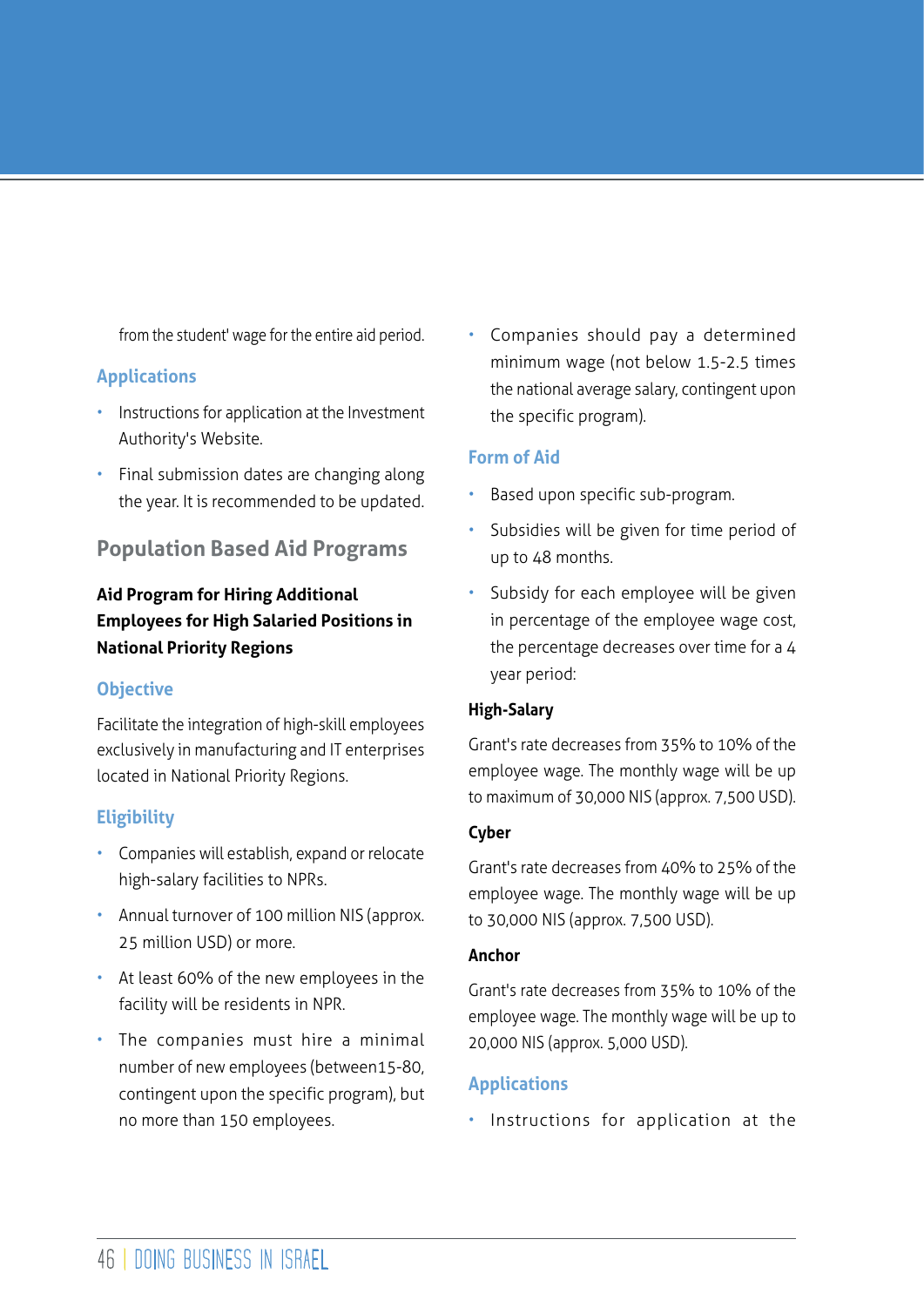

Investment's Authority's website.

• Final submission dates are changing along the year. It is recommended to be updated.

#### **Minorities in Knowledge-Based Industries**

Facilitate integration of ethnic minorities into knowledge-based sectors, specifically: students, interns, and graduates from knowledge-based educational backgrounds (Chemistry, Physics, Computers, Engineering, etc.).

#### **Eligibility**

- An employer recruits at least one new employee from the specified minority population.
- The recruited employee's salary should be at least 30 NIS (approx. 7.5 USD) per hour over at least 60 hours monthly
- Employment period of at least 12 months and no longer than 24 months.
- The monthly wage will be up to maximum of 13,000 NIS (3.5K USD).

#### **Form of Aid**

Wage subsidy for monthly wage will be given (for each worker) in the following rates:

- For the first 12 months of employment up to 40% of wage cost.
- 13th-24th month of employment up to 33% wage cost.

#### **Applications**

- Instructions for application Link.
- Final submission dates are changing along the year. It is recommended to be updated.

# **Aid Program for the Absorption of Employees in the Service Industries to Businesses Located in the Cities of – Dimona, Arad and Yeroham**

This program enables employers to apply for aid in order to encourage the employment of residents of Dimona, Arad and Yeroham in the service industry.

#### **Eligibility**

- Business operates in a field regarded as "Service" by the Israeli Central Bureau of Statistics.
- Employer needs to employ at least 50 new employees in its business.
- New employees are residents of the south of Israel (as defined by the Ministry of Interior in Israel).
- The businesses are new or relocated businesses which will be located in the jurisdictions of one or the following local authorities – Dimona, Arad or Yeruham.
- Monthly wage cost will be of at least 75% of the average monthly wage in Isarel.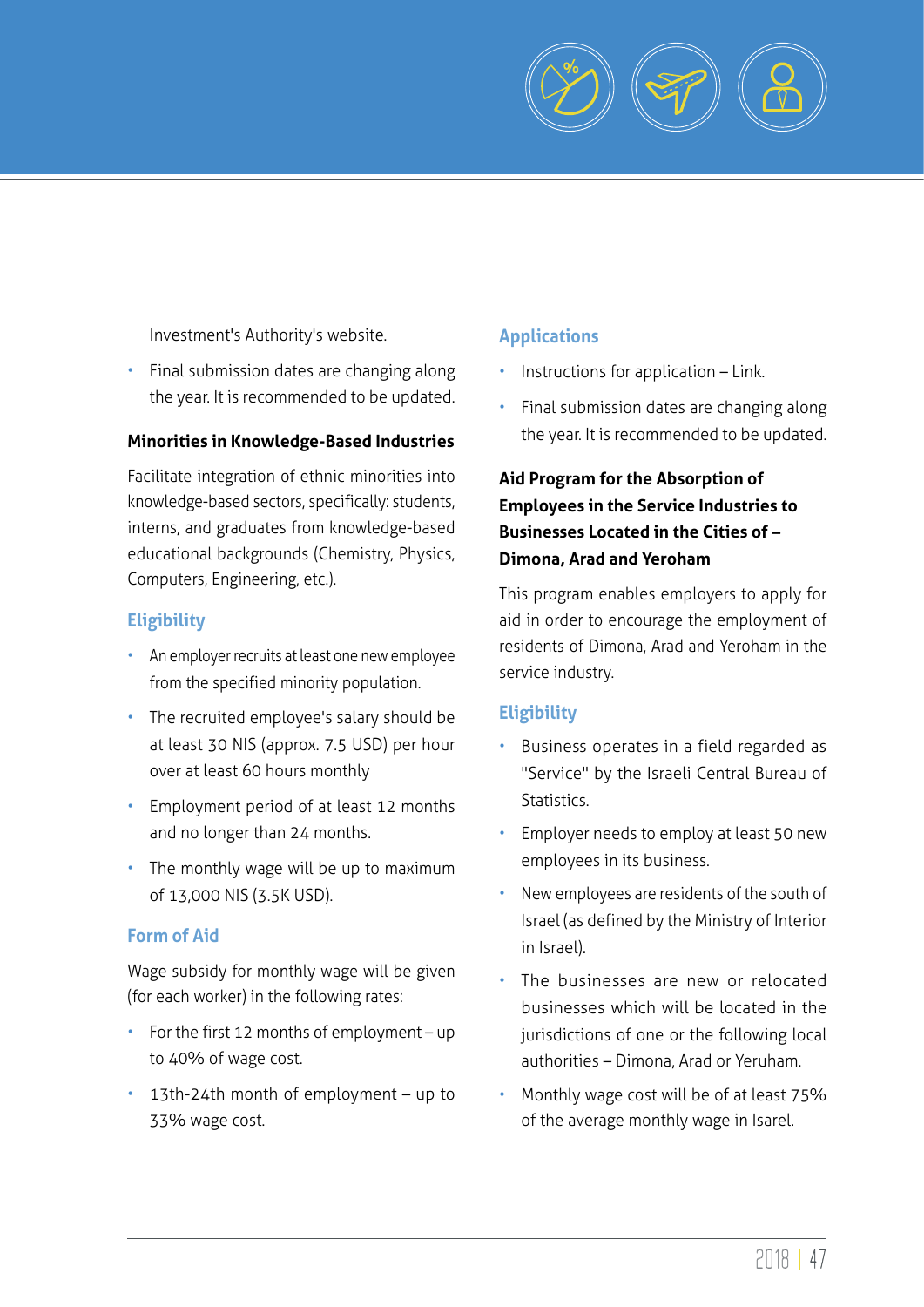• Monthly wage cost will not exceed 16,000 NIS (4.4K USD).

#### **Form of Aid**

The aid will be given for a time period of at least 30 months, wage subsidy for monthly wage will be given (for each new employee) in the following rates:

- For the first 10 months of employment 30% of wage cost.
- 11th-20th month of employment 20% wage cost.
- 21th-30th month of employment 10% wage cost.

## **Applications**

- Final submission dates are changing along the year. It is recommended to be updated.
- Instructions for application at the Investment Authority's website.

## **Aid Program for the Absorption of Additional Workers in High Paid Salaries in Jerusalem Area**

The program aim is to provide aid for investors who wishes to set, expand or relocate businesses with high salary positions in Jerusalem.

# **Eligibility**

- Annual turnover of 100 million NIS (approx. 25 million USD) or more.
- The companies must hire a minimal number of new employees (between 15-80,

contingent upon the specific program), but no more than 100-150 employees

- At least 60% of the new employees in the facility will be residents of Jerusalem.
- Companies should pay a determined minimum wage (not below 1.5-2.5 times the national average salary, contingent upon the specific program).

#### **Form of Aid**

- Based upon specific sub-program.
- Subsidies will be given for time period of up to 48 months.
- Subsidy for each employee will be given in percentage of the employee monthly wage cost, the percentage decreases over time for a 4 year period:

#### **High-Salary**

Grant's rate decreases from 35% to 10% of the employee wage. The monthly wage will be up to maximum of 30,000 NIS (approx. 7,500 USD).

#### **Anchor**

Grant's rate decreases from 35% to 10% of the employee wage. The monthly wage will be up to 20,000 NIS (approx. 5,000 USD).

# **Applications**

- Additional information at the Investment Authority's website.
- Final submission dates are changing along the year. It is recommended to be updated.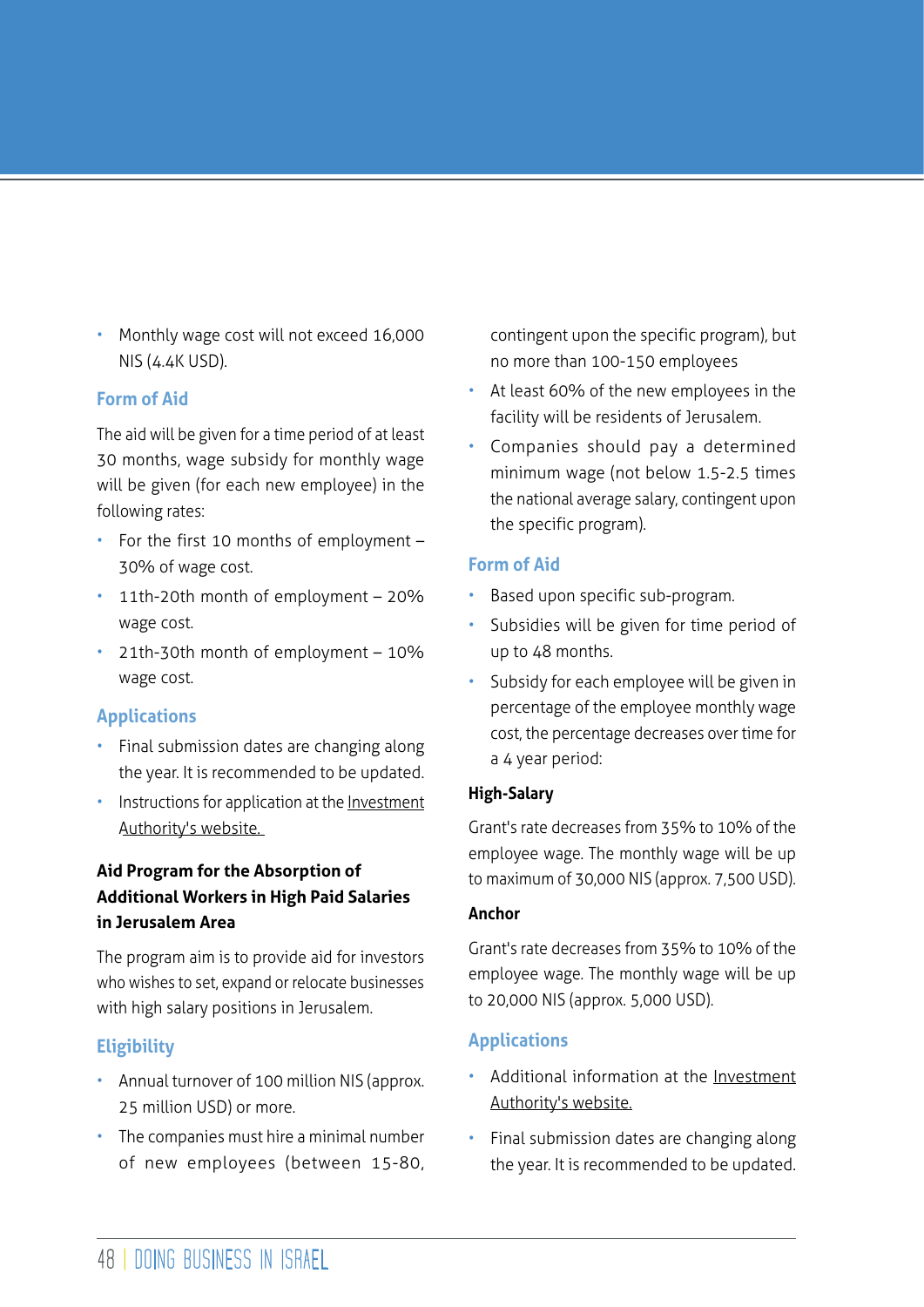

\*The above is a partial list of approximately 270 Multinational Corporations operating in Israel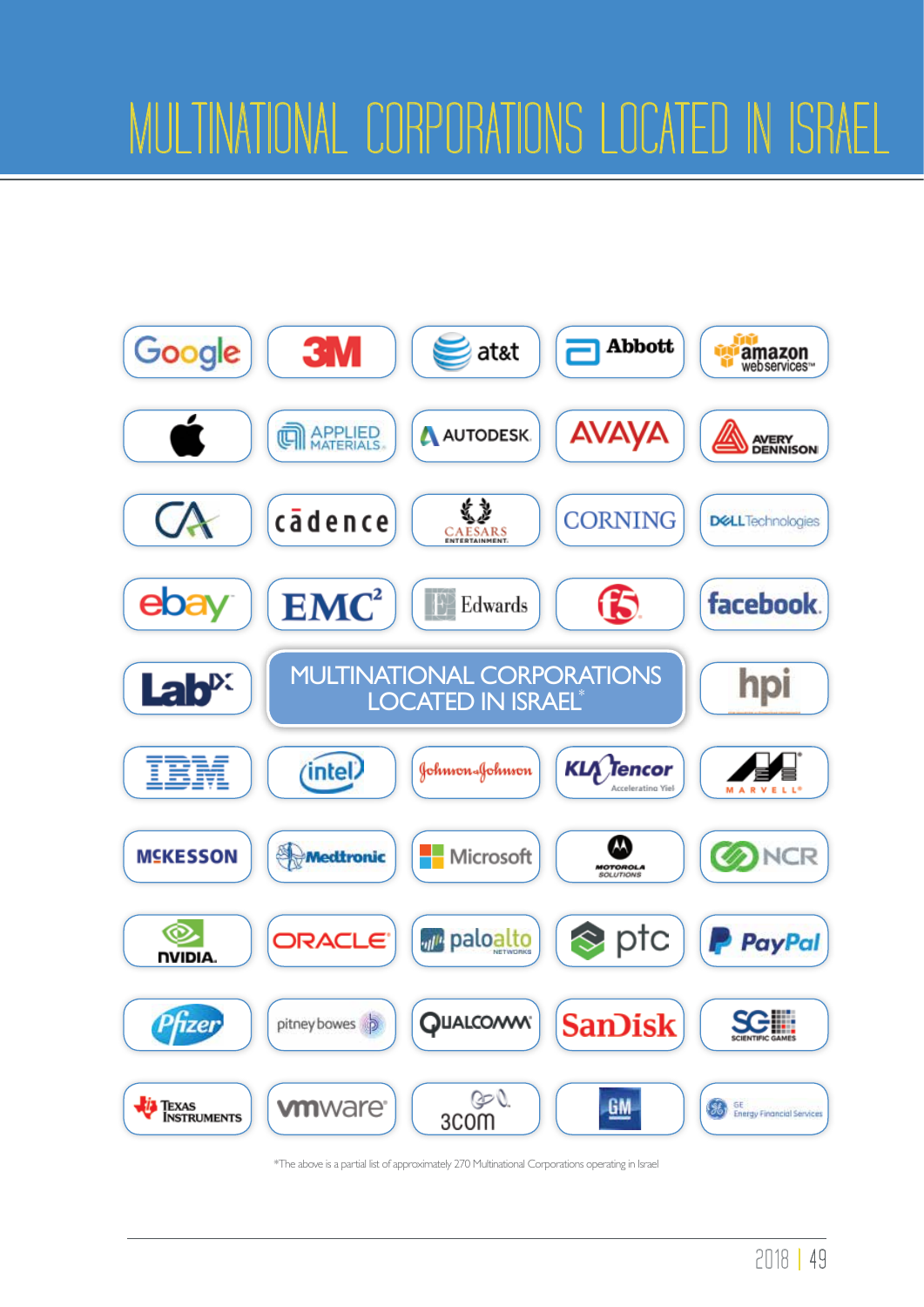# APPENDIX

# Useful Contacts

**The Foreign Investments and Industrial Cooperation Authority**

**Phone: +9722-6662410 Email: InvestInIsrael@economy.gov.il**

The information included in this guide is relevant for March 2018. The content included is intended to provide only a general outline of the subjects covered and it is necessary that specific professional advice be sought before any action is taken.